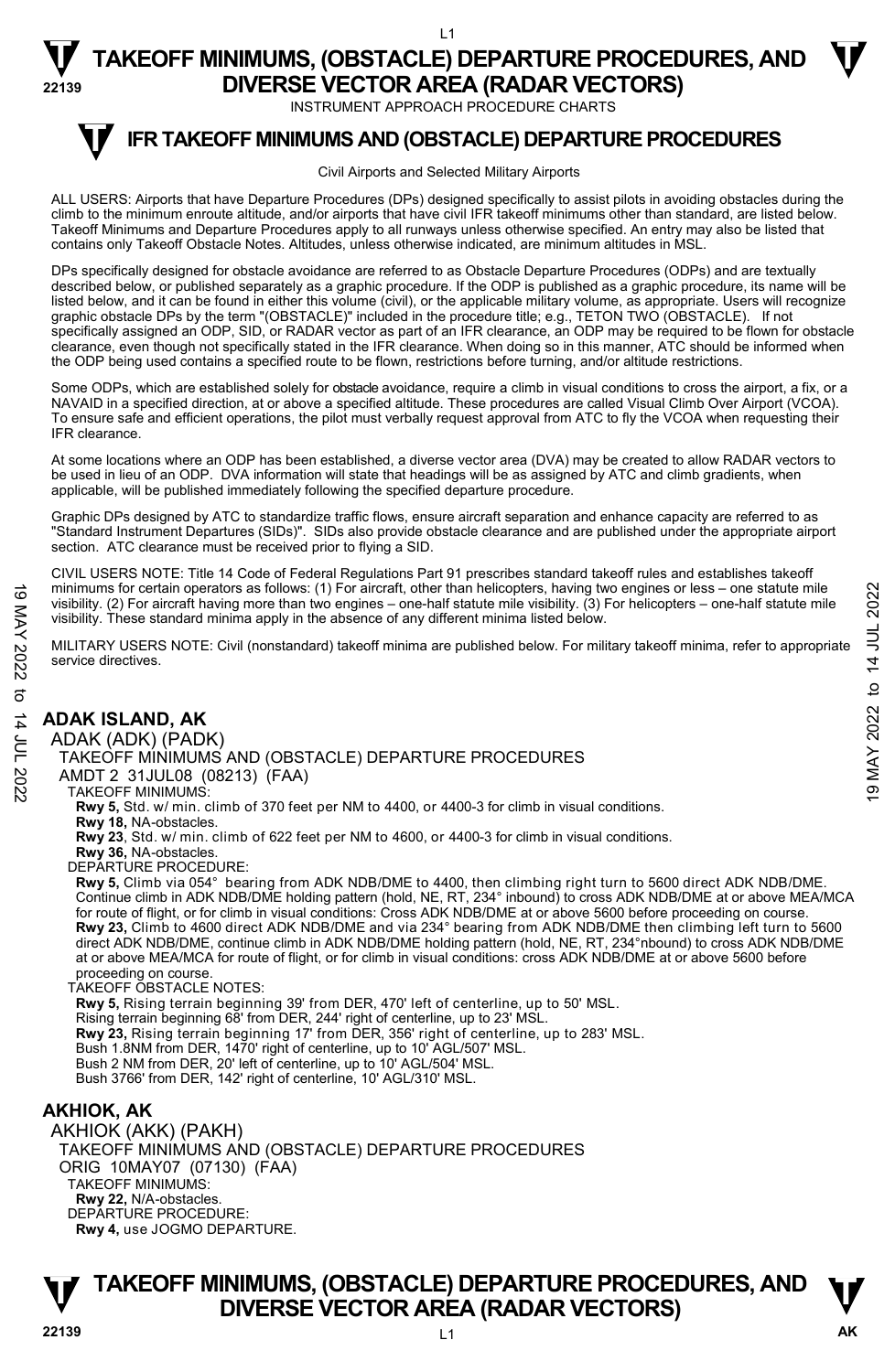#### **AKIAK, AK**

AKIAK (AKI) (PFAK) TAKEOFF MINIMUMS AND (OBSTACLE) DEPARTURE PROCEDURES ORIG 27AUG09 (09239) (FAA) DEPARTURE PROCEDURE: Use AKIAK DEPARTURE.

#### **AKUTAN, AK**

AKUTAN (7AK) (PAUT) TAKEOFF MINIMUMS AND (OBSTACLE) DEPARTURE PROCEDURES AMDT 1 27DEC19 (20086) (FAA) DEPARTURE PROCEDURE: Use ZEBUV departure TAKEOFF OBSTACLE NOTES: **Rwy 9**, terrain beginning 90' from DER, 398' right of centerline, up to 160' MSL. Terrain beginning 198' from DER, 396' right of centerline, up to 162' MSL. Terrain beginning 500' from DER, 398' right of centerline, up to 163' MSL. Terrain 2038' from DER, 998' left of centerline, 202' MSL. Terrain 2298' from DER, 998' left of centerline, 226' MSL. Terrain beginning 2353' from DER, 923' left of centerline, up to 234' MSL. Terrain beginning 2702' from DER, 1197' left of centerline, up to 249' MSL. Terrain beginning 3846' from DER, 1198' left of centerline, up to 258' MSL. Terrain beginning 3943' from DER, 1167' left of centerline, up to 263' MSL. **Rwy 27,** terrain 8' from DER, 494' left of centerline, 115' MSL. Terrain 1796' from DER, 758' left of centerline, 164' MSL. Terrain beginning 1968' from DER, 800' left of centerline, up to 170' MSL. Terrain beginning 2000' from DER, 740' left of centerline, up to 181' MSL.

#### **ALLAKAKET, AK**

ALLAKAKET (6A8) (PFAL)

TAKEOFF MINIMUMS AND (OBSTACLE) DEPARTURE PROCEDURES TAKEOFF MINIMUMS AND (OBSTACLE) DEPARTURE PROCEDURES<br>
MDT 2 22AUG13 (13234) (FAA)<br>
DEPARTURE PROCEDURE:<br>
NW 5, climb heading 052° to 1500 before turning left.<br>
NW 3, climb heading 052° to 1500 before turning.<br>
TAKEOFF OBS

AMDT 2 22AUG13 (13234) (FAA)

DEPARTURE PROCEDURE

**Rwy 5,** climb heading 052° to 1500 before turning left.

**Rwy 23,** climb heading 232° to 1300 before turning.

TAKEOFF OBSTACLE NOTES:

**Rwy 5,** tree 799' from DER, 606' right of centerline, 83' AGL/532' MSL.

Tree 1297' from DER, 664' right of centerline, 85' AGL/534' MSL.

Tree 2007' from DER, 342' right of centerline, 49' AGL/498' MSL.

#### **ALLEN AAF (PABI)**

DELTA JUNCTION/FORT GREELY, AK

TAKEOFF MINIMUMS AND (OBSTACLE) DEPARTURE PROCEDURES

AMDT 4A 05MAY11 (11125)

DEPARTURE PROCEDURE:

**Rwys 19, 28,** climbing right turn via heading 332° and BIG VORTAC R-287 to 3500, thence...

**Rwys 1, 10,** climbing left turn via heading 242° and BIG VORTAC R-287 to 3500, thence...

...for V444 westbound departures continue on course, all others turn right direct BIG VORTAC or DJN NDB and proceed via airway radials/bearings on course.

TAKEOFF OBSTACLE NOTES:

**Rwy 1,** multiple trees and fence beginning 46' from DER, 326' right of centerline, up to 59' AGL/1284' MSL.

**Rwy 10,** multiple trees, fence, and REILS beginning 41' from DER, left and right of centerline, up to 70' AGL/ 1331' MSİ

**Rwy 19,** multiple trees and power poles beginning 415' from DER, left and right of centerline, up to 46' AGL/1337' MSL. **Rwy 28,** multiple trees and REILS beginning 4' from DER, left and right of centerline, up to 47' AGL/1301' MSL.

#### **AMBLER, AK**

AMBLER (AFM) (PAFM)

TAKEOFF MINIMUMS AND (OBSTACLE) DEPARTURE PROCEDURES

AMDT 1 05JAN17 (17005) (FAA)

TAKEOFF MINIMUMS:

**Rwy 1,** Std. w/min. climb of 260' per NM to 2400 or 3400-3 for VCOA.

**Rwys 10, 28,** NA - obstacles.

DEPARTURE PROCEDURE:

**Rwy 1,** Climbing right turn, thence… **Rwy 19,** Climbing left turn, thence…

...climb southeast bound on 156° bearing from AMF NDB to 2600, then climb on course.

VCOA:

**Rwy 1,** obtain ATC approval for VCOA when requesting IFR clearance. Climb in visual conditions to cross Ambler airport at or above 3500 before proceeding on course.

TAKEOFF OBSTACLE NOTES:

**Rwy 1**, tree 1772' from DER, 936' left of centerline, 51' AGL/315' MSL.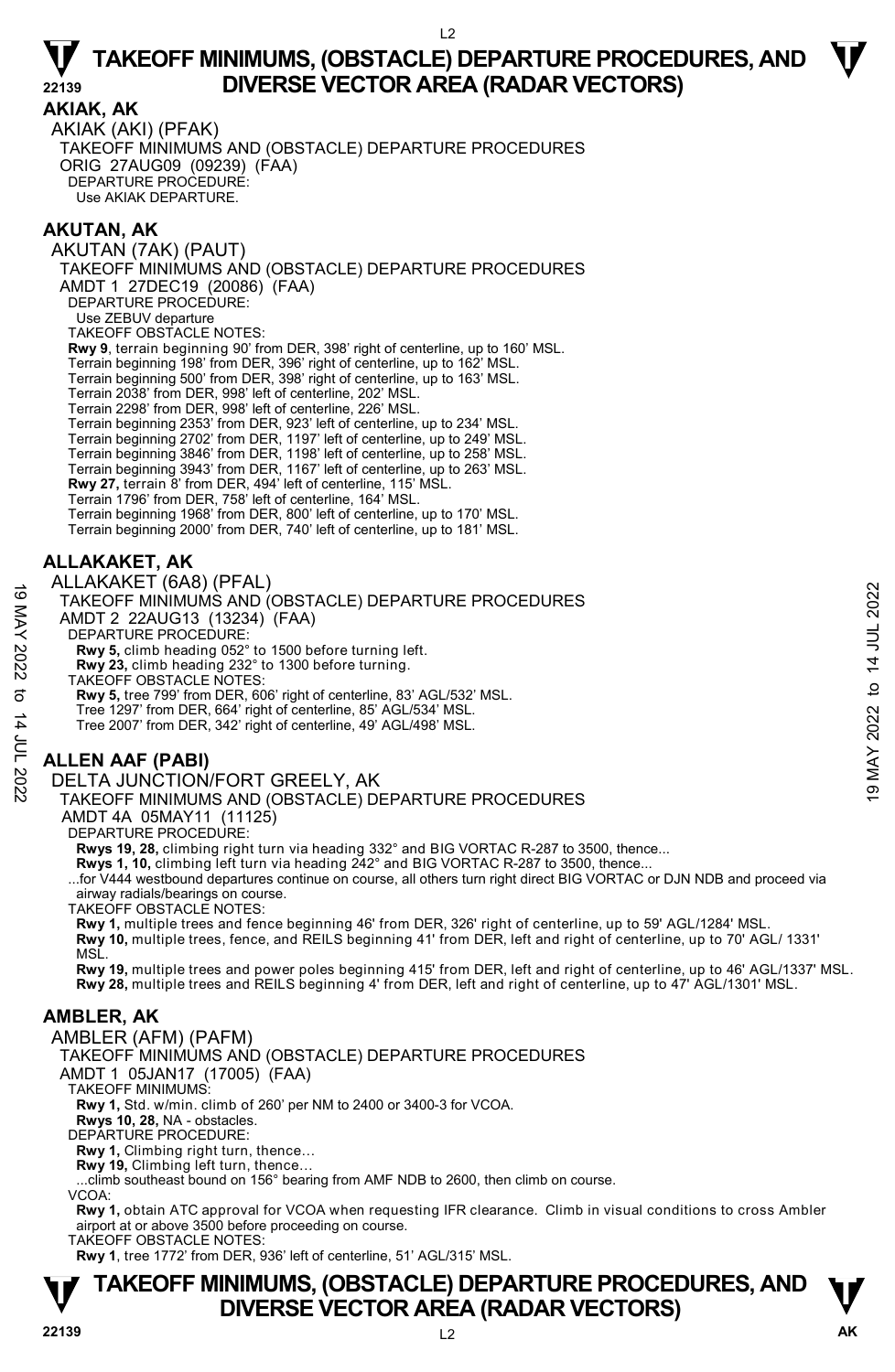#### **ANAKTUVUK PASS, AK**

ANAKTUVUK PASS (AKP) (PAKP) TAKEOFF MINIMUMS AND (OBSTACLE) DEPARTURE PROCEDURES AMDT 2 21MAY20 (20142) (FAA) TAKEOFF MINIMUMS: **Rwy 20,** NA-obstacles. DEPARTURE PROCEDURE: **Rwy 2,** Use AKUMY RNAV DEPARTURE.

#### **ANCHORAGE, AK**

MERRILL FLD (MRI) (PAMR) TAKEOFF MINIMUMS AND (OBSTACLE) DEPARTURE PROCEDURES AMDT 2 05DEC19 (21112) (FAA) TAKEOFF MINIMUMS: **Rwys 5, 23,** NA - ATC. **Rwy 7,** 300-1⅞ or std. w/min. climb of 210' per NM to 400, or alternatively, with std. takeoff minimums and normal 200' per NM climb gradient, takeoff must occur no later than 1300' prior to DER. **Rwy 25,** 300-1½ or std. w/min. climb of 365' per NM to 500. DEPARTURE PROCEDURE: **Rwy 7,** climbing left turn to intercept the BGQ VORTAC R-152 to BGQ VORTAC, thence... **Rwy 16,** climbing right turn to intercept the BGQ VORTAC R-152 to BGQ VORTAC, thence... **Rwy 25,** climbing right turn direct BGQ VORTAC, thence... **Rwy 34**, climbing left turn direct BGQ VORTAC, thence... ...climb in BGQ VORTAC holding pattern (hold north, right turn 175° inbound) to MEA/MCA for route of flight before proceeding on course. TAKEOFF OBSTACLE NOTES: **Rwy 7,** building 165' from DER, 363' right of centerline, 34' AGL/168' MSL. Tree 749' from DER, 208' left of centerline, 163' MSL. Tower 1.5 NM from DER, 2017' right of centerline, 160' AGL/384' MSL. **Rwy 16,** NAVAID 14' from DER, 199' left of centerline, 32' AGL/131' MSL. Trees beginning 96' from DER, 199' right of centerline, up to 186' MSL. Tree 679' from DER, 364' right of centerline, 193' MSL. **Rwy 25,** pole 19' from DER, 370' right of centerline, 37' AGL/157' MSL. Pole, building beginning 343' from DER, 358' right of centerline, up to 50' AGL/165' MSL. Pole 1185' from DER, 385' right of centerline, 65' AGL/180' MSL. Tower 1745' from DER, 272' left of centerline, 75' AGL/195' MSL. Tower, transmission line, pole beginning 1770' from DER, 310' left of centerline, up to 83' AGL/202' MSL. Transmission line, pole beginning 2011' from DER, 410' right of centerline, up to 84' AGL/196' MSL. Tower 2453' from DER, 990' right of centerline, 87' AGL/211' MSL. Tower 2894' from DER, 431' left of centerline, 86' AGL/224' MSL. Bldg twr 4020' from DER, 381' right of centerline, 193' AGL/293' MSL. Revy 16, NAVAID 14' from DER, 199' left of centerline, 32' AGL/131' MSL.<br>
Tree Srginning 96' from DER, 199' right of centerline, up to 186' MSL.<br>
Tree G79' from DER, 36' right of centerline, 193' MSL.<br>
Now 25, pole 19' fr Bldg twr, building beginning 1.1 NM from DER, 212' left of centerline, up to 312' AGL/422' MSL. **Rwy 34,** pole 451' from DER, 158' left of centerline, 37' AGL/157' MSL.<br>Buildings, pole beginning 503' from DER, 261' right of centerline, up to 173' MSL. Pole 539' from DER, 483' left of centerline, 50' AGL/165' MSL. Building 1071' from DER, 345' right of centerline, 78' AGL/178' MSL. TED STEVENS ANCHORAGE INTL (ANC) (PANC) TAKEOFF MINIMUMS AND (OBSTACLE) DEPARTURE PROCEDURES AMDT 8 10OCT19 (19283) (FAA) TAKEOFF MINIMUMS: **Rwy 7L**, 300-1¼ or std. w/min. climb of 255' per NM to 1600. **Rwy 7R,** 300-1 or std. w/min. climb of 285' per NM to 400. **Rwy 15,** 300-1½ or std. w/min. climb of 205' per NM to 400. DEPARTURE PROCEDURE: **Rwys 7L, 7R, 15,** climbing right turn heading 252°, thence... **Rwys 25L, 25R,** climbing left turn heading 182°, thence... **Rwy 33,** climbing left turn heading 162°, thence... ...on TED VOR/DME R-210 and ENA VOR/DME R-028 to ENA VOR/DME before proceeding on course. TAKEOFF OBSTACLE NOTES: **Rwy 7L,** vegetation 10' from DER, 492' right of centerline, 95' MSL. NAVAID 10' from DER, 55' left of centerline, 10' AGL/92' MSL. Tree 789' from DER, 590' left of centerline, 133' MSL.<br>Trees beginning 934' from DER, 535 ' left of centerline, up to 142' MSL. Tree, pole beginning 1037' from DER, 546' left of centerline, up to 148' MSL. Tree 1172' from DER, 738' right of centerline, 148' MSL. Tree, pole, transmission line beginning 1366' from DER, 8' right of centerline, up to 158' MSL. Trees beginning 1625' from DER, 100' left of centerline, up to 152' MSL. Trees beginning 1983' from DER, 32' left of centerline, up to 174' MSL. Pole 3636' from DER, 1249' right of centerline, 92' AGL/184' MSL.

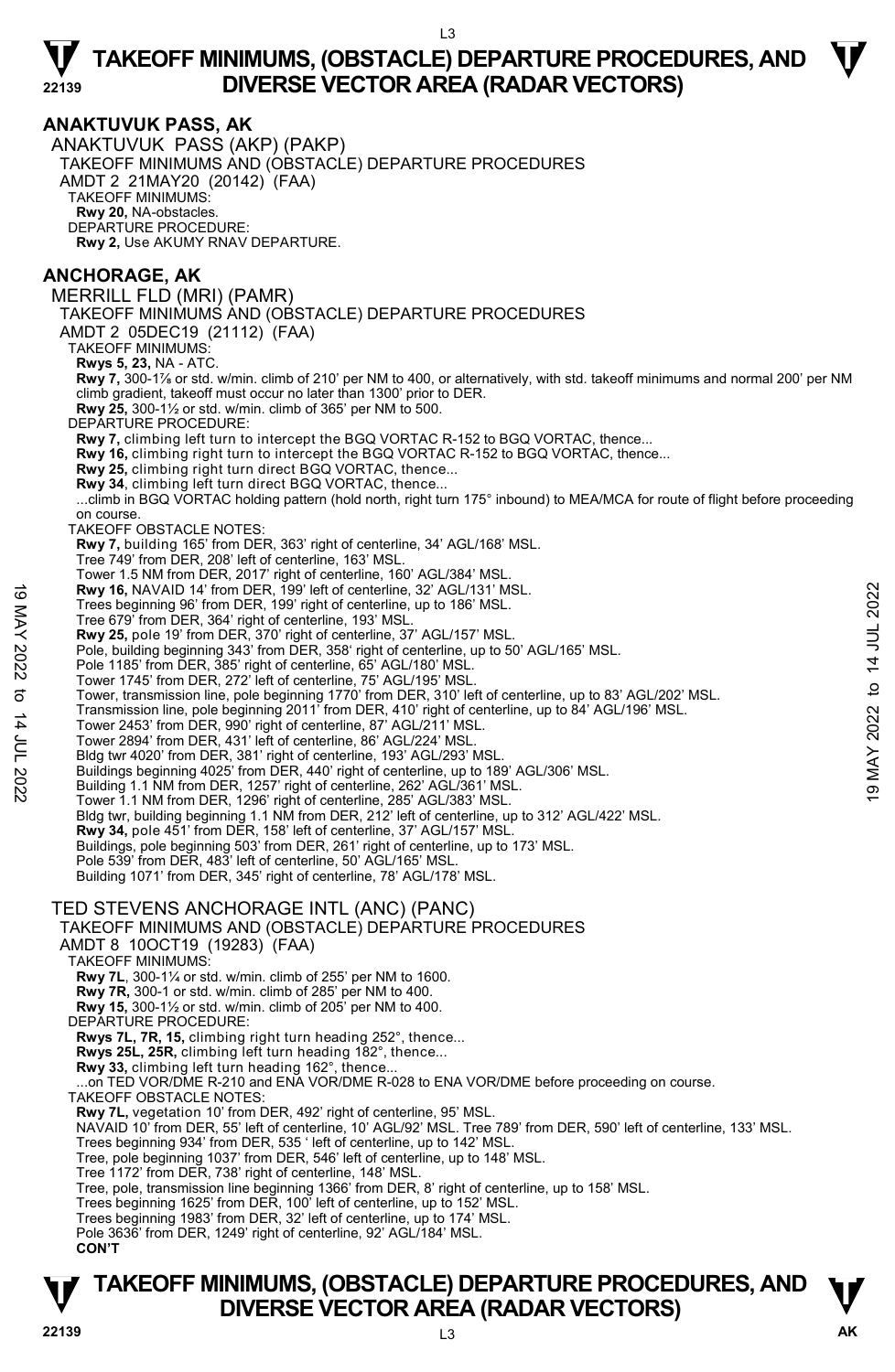### **ANCHORAGE, AK (CON'T)**  TED STEVENS ANCHORAGE INTL (ANC) (PANC) (CON'T)

**Rwy 7L (CON'T),** pole 5244' from DER, 1181' left of centerline, 174' AGL/257' MSL. Pole 5756' from DER, 761' left of centerline, 171' AGL/259' MSL.  **Rwy 7R,** terrain beginning 10' from DER, 167' right of centerline, up to 103' MSL. Sign 106' from DER, 462' right of centerline, 9' AGL/111' MSL. Pole, terrain, vegetation beginning 204' from DER, 537' right of centerline, up to 12' AGL/117' MSL.<br>Pole beginning 816' from DER, 698' right of centerline, up to 30' AGL/132' MSL. Trees beginning 1039' from DER, 599' right of centerline, up to 159' MSL. Trees beginning 1242' from DER, 573' right of centerline, up to 172 ' MSL. Trees beginning 3121' from DER, 1220' right of centerline, up to 183' MSL.<br>Tree 3334' from DER, 1277' right of centerline, 189' MSL.<br>Tree 3497' from DER, 1203' right of centerline, 192' MSL. Trees beginning 3921' from DER, 1003' right of centerline, up to 221' MSL. Trees beginning 4209' from DER, 1415' right of centerline, up to 224' MSL. Trees beginning 4274' from DER, 1209' right of centerline, up to 236' MSL. Tree 4325' from DER, 1401' right of centerline, 237' MSL. Tree 4363' from DER, 1479' right of centerline, 246' MSL. Tree, tower, tank beginning 4378' from DER, 1139' right of centerline, up to 255' MSL. **Rwy 15,** terrain, sign beginning 42' from DER, 422' right of centerline, up to 125' MSL. Sign 59' from DER, 367' right of centerline, 10' AGL/126' MSL. Trees beginning 1776' from DER, 384' right of centerline, up to 183' MSL. Trees beginning 1879' from DER, 188' right of centerline, up to 187' MSL. Tree 2010' from DER, 814' right of centerline, 189 ' MSL. Tree 2011' from DER, 215' left of centerline, 172' MSL. Trees beginning 2014' from DER, 32' left of centerline, up to 179' MSL. Trees beginning 2019' from DER, 3' right of centerline, up to 200' MSL. Tree 2073' from DER, 806' right of centerline, 201' MSL. Trees beginning 2075' from DER, 5' right of centerline, up to 205' MSL. Trees beginning 2337' from DER, 102' right of centerline, up to 206' MSL. Tree 2472' from DER, 941' left of centerline, 187' MSL. Tree 2506' from DER, 1002' left of centerline, 193' MSL. Trees beginning 2524' from DER, 774' left of centerline, up to 195 ' MSL. Tree 2659' from DER, 784' left of centerline, 196' MSL. Trees beginning 2667' from DER, 242' left of centerline, up to 198' MSL. Tree 2819' from DER, 257' left of centerline, 212' MSL. Water tower 2829' from DER, 1069 ' left of centerline, 97' AGL/222' MSL. Tower, tree beginning 2830' from DER, 177' left of centerline, up to 106' AGL/227' MSL. Antenna, tower, tree beginning 2853' from DER, 83' left of centerline, up to 108' AGL/233' MSL. Trees beginning 3021' from DER, 487' right of centerline, up to 209' MSL. Tree 3112' from DER, 486' right of centerline, 213' MSL. Tree 3133' from DER, 590' right of centerline, 214' MSL. Trees beginning 3163' from DER, 458' right of centerline, up to 217' MSL. **T**rees beginning 4055' from DER, 607' left of centerline, up to 247' MSL. Tree 4482' from DER, 1517' right of centerline, 238' MSL. Tree 5180' from DER, 398' right of centerline, 254' MSL. Tree 5411' from DER, 658' right of centerline, 261' MSL. Trees beginning 5503' from DER, 591' right of centerline, up to 270' MSL. Trees beginning 5531' from DER, 590' right of centerline, up to 273' MSL. Tree 1.2 NM from DER, 2433' right of centerline, 310' MSL. **Rwy 25L,** NAVAID 4' from DER, on centerline, 11' AGL/135' MSL. Vegetation 17' from DER, 500' left of centerline, 143' MSL. Fence 422' from DER, 601' left of centerline, 13' AGL/166' MSL. Fence 454' from DER, 530' left of centerline, 14' AGL/168' MSL. Tree, vegetation beginning 843' from DER, 524' left of centerline, up to 174' MSL. Trees beginning 1196' from DER, 601' left of centerline, up to 193' MSL. Trees beginning 1301' from DER, 576' left of centerline, up to 194' MSL. Trees beginning 1438' from DER, 771' left of centerline, up to 196' MSL.<br>**Rwy 25R,** NAVAID 9' from DER, 55' right of centerline, 6' AGL/128' MSL. **Rwy 33**, vegetation 88' from DER, 496' right of centerline, 155' MSL. Tree 991' from DER, 580' right of centerline, 177' MSL. Tree 1035' from DER, 765' right of centerline, 229' MSL. Tree 2019 Transport DEN, 1002 left of centerline, 1998 WISL.<br>
Tree beginning 2524' from DER, 774' left of centerline, up to 195' MSL.<br>
Tree 2659' from DER, 784' left of centerline, 196' MSL.<br>
Tree 2659' from DER, 784' left

#### DIVERSE VECTOR AREA (RADAR VECTORS) AMDT 2 29MAR18 (18088) (FAA) **Rwy 7L,** heading as assigned by ATC; requires min. climb of 260' per NM to 600. **Rwys 25L, 25R, 33,** heading as assigned by ATC.

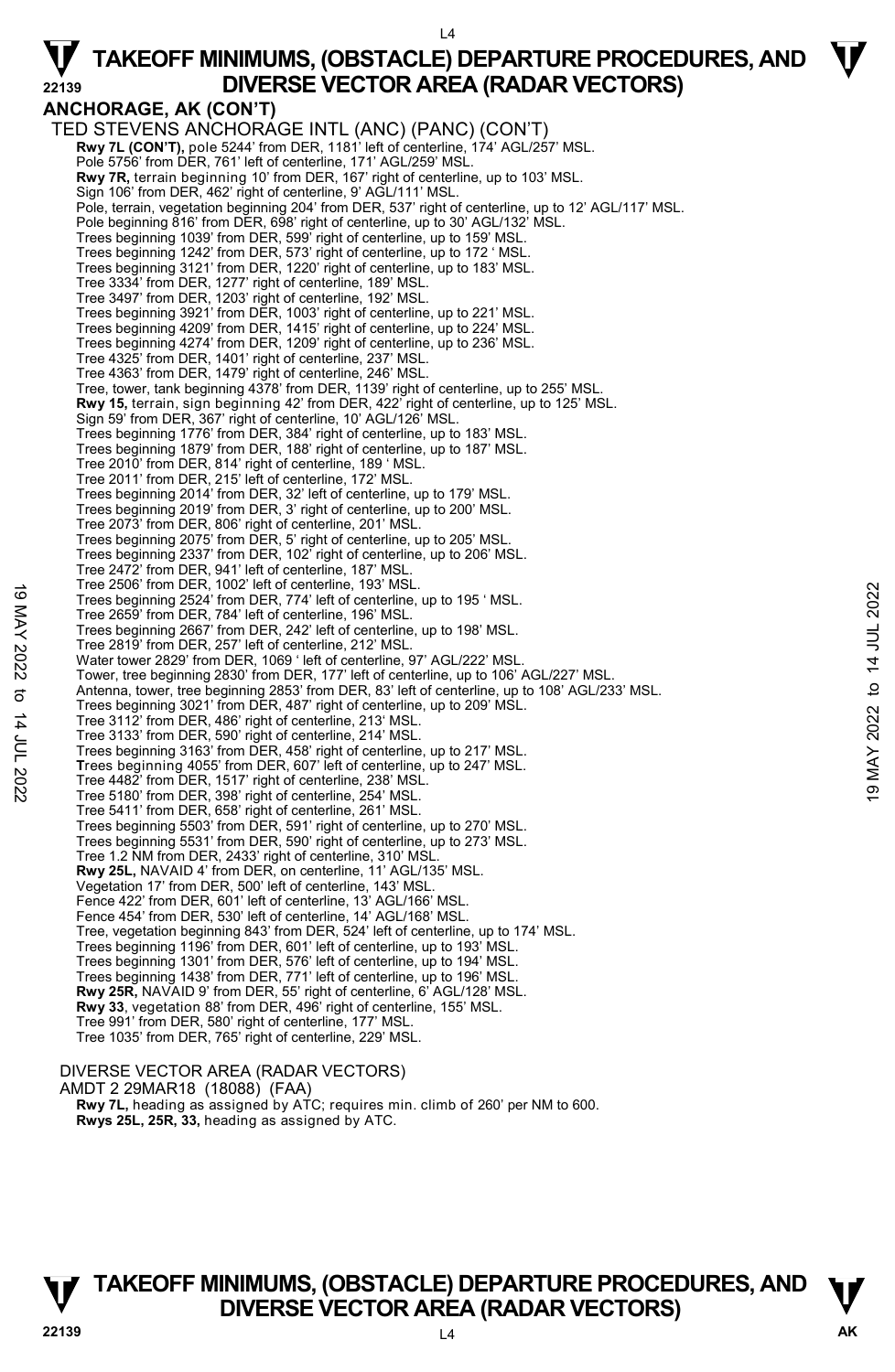#### L5

# **TAKEOFF MINIMUMS, (OBSTACLE) DEPARTURE PROCEDURES, AND**  $\Psi$ **22139 DIVERSE VECTOR AREA (RADAR VECTORS)**

**ANIAK, AK**  ANIAK (ANI) (PANI) TAKEOFF MINIMUMS AND (OBSTACLE) DEPARTURE PROCEDURES AMDT 4 10SEP20 (20254) (FAA) TAKEOFF MINIMUMS: **Rwy 11,** std. w/min. climb of 275' per NM to 3900, or 2800-3 for VCOA. **Rwy 29,** std. w/min. climb of 315' per NM to 1000, or 2800-3 for VCOA. DEPARTURE PROCEDURE: **Rwy 11,** climb heading 109° to 2800 before turning left. **Rwy 29,** climb heading 289° to 1800 before proceeding on course. VCOA: **All runways,** obtain ATC approval for VCOA when requesting IFR clearance. Climb in visual conditions to cross Aniak Airport at or above 2700 before proceeding on course. TAKEOFF OBSTACLE NOTES: **Rwy 11,** fence 5' from DER, 203' right of centerline, 8' AGL/99' MSL. Traverse way 19' from DER, 241' right of centerline, 108' MSL. Tree 21' from DER, 498' right of centerline, 47' AGL/137' MSL. Traverse way 73' from DER, 184' right of centerline, 107' MSL. Traverse way 133' from DER, 136' right of centerline, 107' MSL. Building 146' from DER, 490' right of centerline, 12' AGL/103' MSL. Poles, traverse ways, trees, buildings beginning 177' from DER, 46' right of centerline, up to 18' AGL/108' MSL. Antennas, trees, buildings, poles, vertical structure beginning 500' from DER, 116' right of centerline, up to 54' AGL/148' MSL. Tree 587' from DER, 636' left of centerline, 50' AGL/141' MSL. Tree 625' from DER, 642' left of centerline, 53' AGL/145' MSL. Trees, pole beginning 710' from DER, 639' left of centerline, up to 62' AGL/154' MSL. Trees beginning 1858' from DER, 135' right of centerline, up to 64' AGL/160' MSL. Trees beginning 2099' from DER, 558' right of centerline, up to 74' AGL/165' MSL. **Rwy 29,** pole, tree beginning 309' from DER, 363' left of centerline, up to 29' AGL/119' MSL. Trees beginning 453' from DER, 346' left of centerline, up to 32' AGL/126' MSL. Tree 518' from DER, 536' left of centerline, 35' AGL/127' MSL. Trees beginning 522' from DER, 433' left of centerline, up to 42' AGL/133' MSL. Trees beginning 589' from DER, 296' left of centerline, up to 42' AGL/134' MSL. Trees beginning 778' from DER, 309' left of centerline, up to 55' AGL/146' MSL. Trees beginning 1.9 NM from DER, 1658' right of centerline, up to 46' AGL/395' MSL. Trees beginning 1.9 NM from DER, 1225' right of centerline, up to 52' AGL/442' MSL. Trees beginning 1.9 NM from DER, 1256' right of centerline, up to 37' AGL/452' MSL. Tree 2 NM from DER, 2230' right of centerline, 19' AGL/458' MSL. Trees beginning 2 NM from DER, 1705' right of centerline, up to 31' AGL/461' MSL. Trees beginning 2 NM from DER, 2181' right of centerline, up to 29' AGL/467' MSL. Trees beginning 2.2 NM from DER, 2959' right of centerline, up to 28' AGL/491' MSL. Tree 2.2 NM from DER, 2662' right of centerline, 33' AGL/494' MSL. Trees beginning 2.2 NM from DER, 2647' right of centerline, up to 38' AGL/498' MSL. Tree 2.3 NM from DER, 3131' right of centerline, 24' AGL/510' MSL. Trees beginning 2.3 NM from DER, 2736' right of centerline, up to 32' AGL/520' MSL. Tree 2.3 NM from DER, 3245' right of centerline, 36' AGL/545' MSL. Trees beginning 2.3 NM from DER, 3227' right of centerline, up to 659' MSL. **ANVIK, AK**  ANVIK (ANV) (PANV) TAKEOFF MINIMUMS AND (OBSTACLE) DEPARTURE PROCEDURES ORIG 25SEP08 (08269) (FAA) TAKEOFF OBSTACLE NOTES: **Rwy 17,** multiple trees beginning 56' from DER, 30' left of centerline, up to 50' AGL/436' MSL. Multiple trees beginning 87' from DER, 38' right of centerline, up to 50' AGL/349' MSL.<br>**Rwy 35,** Multiple trees beginning 93' from DER, 129' left of centerline, up to 50' AGL/349' MSL. Multiple trees beginning 8' from DER, 10' right of centerline, up to 50' AGL/366' MSL. Trees beginning 589' from DER, 296' left of centerline, up to 42' AGL/134' MSL.<br>
Trees beginning 7.9' from DER, 1058' right of centerline, up to 49' AGL/46' MSL.<br>
Trees beginning 1.9 NM from DER, 1225' right of centerline,

#### **ARCTIC VILLAGE, AK**

ARCTIC VILLAGE (ARC) (PARC) TAKEOFF MINIMUMS AND (OBSTACLE) DEPARTURE PROCEDURES ORIG 16FEB06 (06047) (FAA) DEPARTURE PROCEDURE: Use TUVVO DEPARTURE.

#### **ATKA, AK**

ATKA (AKA) (PAAK) TAKEOFF MINIMUMS AND (OBSTACLE) DEPARTURE PROCEDURES AMDT 1 29JUL10 (10210) (FAA) DEPARTURE PROCEDURE: **Rwy 16,** use HIMKI DEPARTURE. **Rwy 34,** use INOTY DEPARTURE.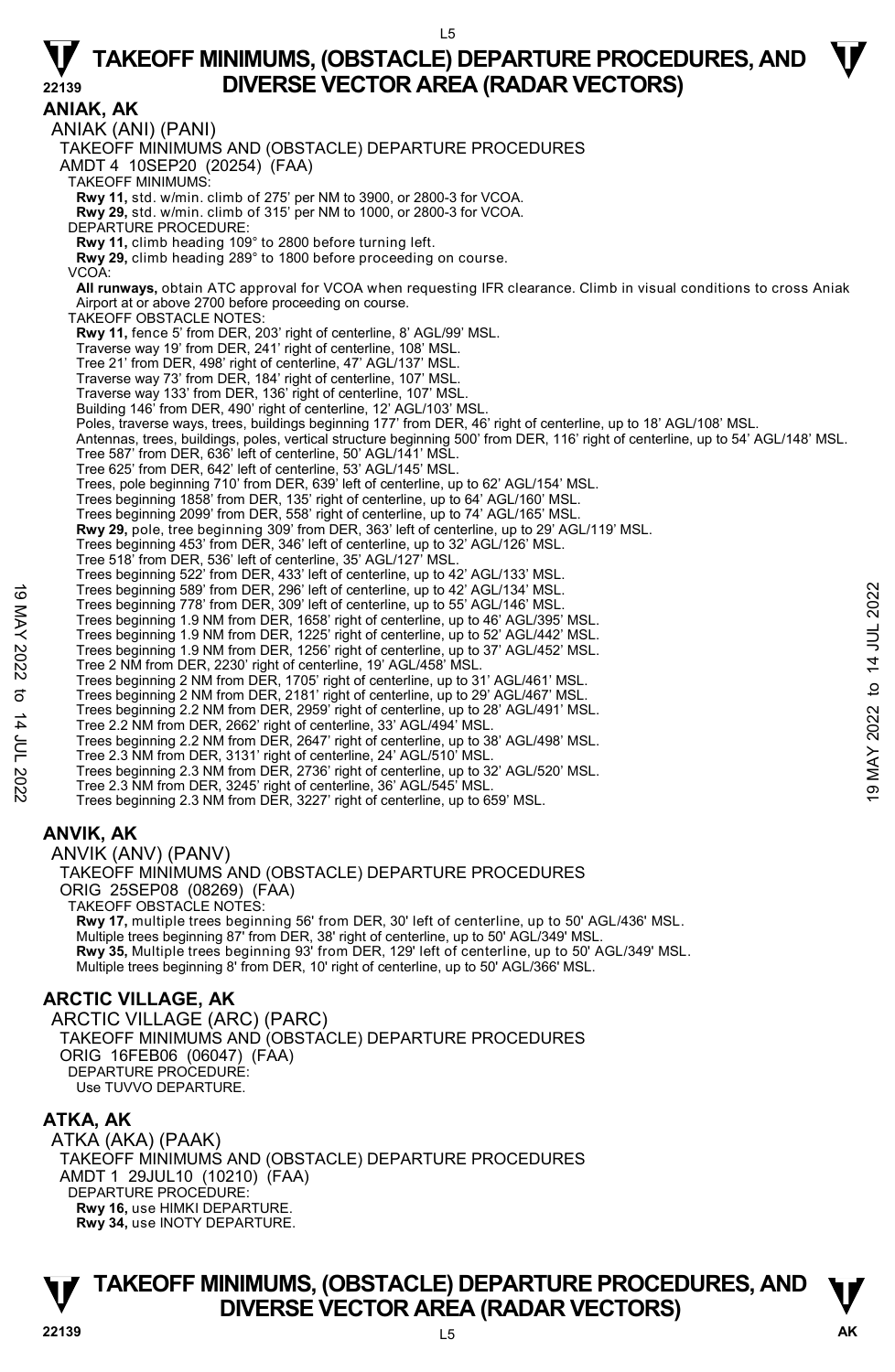#### **ATQASUK, AK**

ATQASUK EDWARD BURNELL SR MEML (ATK) (PATQ) TAKEOFF MINIMUMS AND (OBSTACLE) DEPARTURE PROCEDURES ORIG–A 31DEC20 (21112) (FAA) TAKEOFF OBSTACLE NOTES: **Rwy 7,** lighting beginning at DER, 55' left of centerline, up to 101' MSL. Lighting beginning at DER, 34' right of centerline, up to 101' MSL. **Rwy 25,** lighting beginning at DER, 76' right of centerline, up to 103' MSL.

#### **BEAVER, AK**

BEAVER (WBQ) (PAWB)

TAKEOFF MINIMUMS AND (OBSTACLE) DEPARTURE PROCEDURES

ORIG 27AUG09 (09239) (FAA)

TAKEOFF OBSTACLE NOTES:

**Rwy 5,** multiple trees beginning 229' from DER, 262' right of centerline, up to 60' AGL/419' MSL.

Multiple trees beginning 1263' from DER, 373' right of centerline, up to 60' AGL/419' MSL.

Vehicle on road 392' from DER, 9' right of centerline, 10' AGL/369' MSL.

**Rwy 23,** multiple trees beginning 1259' from DER, 374' right of centerline, up to 60' AGL/419' MSL.

Multiple trees beginning 1277' from DER, 366' left of centerline, up to 60' AGL/419' MSL.

#### **BETHEL, AK**

BETHEL (BET) (PABE)

TAKEOFF MINIMUMS AND (OBSTACLE) DEPARTURE PROCEDURES

AMDT 4 22JUN17 (17173) (FAA)

TAKEOFF MINIMUMS:

**Rwy 30,** 300-1⅛ or std. w/ min. climb of 240' per NM to 400.

TAKEOFF OBSTACLE NOTES:

**Rwy 1L,** bush and wind sock, beginning 7' from DER, 92' right of centerline. up to 10' AGL/108' MSL.

Wind sock 99' from DER, 282' left of centerline. 9' AGL/105' MSL.

**Rwy 1R,** tree 124' from DER, 452' left of centerline, 125' MSL.

**Rwy 12,** bushes beginning 13' from DER, 58' left of centerline. 2' AGL/128' MSL.

**Rwy 19L,** bush 40' from DER, 427' right of centerline, 4' AGL/125' MSL.<br>Trees beginning 20' from DER, 175' right of centerline, up to 130' MSL.

**Rwy 19R,** tree 11' from DER, 477' right of centerline. 11' AGL/131' MSL.

Trees beginning 21' from DER, 312' left of centerline, up to 130' MSL.

Vehicles on road beginning 46' from DER, 484' right of centerline, up to 15' AGL/132' MSL. Wind sock and pole 214' from DER, 400' right of centerline, up to 35' AGL/133' MSL.

Wind sock 218' from DER, 414' right of centerline, 10' AGL/133' MSL.

**Rwy 30,** building, antenna on building, and a vent beginning 312' from DER 532' right of centerline, up to 25' AGL/148'<br>MSL. Now 1R, tree 124' from DER, 452' left of centerline, 125' MSL.<br>
Rwy 18L, bushes beginning 13' from DER, 58' left of centerline. 4' AGL/125' MSL.<br>
Rwy 19L, bushe 10' from DER, 477' right of centerline, 4' AGL/125' MSL.<br>
Tr

Tower 5780' from DER, 66' right of centerline, 139' AGL/294' MSL.

# **BETTLES, AK**

#### BETTLES (BTT) (PABT)

#### TAKEOFF MINIMUMS AND (OBSTACLE) DEPARTURE PROCEDURES

AMDT 3 24MAY18 (18144) (FAA)

TAKEOFF MINIMUMS:

**Rwy 2**, 500 and 2½ or std. w/ min. climb of 285' per NM to 1200. DEPARTURE PROCEDURE:

**Rwy 2,** climb heading 016° to 2500 then climbing left turn to 3600 direct BTT VOR/DME, continue climb in BTT holding

pattern (hold south, left turn, 338° inbound) to cross BTT VOR/DME at or above MEA/MCA for route of flight.<br>**Rwy 20**, climb heading 196° to 2000 then climbing left turn to 3600 direct BTT VOR/DME, continue climb in BTT VOR TAKEOFF OBSTACLE NOTES:

**Rwy 2,** vehicle on road 4' from DER, 108' left of centerline, 660' MSL.

Vehicle on road 19' from DER, 165' right of centerline, 659' MSL.

Tree, vehicle on road beginning 24' from DER, 25' left of centerline, up to 37' AGL/671' MSL.

Vehicle on road 49' from DER, 71' right of centerline, 660' MSL. Trees beginning 138' from DER, 29' left of centerline, up to 45' AGL/679' MSL.

Tree 410' from DER, 587' right of centerline, 41' AGL/684' MSL.

Trees beginning 506' from DER, 108' right of centerline, up to 48' AGL/691' MSL.

Tree 2016' from DER, 972' left of centerline, 65' AGL/698' MSL. Tree 2108' from DER, 870' left of centerline, 72' AGL/704' MSL.

Tree 2432' from DER, 1112' left of centerline, 78' AGL/712' MSL. Tree 1.7 NM from DER, 2988' right of centerline, 67' AGL/929' MSL.

Trees beginning 1.8 NM from DER, 2436' right of centerline, up to 38' AGL/1037' MSL.

Tree, terrain + veg beginning 1.9 NM from DER, 1946' right of centerline, up to 44' AGL/1059' MSL.

**Rwy 20,** vehicle on road 2' from DER, 112' left of centerline, 649' MSL.

Tree, sign, vehicle on road, vegetation, antenna beginning 2' from DER, 16' left of centerline, up to 36' AGL/670' MSL. Sign 9' from DER, 93' right of centerline, 4' AGL/638' MSL.

Trees beginning 104' from DER, 189' right of centerline, up to 30' AGL/666' MSL.

Trees beginning 139' from DER, 11' right of centerline, up to 38' AGL/674' MSL.

Trees beginning 342' from DER, 270' right of centerline, up to 52' AGL/687' MSL.

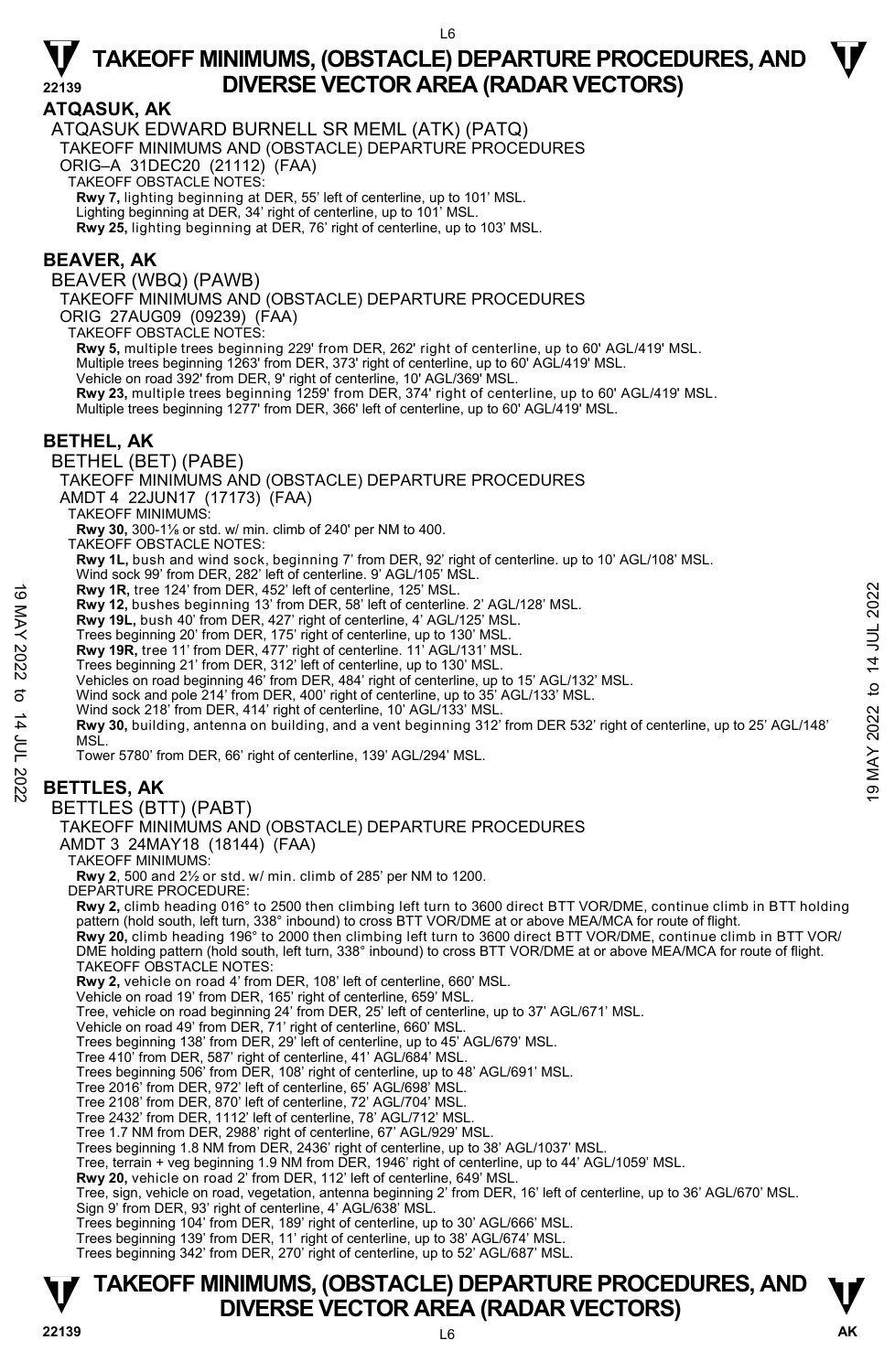**BIG LAKE, AK**  BIG LAKE (BGQ) (PAGQ) TAKEOFF MINIMUMS AND (OBSTACLE) DEPARTURE PROCEDURES AMDT 2 09FEB12 (12040) (FAA) TAKEOFF MINIMUMS: **Rwy7,** 300-1 w/ min. climb of 310' per NM to 700, or 900-2½ for climb in visual conditions. **Rwy 25,** 400-2 or std. w/min. climb of 320' per NM to 700. DEPARTURE PROCEDURE: **Rwy 7,** climbing left turn to BGQ VORTAC, thence..., or for climb in visual conditions cross Big Lake Airport at or above 900 then proceed direct BGQ VORTAC, thence... **Rwy 25,** climbing right turn direct BGQ VORTAC, thence... ...climb in BGQ VORTAC holding pattern (hold S, left turn, 356° inbound) to MCA/MEA for route of flight. TAKEOFF OBSTACLE NOTES: **Rwy 7,** bushes beginning 33' from DER, 335' left of centerline, up to 10' AGL/259' MSL. Multiple trees beginning 1150' from DER, 310' left of centerline, up to 60' AGL/409' MSL. Multiple trees beginning 2265' from DER, 708' right of centerline, up to 60' AGL/309' MSL. **Rwy 25,** trees beginning 33' from DER, 109' left of centerline, up to 60' AGL/259' MSL. Trees beginning 960' from DER, 185' right of centerline, up to 60' AGL/259' MSL. **BREVIG MISSION, AK**  BREVIG MISSION (KTS) (PFKT) TAKEOFF MINIMUMS AND (OBSTACLE) DEPARTURE PROCEDURES ORIG-A 03JAN19 (19003) (FAA) TAKEOFF MINIMUMS: **Rwy 5,** NA - terrain. DEPARTURE PROCEDURE: **Rwys 12, 23, 30**, use BREVIG DEPARTURE. TAKEOFF OBSTACLE NOTES: **Rwy 12**, bush 153' from DER, 373' right of centerline, 15' AGL/40' MSL. **Rwy 23,** terrain 103' from DER, 300' right of centerline, 69' MSL. Pole 263' from DER, 542' right of centerline, 35' AGL/60' MSL. Vehicles on road 135' from DER, 440' left of centerline, 14' AGL/39' MSL. **Rwy 30,** terrain beginning 142' from DER, left and right of centerline, up to 85' MSL. **BRYANT AAF (FRN) (PAFR)**  FORT RICHARDSON (ANCHORAGE), AK TAKEOFF MINIMUMS AND (OBSTACLE) DEPARTURE PROCEDURES ORIG 22JUN17 (17173) TAKE-OFF MINIMUMS: **Rwy 17,** NA-Airspace. DEPARTURE PROCEDURE: Pole 263' from DER, 542' right of centerline, 35' AGL/60' MSL.<br>
Vehicles on road 135' from DER, 44' AGL/30' MSL.<br>
RWY 30, terrain beginning 142' from DER, left and right of centerline, up to 85' MSL.<br>
TAKEOFF MINIMUMS AND **Rwy 35,** treeline 81' from DER, 171' left of cntrln, 100' AGL/422' MSL. DIVERSE VECTOR AREA (RADAR VECTORS) ORIG 30APR15 (15120) (FAA) **Rwy 35**, heading as assigned by ATC. **BUCKLAND, AK**  BUCKLAND (BVK) (PABL) TAKEOFF MINIMUMS AND (OBSTACLE) DEPARTURE PROCEDURES AMDT 2 19JUL18 (18200) (FAA) TAKEOFF MINIMUMS: **Rwy 11,** std. w/min. climb of 245' per NM to 900, or 1800-2½ for VCOA. DEPARTURE PROCEDURE: **Rwy 11,** climb on a heading between 320° CW 220° from DER to 3000 before proceeding on course. **Rwy 29,** climb on a heading between 285° CW 105° from DER to 3000 before proceeding on course. VCOA: Obtain ATC approval for VCOA when requesting IFR clearance. Climb in visual conditions to cross Buckland airport at or above 1700 before proceeding on course. TAKEOFF OBSTACLE NOTES: **Rwy 11,** tree 8' from DER, 183' left of centerline, 43' MSL. Wind indicator 63' from DER, 313' left of centerline, 24' AGL/49' MSL. Pole 1142' from DER, 435' left of centerline, 33' AGL/62' MSL. Pole 1434' from DER, 150' right of centerline, 48' AGL/69' MSL Tower 1494' from DER, 109' right of centerline, 50' AGL/74' MSL. Antenna 1651' from DER, 269' left of centerline, 74' AGL/96' MSL. Towers beginning 1656' from DER, 268' left of centerline, up to 71' AGL/97' MSL. **Rwy 29,** lighting 10' from DER, 58' right of centerline, 2' AGL/28' MSL.<br>Lighting 10' from DER, 56' left of centerline, 2' AGL/28' MSL.

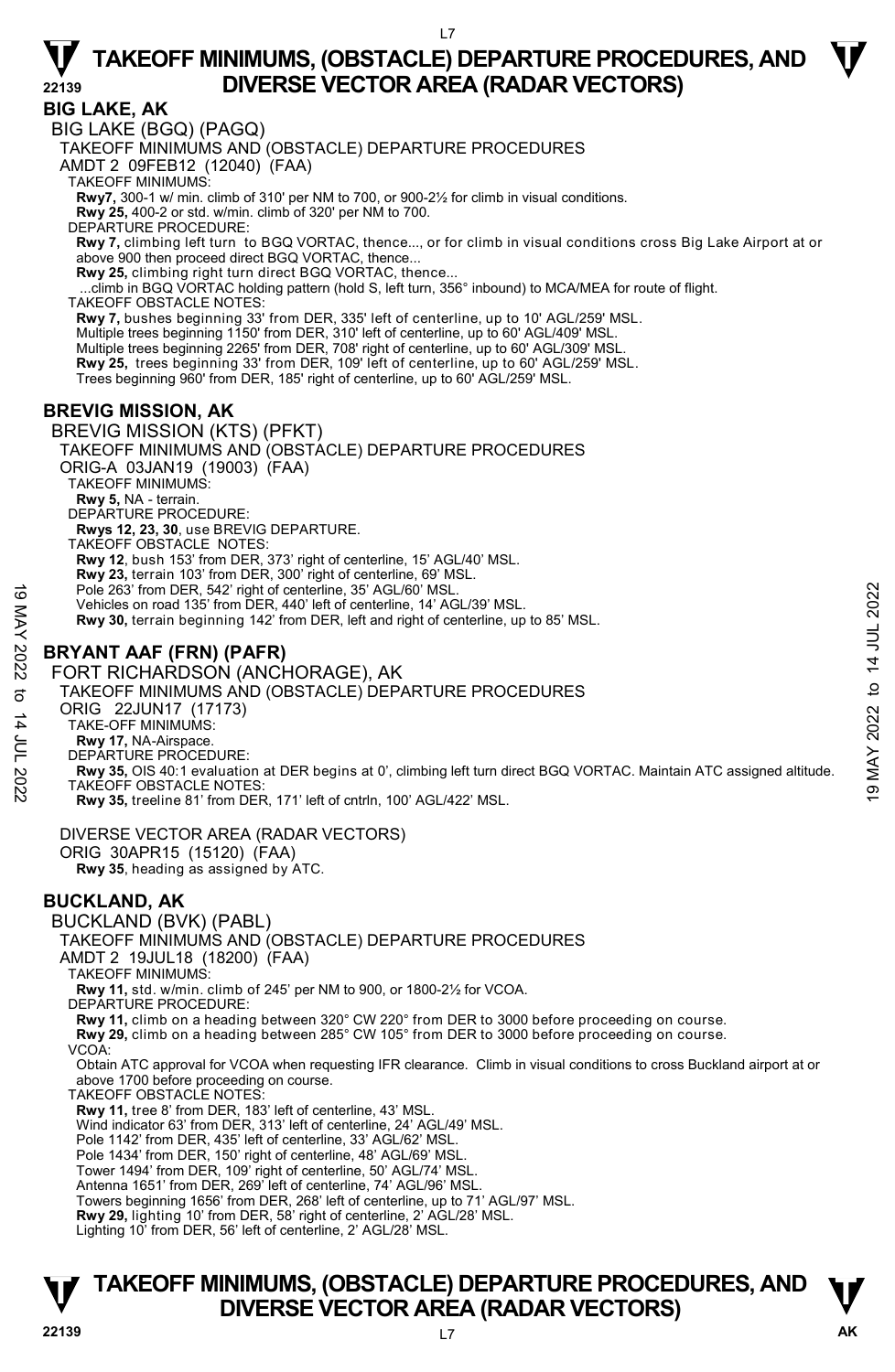**CAPE LISBURNE LRRS (PALU)**  CAPE LISBURNE TAKEOFF MINIMUMS AND (OBSTACLE) DEPARTURE PROCEDURES AMDT 2 08NOV18 (18312) Diverse departures NA. DEPARTURE PROCEDURE: **Rwy 9,** use GRAAY DEPARTURE (RNAV 1). **Rwy 27,** NA. TAKEOFF OBSTACLE NOTES: **Rwy 9,** terrain 0' from DER, 106' left of cntrln, 15' MSL. Terrain 0' from DER, 500' right of cntrln, 41' MSL. Terrain 1495' from DER, 867' right of cntrln, 56' MSL. Terrain 1521' from DER, 908' right of cntrln, 58' MSL. Terrain 28' from DER, 213' right of cntrln, 33' MSL. Terrain 300' from DER, 472' right of cntrln, 36' MSL. Terrain 380' from DER, 602' right of cntrln, 36' MSL. Building 1417' from DER, 482' right of cntrln, 0' AGL/108' MSL. Building 2428' from DER, 539' right of cntrln, 0' AGL/80' MSL. Building 234' from DER, 517' right of cntrln, 70' AGL/107' MSL. Building 3730' from DER, 561' right of cntrln, 0' AGL/81' MSL. Building 729' from DER, 560' right of cntrln, 54' AGL/80' MSL. Fuel tank 485' from DER, 579' right of cntrln, 0' AGL/64' MSL. Radar dish 1361' from DER, 522' right of cntrln, 0' AGL/91' MSL. Radar dish 1576' from DER, 541' right of cntrln, 0' AGL/82' MSL. Twr 2419' from DER, 532' right of cntrln, 110' AGL/151' MSL. Weather equipment 1278' from DER, 19' left of cntrln, 0' AGL/68' MSL.

#### **CAPE NEWENHAM LRRS (PAEH)**

CAPE NEWENHAM, AK

TAKEOFF MINIMUMS AND (OBSTACLE) DEPARTURE PROCEDURES ORIG 10DEC15 (15344) Diverse departures not authorized. DEPARTURE PROCEDURE: **Rwy 15,** NA. **Rwy 33,** use CABNN ONE DEPARTURE. TAKEOFF OBSTACLE NOTES: **Rwy 33,** terrain abeam the DER, 106' left of centerline, 228' MSL. Terrain abeam the DER, 25' right of centerline, 237' MSI Terrain 203' from DER, 396' right of centerline, 249' MSL. ORIG 10DEC15 (15344)<br>
Diverse departures not authorized.<br>
DEPARTURE PROCEDURE:<br>
Rwy 13, Na.<br>
Rwy 33, terrain abeam the DER, 106' left of centerline, 228' MSL.<br>
TAKEOFF OBSTACLE NOTES:<br>
Rwy 33, terrain abeam the DER, 25'

### **CAPE ROMANZOF LRRS (PACZ)**

CAPE ROMANZOF, AK

TAKEOFF MINIMUMS AND (OBSTACLE) DEPARTURE PROCEDURES AMDT 3, 31MAR16 (16091) Diverse departures not authorized. DEPARTURE PROCEDURE: **Rwy 2,** NA.

**Rwy 20,** use CAPE ROMANZOF DEPARTURE. TAKEOFF OBSTACLE NOTES: **Rwy 20,** terrain, 237' from DER, 563' left of centerline, 451' MSL. Terrain, 261' from DER, 499' left of centerline, 433' MSL. Terrain, at the DER, 500' left of centerline, 454' MSL.

### **CENTRAL, AK**

CENTRAL (CEM) (PACE) TAKEOFF MINIMUMS AND (OBSTACLE) DEPARTURE PROCEDURES ORIG 29MAY14 (14149) (FAA) TAKEOFF MINIMUMS: **Rwys 8, 26,** 2900-3 for climb in visual conditions. DEPARTURE PROCEDURE: **Rwys 8, 26,** for climb in visual conditions, cross Central Airport at or above 3700 before proceeding on course. When executing VCOA, notify ATC prior to departure. TAKEOFF OBSTACLE NOTES: **Rwy 8,** trees beginning 149' from DER, left and right of centerline, up to 73' AGL/972' MSL. **726,** trees beginning 80' from DER, left and right of centerline, up to 78' AGL/1045' MSL. Building, 179' from DER, 204' left of centerline, 23' AGL/952' MSL. Pole/antenna on buildings beginning 228' from DER, 198' left of centerline, up to 46' AGL/982' MSL. Vehicle on road, 491' from DER, 3' right of centerline, 15' AGL/955' MSL. Vent/chimney on buildings beginning 736' from DER, 10' right of centerline, up to 25' AGL/964' MSL.<br>Building, 79' from DER, 294' right of centerline, 19' AGL/951' MSL.<br>Vehicles on road beginning 84' from DER, 410' right of Pole, 532' from DER, 298' right of centerline, 39' AGL/978' MSL.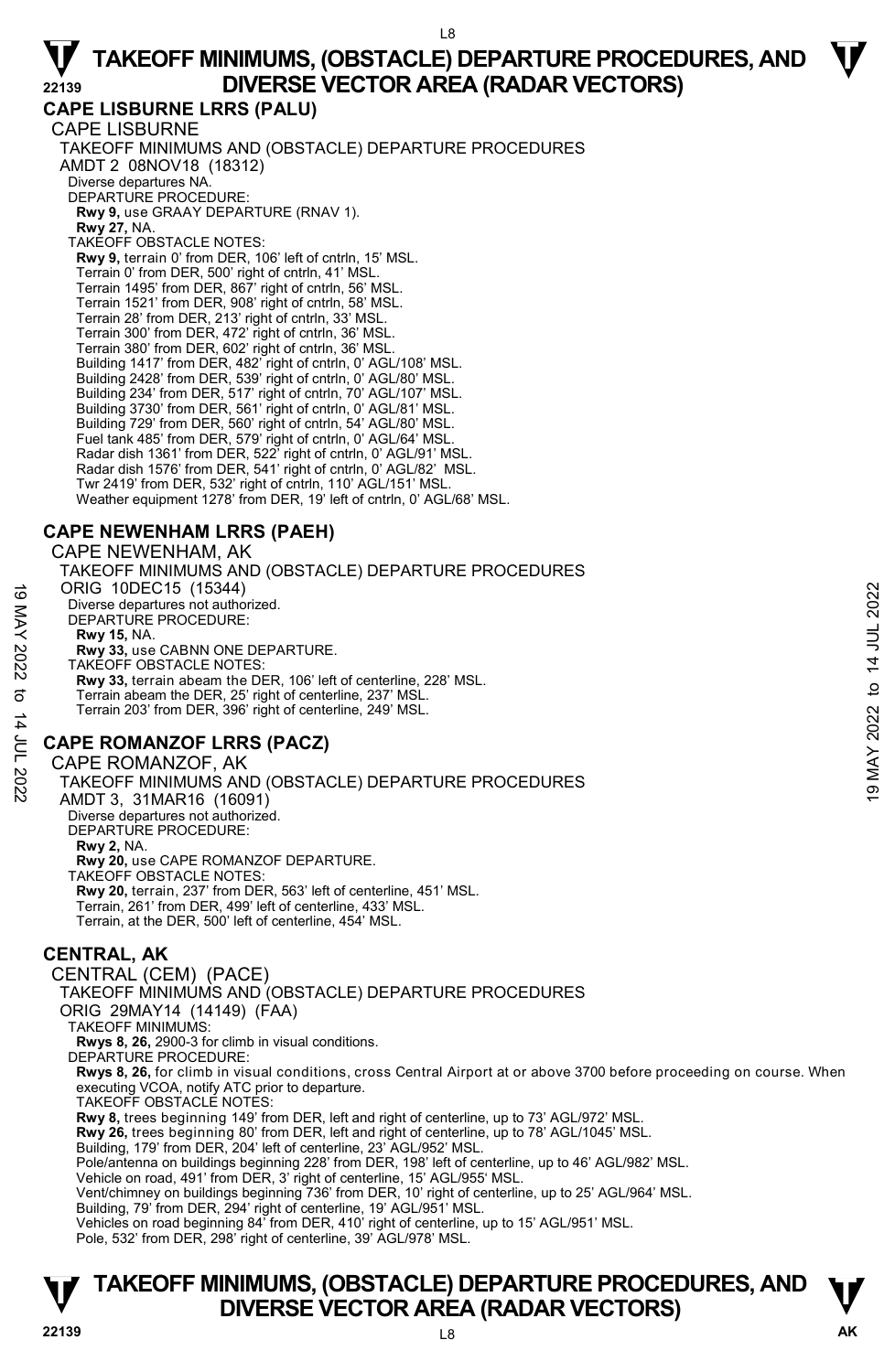**CHALKYITSIK, AK**  CHALKYITSIK (CIK) (PACI) TAKEOFF MINIMUMS AND (OBSTACLE) DEPARTURE PROCEDURES AMDT 2 16JUL20 (20198) (FAA) TAKEOFF OBSTACLE NOTES: **Rwy 4,** vehicle on road 3' from DER, 432' right of centerline, 559' MSL. Vehicle on road, tree beginning 42' from DER, 354' right of centerline, up to 560' MSL. Vegetation 73' from DER, 86' left of centerline, 9' AGL/557' MSL. Vehicle on road 77' from DER, 282' right of centerline, 561' MSL. Tree, vegetation beginning 78' from DER, 158' right of centerline, up to 45' AGL/565' MSL. Wind indicator, vehicle on roads, trees, vegetation beginning 111' from DER, 25' right of centerline, up to 21' AGL/572' MSL. Vehicle on road 134' from DER, 228' left of centerline, 561' MSL. Vehicle on road 158' from DER, 247' left of centerline, 562' MSL. Trees, vegetation, vehicle on roads beginning 168' from DER, 219' left of centerline, up to 54' AGL/607' MSL. Trees, vehicle on roads, buildings, tanks, vertical structures, poles, fences, catenaries, antennas beginning 208' from DER, 111' left of centerline, up to 56' AGL/609' MSL. Trees, buildings, vertical structures, fences, poles, vehicle on roads, antennas, catenaries beginning 586' from DER, 311' left of centerline, up to 54' AGL/611' MSL. Tree 908' from DER, 700' right of centerline, 50' AGL/577' MSL. Tree 1111' from DER, 583' right of centerline, 53' AGL/582' MSL. Tree 1187' from DER, 762' right of centerline, 68' AGL/592' MSL. Trees beginning 1356' from DER, 455' right of centerline, up to 82' AGL/609' MSL. **Rwy 22,** tree, NAVAIDs beginning 1' from DER, 27' right of centerline, up to 15' AGL/538' MSL. NAVAID 10' from DER, 47' left of centerline, 1' AGL/529' MSL. NAVAID 10' from DER, 27' left of centerline, 2' AGL/530' MSL. Trees beginning 21' from DER, 113' left of centerline, up to 20' AGL/546' MSL. Tree 27' from DER, 338' right of centerline, 46' AGL/570' MSL. Tree 29' from DER, 263' right of centerline, 52' AGL/575' MSL. Trees beginning 162' from DER, 55' right of centerline, up to 59' AGL/582' MSL. Tree 173' from DER, 369' left of centerline, 35' AGL/561' MSL. Trees beginning 191' from DER, 23' left of centerline, up to 39' AGL/563' MSL. Trees beginning 811' from DER, 415' left of centerline, up to 44' AGL/568' MSL. Trees beginning 854' from DER, 394' left of centerline, up to 54' AGL/578' MSL. Trees beginning 900' from DER, 29' left of centerline, up to 56' AGL/579' MSL. Tree 1634' from DER, 928' left of centerline, 64' AGL/586' MSL. Trees beginning 1910' from DER, 675' left of centerline, up to 68' AGL/590' MSL. **CHEVAK, AK**  CHEVAK (VAK) (PAVA) TAKEOFF MINIMUMS AND (OBSTACLE) DEPARTURE PROCEDURES AMDT 2 30JAN20 (22139) (FAA) TAKEOFF OBSTACLE NOTES: **Rwy 20,** lighting 0' from DER, 66' right of centerline, 3' AGL/48' MSL **CHUATHBALUK, AK**  CHUATHBALUK (9A3) (PACH) TAKEOFF MINIMUMS AND (OBSTACLE) DEPARTURE PROCEDURES ORIG 22OCT09 (09295) (FAA) DEPARTURE PROCEDURÉ: See EBSIH DEPARTURE. **CLARKS POINT, AK**  CLARKS POINT (CLP) (PFCL) TAKEOFF MINIMUMS AND (OBSTACLE) DEPARTURE PROCEDURES ORIG 11FEB10 (10042) (FAA) TAKEOFF OBSTACLE NOTES: **Rwy 18,** trees and terrain beginning 50' from DER, 283' left of centerline, up to 35' AGL/201' MSL. **Rwy 36,** trees and terrain beginning 12' from DER, 168' left and right of centerline, up to 35' AGL/159' MSL. **COLD BAY, AK**  COLD BAY (CDB) (PACD) TAKEOFF MINIMUMS AND (OBSTACLE) DEPARTURE PROCEDURES AMDT 9 10SEP20 (20254) (FAA) TAKEOFF MINIMUMS: **Rwy 26,** 900-2¾ or std. w/min. climb of 400' per NM to 500. DEPARTURE PROCEDURE: **Rwy 8,** climb to 1000 on heading 083° then climbing left turn on course 280° to ELF NDB or to intercept CDB VORTAC R-090 to CDB VORTAC, thence. **Rwy 15,** climb to 1000 on heading 146° then climbing left turn on course 315° to ELF NDB or to intercept CDB VORTAC R-135 to CDB VORTAC, thence. **Rwy 26,** climbing right turn direct ELF NDB or CDB VORTAC, thence…  **CON'T**  Trees beginning 811' from DER, 415' left of centerline, up to 44' AGL/568' MSL.<br>
Trees beginning 800' from DER, 39' left of centerline, up to 56' AGL/579' MSL.<br>
Tree 1634' from DER, 928' left of centerline, up to 56' AGL/5

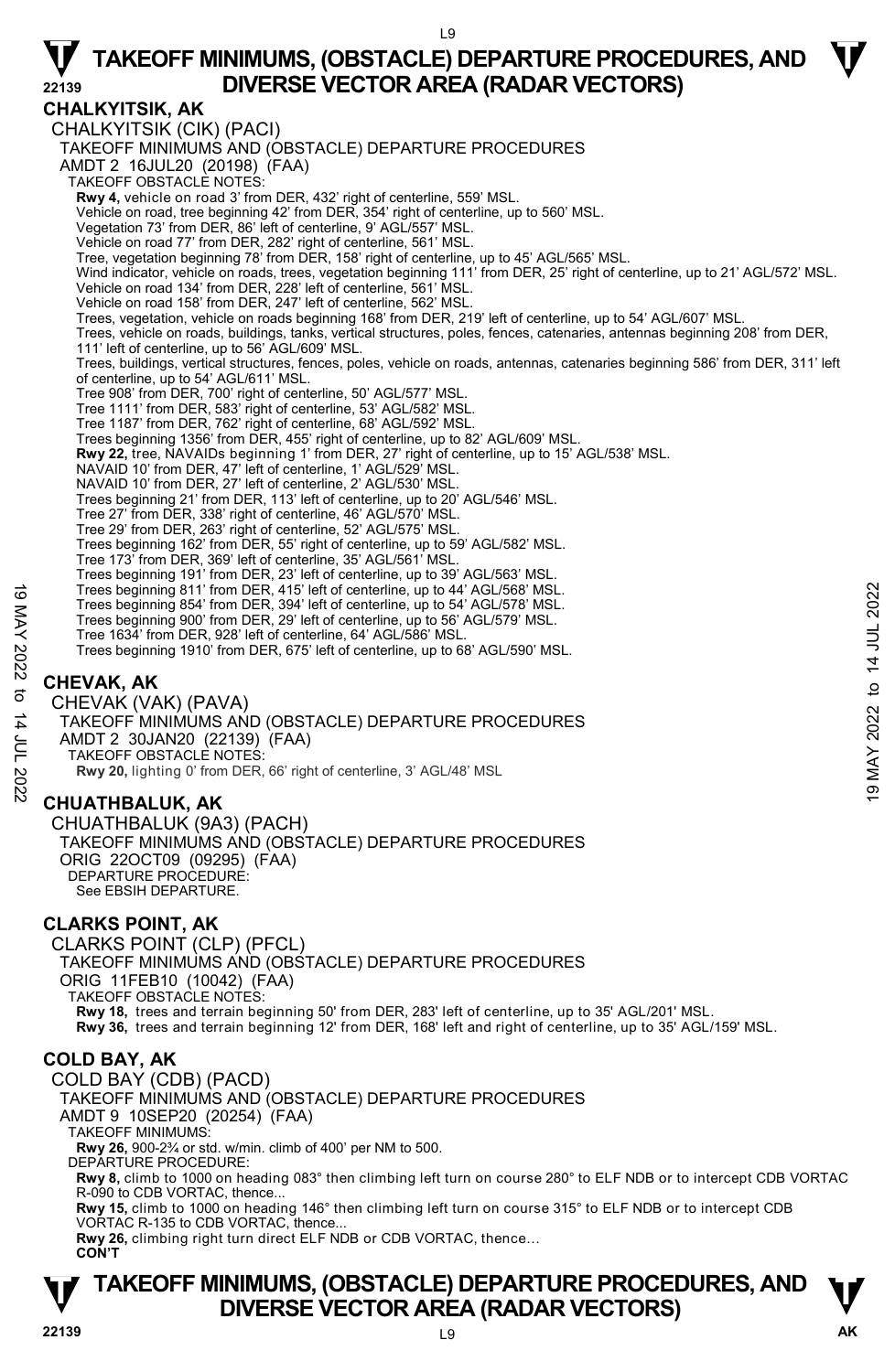#### **COLD BAY, AK (CON'T)**

COLD BAY (CDB) (PACD) (CON'T)  **Rwy 33,** climb direct ELF NDB or CDB VORTAC, thence... ...Aircraft eastbound on G12 continue climb in ELF NDB holding pattern (hold Northwest, left turn, 148° inbound) to 5000 before proceeding on course. All other aircraft continue climb on course to MEA or assigned altitude. TAKEOFF OBSTACLE NOTES: **Rwy 8,** bush 166' from DER, 331' left of centerline, 105' MSL. **Rwy 15**, tree 161' from DER, 414' left of centerline, 104' MSL. **Rwy 26,** grd beginning 1.5 NM from DER, 2395' left of centerline, up to 461' MSL. Grd beginning 1.6 NM from DER, 2408' left of centerline, up to 517' MSL. Grd beginning 1.7 NM from DER, 1928' left of centerline, up to 837' MSL. Grd beginning 1.8 NM from DER, 1928' left of centerline, up to 871' MSL. Grd beginning 1.9 NM from DER, 1863' left of centerline, up to 942' MSL. **COLDFOOT, AK**  COLDFOOT (CXF) (PACX) TAKEOFF MINIMUMS AND (OBSTACLE) DEPARTURE PROCEDURES ORIG-A 20AUG15 (15232) (FAA) DEPARTURE PROCEDURE: Use BETTLES DEPARTURE. **CORDOVA, AK**  MERLE K (MUDHOLE) SMITH (CDV) (PACV) TAKEOFF MINIMUMS AND (OBSTACLE) DEPARTURE PROCEDURES AMDT 8 29MAR18 (18088) (FAA) TAKEOFF MINIMUMS: **Rwys 16, 34,** NA – ATC. **Rwy 27,** std. w/min. climb of 283' per NM to 4300. DEPARTURE PROCEDURE: **Rwy 9,** climb to assigned altitude on I-CDV localizer east course to FORAT/I-CDV 44.63 DME before proceeding on course. **Rwy 27,** climbing left turn to 5000 on GCR NDB bearing 205° to EYAKS INT and hold (S, right turn, 025° inbound), continue climb-in-hold to 5000 before proceeding on course. TAKEOFF OBSTACLE NOTES: **Rwy 9,** trees and poles beginning 101' from DER, 454' left of centerline, up to 30' AGL/68' MSL. **Rwy 27,** trees beginning 15' from DER, 423' left of centerline, up to 30' AGL/84' MSL. NOTE: **Rwy 9,** DME required. **Rwy 27,** ADF Required, do not exceed 210K until established on 205° bearing from GCR NDB. **CROOKED CREEK, AK**  CROOKED CREEK (CJX) (PACJ) TAKEOFF MINIMUMS AND (OBSTACLE) DEPARTURE PROCEDURES ORIG 02DEC21 (21336) (FAA) TAKEOFF MINIMUMS: **Rwys 14,** NA-ATC. DEPARTURE PROCEDURE: **Rwy 32,** use AJOFY DEPARTURE (RNAV). TAKEOFF OBSTACLE NOTES: **Rwy 32,** trees beginning 1643' from DER, 913' right of centerline, up to 278' MSL. Tree 1875' from DER, 914' right of centerline, 279' MSL. Trees beginning 1957' from DER, 996' right of centerline, up to 344' MSL. Trees beginning 2175' from DER, 888' right of centerline, up to 347' MSL. Trees beginning 2584' from DER, 873' right of centerline, up to 358' MSL. Tree 2696' from DER, 1019' right of centerline, 363' MSL. Trees beginning 2786' from DER, 894' right of centerline, up to 365' MSL. Trees beginning 2811' from DER, 892' right of centerline, up to 390' MSL. Tree 5058' from DER, 1796' left of centerline, 358' MSL. Trees beginning 5143' from DER, 1541' left of centerline, up to 379' MSL. Tree 5256' from DER, 1742' left of centerline, 397' MSL. Trees beginning 5343' from DER, 1477' left of centerline, up to 414' MSL. Trees beginning 5405' from DER, 1648' left of centerline, up to 433' MSL. Trees beginning 5504' from DER, 1437' left of centerline, up to 450' MSL. Trees beginning 5605' from DER, 1367' left of centerline, up to 464' MSL. Trees beginning 5762' from DER, 1229' left of centerline, up to 470' MSL. Trees beginning 5887' from DER, 1624' left of centerline, up to 477' MSL. Trees, vegetation and terrain beginning 5933' from DER, 1085' left of centerline, up to 501' MSL. Trees beginning 1.3 NM from DER, 2086' right of centerline, up to 468' MSL. Trees beginning 1.4 NM from DER, 2171' right of centerline, up to 545' MSL. Tree 1.6 NM from DER, 2585' left of centerline, 530' MSL. Tree 1.7 NM from DER, 2727' left of centerline, 562' MSL. Trees beginning 1.8 NM from DER, 2333' left of centerline, up to 669' MSL. 19 May 9, Climbing left turn to 5000 on GCR NDB bearing 205° to EYAKS INT and hold (S, right turn, 025° inbound),<br>
TAKEOFF OBSTACLE NOTE:<br>
TAKEOFF OBSTACLE NOTE:<br>
TAKEOFF OBSTACLE NOTE:<br>
TAKEOFF OBSTACLE NOTE:<br>
TAW 9, tre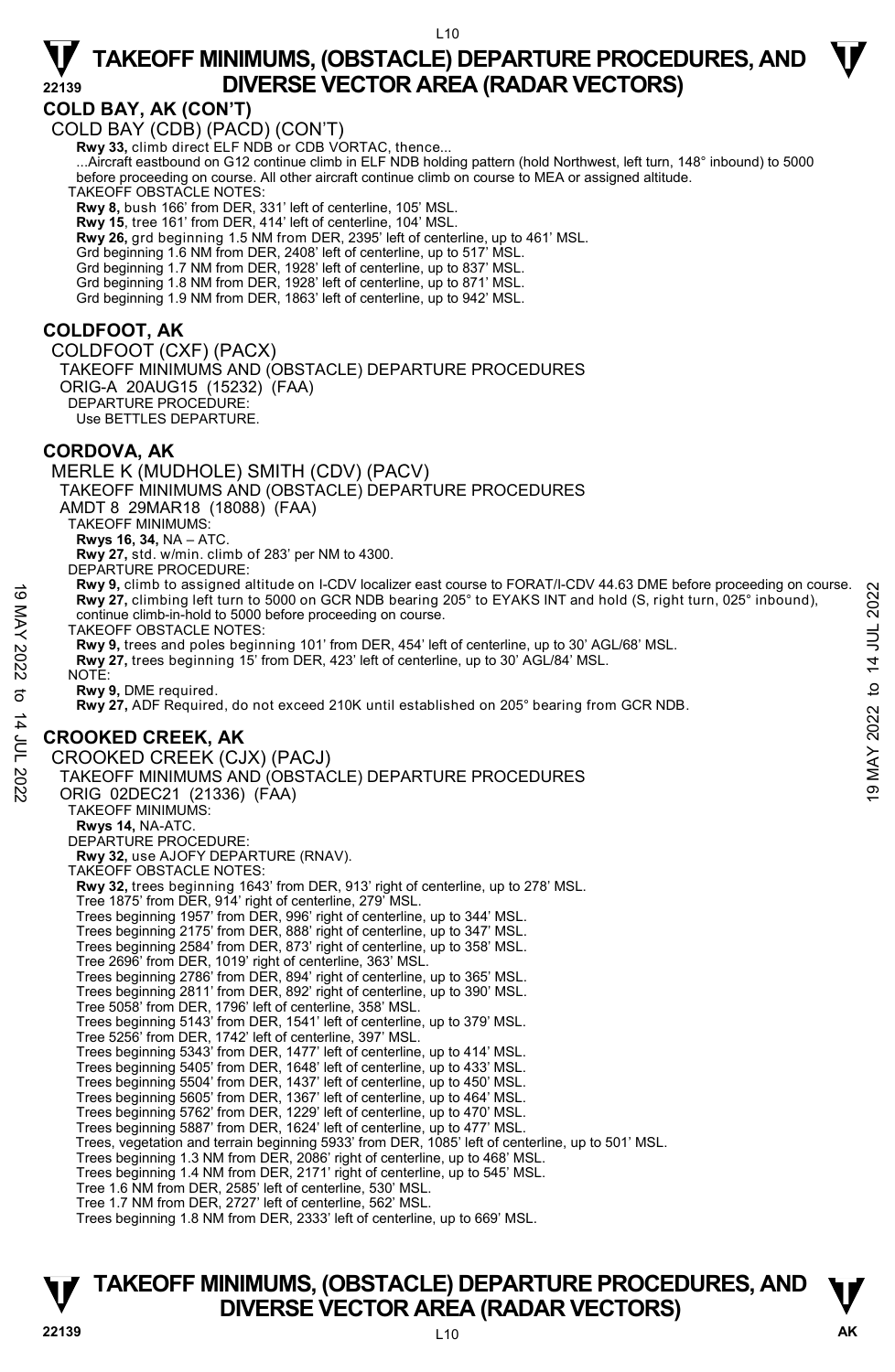**DEADHORSE, AK**  DEADHORSE (SCC) (PASC) TAKEOFF MINIMUMS AND (OBSTACLE) DEPARTURE PROCEDURES AMDT 3A 12OCT17 (17285) (FAA) TAKEOFF OBSTACLE NOTES: **Rwy 6,** sign 13' from DER, 250' left of centerline, 2' AGL/62' MSL. **Rwy 24,** light 10' from DER, 5' right of centerline, 1' AGL/68' MSL. **DEERING, AK**  DEERING (DEE) (PADE) TAKEOFF MINIMUMS AND (OBSTACLE) DEPARTURE PROCEDURES AMDT 2 05JAN17 (17005) (FAA) TAKEOFF MINIMUMS: **Rwy 12,** std. w/ min. climb of 350' per NM to 700, or 1100-2½ for climb in visual conditions. DEPARTURE PROCEDURE: **Rwy 21,** climb heading 209° to 600 before turning left. V<sub>CO</sub> **Rwy 12,** for climb in visual conditions, cross Deering airport at or above 1000 before proceeding on course. TAKEOFF OBSTACLE NOTES: **Rwy 3,** vegetation 20' from DER, 138' right of centerline, 23' MSL. Vegetation 25' from DER, 127' left of centerline, 21' MSL. Terrain, beginning 68' from DER, 9' right of centerline, up to 37' MSL. Terrain, beginning 157' from DER, 178' left of centerline, up to 37' MSL. Pole, terrain, beginning 246' from DER, 17' right of centerline, up to 28' AGL/42' MSL. Terrain, beginning 397' from DER, 365' left of centerline, up to 40' MSL. Pole, terrain, beginning 575' from DER, 212' right of centerline, up to 37' AGL/50' MSL. **Rwy 12,** terrain 114' from DER, 238' right of centerline, 30' MSL. Terrain 132' from DER, 153' left of centerline, 30' MSL. Terrain 5565' from DER, 1138' left of centerline, 165' MSL. Terrain, beginning 5582' from DER, 255' left of centerline, up to 201' MSL. Terrain, beginning 5963' from DER, 10' left of centerline, up to 210' MSL. Terrain, beginning 6002' from DER, 774' right of centerline, up to 181' MSL. Terrain 1 NM from DER, 1187' left of centerline, 217' MSL. Terrain, grd, beginning 1 NM from DER, 157' left of centerline, up to 227' MSL. Terrain, beginning 1 NM from DER, 234' right of centerline, up to 201' MSL. Terrain 1 NM from DER, 2049' right of centerline, 204' MSL. Terrain, beginning 1 NM from DER, 87' right of centerline, up to 210' MSL. Terrain, beginning 1 NM from DER, 60' left of centerline, up to 237' MSL. Terrain, grd, vegetation, beginning 1 NM from DER, 31' right of centerline, up to 220' MSL. Terrain, grd, beginning 1.1 NM from DER, 207' left of centerline, up to 243' MSL. Terrain, vegetation, beginning 1.1 NM from DER, 37' right of centerline, up to 243' MSL. Terrain, grd, beginning 1.1 NM from DER, 109' left of centerline, up to 253' MSL. Grd 1.1 NM from DER, 2042' right of centerline, 243' MSL. Terrain, grd, beginning 1.1 NM from DER, 19' right of centerline, up to 240' MSL. Terrain, grd, beginning 1.1 NM from DER, 257' left of centerline, up to 260' MSL. Terrain 1.2 NM from DER, 1312' right of centerline, 253' MSL. Terrain, beginning 1.2 NM from DER, 12' left of centerline, up to 273' MSL. Terrain, beginning 1.2 NM from DER, 135' right of centerline, up to 263' MSL. Grd, terrain, beginning 1.2 NM from DER, 36' right of centerline, up to 274' MSL. Terrain, grd, beginning 1.2 NM from DER, 159' left of centerline, up to 286' MSL. Terrain, beginning 1.2 NM from DER, 85' right of centerline, up to 276' MSL. Terrain, beginning 1.2 NM from DER, 306' left of centerline, up to 306' MSL. Terrain, grd, beginning 1.3 NM from DER, 23' left of centerline, up to 315' MSL. Terrain, beginning 1.3 NM from DER, 723' right of centerline, up to 299' MSL. Grd, terrain, beginning 1.3 NM from DER, 330' right of centerline, up to 305' MSL. Terrain, grd, beginning 1.3 NM from DER, 14' left of centerline, up to 325' MSL. Terrain, beginning 1.3 NM from DER, 183' right of centerline, up to 315' MSL. Terrain, beginning 1.4 NM from DER, 35' right of centerline, up to 315' MSL. Terrain, grd, beginning 1.4 NM from DER, 280' right of centerline, up to 332' MSL. Terrain, beginning 1.4 NM from DER, 133' right of centerline, up to 335' MSL. Terrain, grd, beginning 1.4 NM from DER, 378' right of centerline, up to 352' MSL. Terrain, grd, beginning 1.5 NM from DER, 5' right of centerline, up to 429' MSL. Terrain 1.9 NM from DER, 3416' right of centerline, 325' MSL. **Rwy 21,** lt, beginning abeam DER, 47' left of centerline, up to 4' AGL/27' MSL. Lt, REIL ltd, beginning abeam DER, 51' right of centerline, up to 4' AGL/26' MSL. Terrain, beginning 56' from DER, 62' right of centerline, up to 60' MSL. Terrain 81' from DER, 515' left of centerline, 40' MSL Terrain, beginning 233' from DER, 125' left of centerline, up to 43' MSL. Terrain, beginning 601' from DER, 265' right of centerline, up to 63' MSL. Terrain 1539' from DER, 859' right of centerline, 69' MSL. Terrain, beginning 1932' from DER, 867' right of centerline, up to 86' MSL. Terrain, beginning 2476' from DER, 883' right of centerline, up to 92' MSL. **Rwy 30,** terrain 86' from DER, 299' right of centerline, 40' MSL. Terrain 104' from DER, 92' left of centerline, 43' MSL.  **CON'T**  19 Terrain, beginning 5963' from DER, 10' left of centerline, up to 210' MSL.<br>
Terrain 1 NM from DER, 174' right of centerline, up to 181' MSL.<br>
Terrain 1 NM from DER, 1187' left of centerline, 217' MSL.<br>
Terrain, beginni



# **TAKEOFF MINIMUMS, (OBSTACLE) DEPARTURE PROCEDURES, AND <b>W**<br>DIVERSE VECTOR AREA (RADAR VECTORS)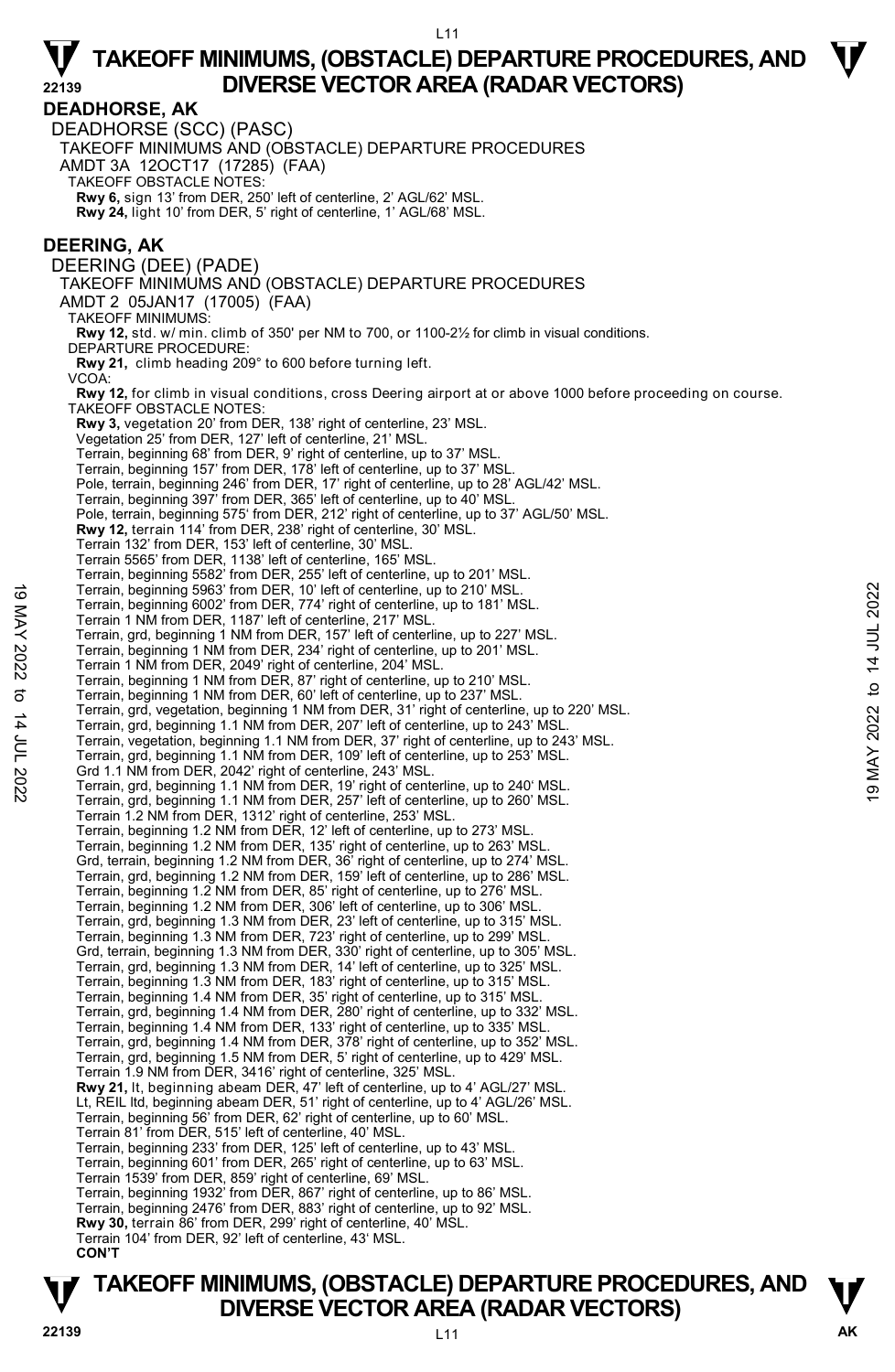#### **DEERING, AK (CON'T)**

DEERING (DEE) (PADE) (CON'T)

- Rwy 30 (CON'T), terrain, beginning 122' from DER, 239' left of centerline, up to 46' MSL.
- Terrain, beginning 268' from DER, 152' right of centerline, up to 43' MSL.
- Terrain, beginning 467' from DER, 5' right of centerline, up to 50' MSL.
- 
- Terrain, beginning 648' from DER, 250' right of centerline, up to 60' MSL.<br>Terrain, beginning 683' from DER, 141' left of centerline, up to 56' MSL.<br>Terrain, beginning 847' from DER, 103' right of centerline, up to 66' MSL
- 
- Terrain 883' from DER, 288' left of centerline, 66' MSL.
- Terrain, beginning 900' from DER, 43' left of centerline, up to 73' MSL.

Terrain, beginning 1046' from DER, 201' right of centerline, up to 69' MSL.

#### **DILLINGHAM, AK**

DILLINGHAM (DLG) (PADL) TAKEOFF MINIMUMS AND (OBSTACLE) DEPARTURE PROCEDURES

AMDT 3 15JAN09 (09015) (FAA)

DEPARTURE PROCEDURE:

**Rwy 1,** climb on heading between 023° CW to 191° from DER or minimum climb of 265' per NM to 3100' for all other courses.

**Rwy 19,** climb heading 191° to 800' before turning right.

TAKEOFF OBSTACLE NOTES:

**Rwy 1,** vehicle on road 191' from DER, left and right, up to 15' AGL/75' MSL.

Multiple trees, poles, fence and antenna 833' from DER, 222' right of centerline, up to 58' AGL/165' MSL.

- Multiple trees and poles beginning 1607' from DER, 222' left of centerline, up to 58' AGL/189' MSL.
- 

**Rwy 19,** building and multiple trees beginning 177' from DER, 191' right of centerline, up to 49' AGL/118' MSL.<br>Multiple trees, antenna and poles beginning 129' from DER, 234' left of centerline, up to 38' AGL/114' MSL.

#### **EAGLE, AK**

EAGLE (EAA) (PAEG)

#### TAKEOFF MINIMUMS AND (OBSTACLE) DEPARTURE PROCEDURES

ORIG 29MAY14 (14149) (FAA)

TAKEOFF MINIMUMS:

- **Rwy 7,** 4000-3 for climb in visual conditions...
- **Rwy 25,** Std. w/min. climb of 695' to 6700 or 4000-3 for climb in visual conditions...
- DEPARTURE PROCEDURE:
	- **Rwy 25,** climb heading 266° to 6700 before proceeding on course.

 … For climb in visual conditions, cross Eagle Airport at or above 4800 before proceeding on course. When executing VCOA, notify ATC prior to departure. 19 MAY 2022 to 14 JUL 202219 MAY 2022 to 14 JUL 2022

TAKEOFF OBSTACLE NOTES:

**Rwy 7,** trees beginning 194' from DER, 222' right of centerline, up to 60' AGL/1024' MSL.

- Trees beginning 484' DER, 84' left of centerline, up to 60' AGL/1859' MSL.
- **Rwy 25,** pole 223' from DER, 296' right of centerline, 40' AGL/912' MSL.
- Airport beacon 320' from DER, 493' left of centerline, 20' AGL/931' MSL.
- Antenna on building 331' from DER, 336' left of centerline, 20' AGL/912' MSL.
- Trees beginning 159' from DER, 74' right of centerline, up to 60' AGL/1259' MSL.
- Trees beginning 765' from DER, 129' left of centerline, up to 60' AGL/1559' MSL.

#### **EEK, AK**

EEK (EEK) TAKEOFF MINIMUMS AND (OBSTACLE) DEPARTURE PROCEDURES AMDT 1 10OCT19 (19283) (FAA) TAKEOFF OBSTACLE NOTES: **Rwy 18,** lighting beginning at DER, 40' right of centerline, up to 3' AGL/25' MSL. Lighting beginning at DER, 41' left of centerline, up to 3' AGL/25' MSL. **Rwy 36,** lighting at DER, 40' left of centerline, up to 2' AGL/27' MSL.

#### **EGEGIK, AK**

EGEGIK (EII) (PAII) TAKEOFF MINIMUMS AND (OBSTACLE) DEPARTURE PROCEDURES ORIG 27AUG09 (09239) (FAA) TAKEOFF MINIMUMS: **Rwys 3, 21,** NA-Environmental.

#### **EIELSON AFB (PAEI)**

FAIRBANKS, AK TAKEOFF MINIMUMS AND (OBSTACLE) DEPARTURE PROCEDURES AMDT 3 17JUN21 (21168) (USAF) DEPARTURE PROCEDURE: **Rwy 14,** std. w/min. climb gradient of 280'/NM to 3800. **Rwy 32,** std. w/min. climb gradient of 250'/NM to 3800. **CON'T**



**TAKEOFF MINIMUMS, (OBSTACLE) DEPARTURE PROCEDURES, AND <b>W**<br>DIVERSE VECTOR AREA (RADAR VECTORS) **DIVERSE VECTOR AREA (RADAR VECTORS)**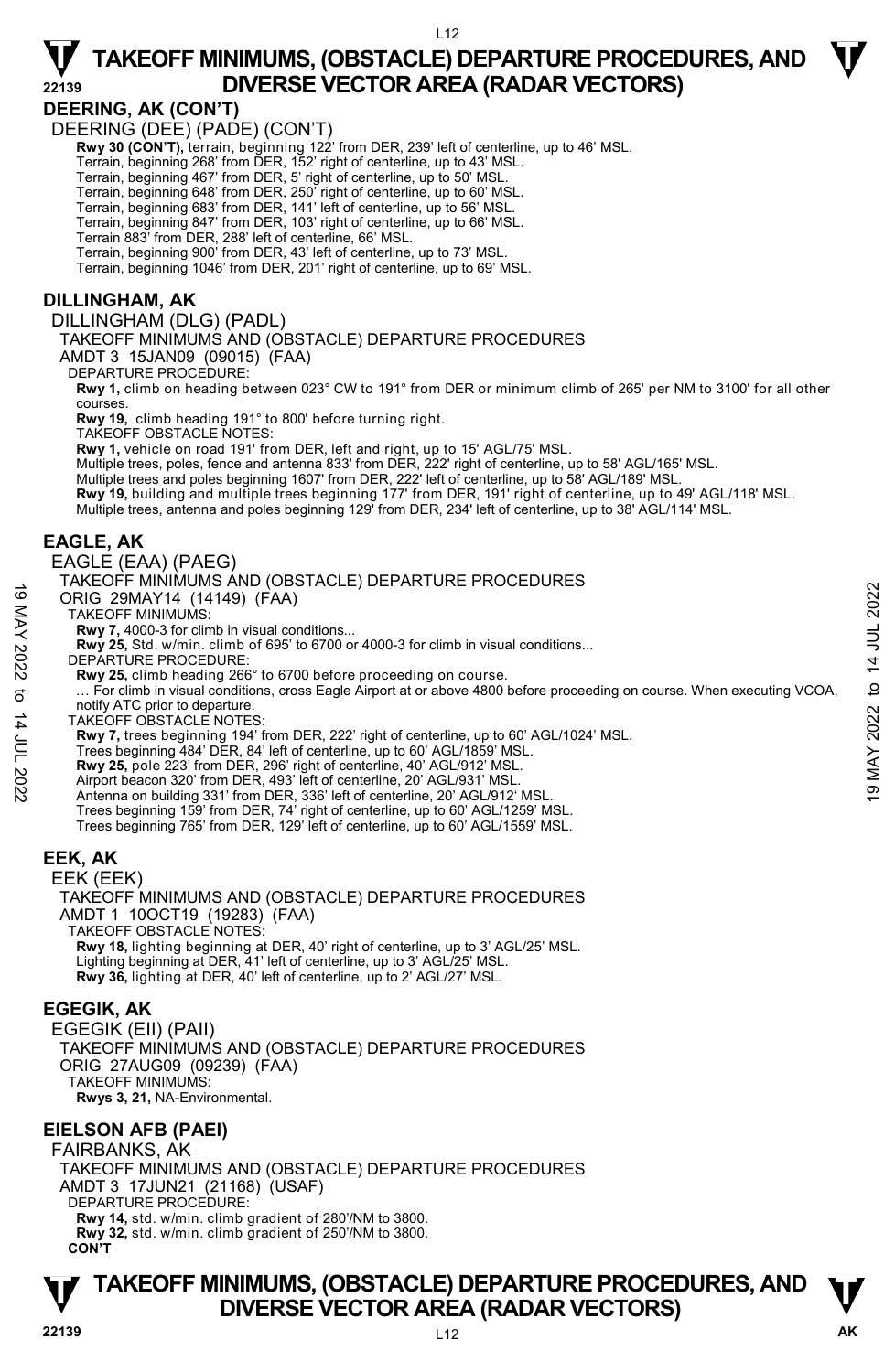**EIELSON AFB (PAEI) (CON'T)** 

FAIRBANKS, AK (CON'T) TAKEOFF OBSTACLE NOTES: **Rwy 14,** trees 3607' from DER, 1377' left of cntrln, 85' AGL/654' MSL. **Rwy 32,** trees 2959' from DER, 1166' right of cntrln, 85' AGL/619' MSL. Trees 3316' from DER, 1040' left of cntrln, 70' AGL/621' MSL.

#### **ELIM, AK**

ELIM (ELI) (PFEL) TAKEOFF MINIMUMS AND (OBSTACLE) DEPARTURE PROCEDURES ORIG 08APR10 (10098) (FAA) TAKEOFF MINIMUMS: **Rwy 1,** NA-Obstacles. DEPARTURE PROCEDURE: **Rwy 19,** use ELIM (RNAV) DEPARTURE.

#### **ELMENDORF AFB (PAED)**

ANCHORAGE, AK TAKEOFF MINIMUMS AND (OBSTACLE) DEPARTURE PROCEDURES AMDT 1 19MAY22 (22139) (USAF) TAKEOFF MINIMUMS: **Rwy 16,** 1000-3 for climb in visual conditions. DEPARTURE PROCEDURE: **Rwy 6,** climb on hdg between 243° CW 358° from der, maintain ATC assigned altitude. **Rwy 16,** VCOA: obtain ATC approval for VCOA when requesting IFR clearance. 1000-3 for climb in visual conditions to cross EDF north bound at or above 900, then via EDF R-337 to BAXTE at assigned ATC altitude. Remain within 3 NM of Elmendorf airport during climb in visual conditions. **Rwy 24,** climb on hdg between 263° CW 012° from DER, maintain ATC assigned altitude. **Rwy 34,** climb on hdg between 182° CW 010° from DER, maintain ATC assigned altitude. TAKEOFF OBSTACLE NOTES: **Rwy 6,** terrain at DER, 500' left of cntrln, 209'MSL. Terrain at DER, 500' right of cntrln, 207'MSL. **Rwy 16,** pylons beginning 3686' from DER, 157' right of cntrln, up to 55' AGL/229' MSL. Pylons beginning 3688' from DER, 62' left of cntrln, up to 55' AGL/229' MSL. **Rwy 24,** terrain at DER, 500' left of cntrln, 175' MSL. Storage container 3557'from DER, 1241' right of cntrln, 283'MSL. Terrain beginning 619'from DER, 585' right of cntrln, up to 261' MSL. **Rwy 34,** terrain at DER, 172' left of cntrln, 213'MSL. Terrain 63' from DER, 517' right of cntrln, 221' MSL. Terrain 1683' from DER, 612' right of cntrln, 259' MSL. Terrain beginning 1987' from DER, 855' left of cntrln, up to 298' MSL. DIVERSE VECTOR AREA (RADAR VECTORS) AMDT 1 24MAY18 (18144) (FAA) **Rwys 6, 24, 34,** heading as assigned by ATC. **EMMONAK, AK**  EMMONAK (ENM) (PAEM) TAKEOFF MINIMUMS AND (OBSTACLE) DEPARTURE PROCEDURES ORIG 15MAR07 (07074) (FAA) TAKEOFF OBSTACLE NOTES: **Rwy 34,** bush 11' from DER, 146' left of centerline, 5' AGL/17' MSL. **FAIRBANKS, AK**  FAIRBANKS INTL (FAI) (PAFA) TAKEOFF MINIMUMS AND (OBSTACLE) DEPARTURE PROCEDURES AMDT 7 07OCT21 (21280) (FAA) TAKEOFF MINIMUMS: **Rwys 2, 2W, 20, 20W,** NA-Environmental. **Rwy 2L,** std. w/min. climb of 232' per NM to 2000. DEPARTURE PROCEDURE **Rwys 2L/R,** climb on heading 040° to 2000 before turning left. **Rwys 20L/R,** climb on heading 203° to 2000 before turning right. TAKEOFF OBSTACLE NOTES: **EXACUTE OBSTACLE NOTES:**<br> **EXACUTE AND CONTROVER SOUTHERT AND AVAILE THE SOUTHERT AND RESPONSE.**<br> **EVALUATION SECTION CONTROVER SOUTHERT AND AVAILABLE TO USE AND SURFALL AND THOSE SURFALL PUODS Beginning 3688' from DER,** 

**Rwy 2L,** tower on building 330' from DER, 251' left of centerline, 13' AGL/448' MSL.

Tree, catenary, transmission line, pole beginning 1960' from DER, 919' left of centerline, up to 66' AGL/499' MSL.

Tree 2286' from DER, 1055' right of centerline, 68' AGL/502' MSL.

Tree 2311' from DER, 880' left of centerline, 64' AGL/500' MSL. Trees beginning 2362' from DER, 667' left of centerline, up to 78' AGL/514' MSL.

Tree 2455' from DER, 936' right of centerline, 75' AGL/508' MSL.

Trees beginning 2480' from DER, 950' right of centerline, up to 78' AGL/512' MSL. Tree 2920' from DER, 1205' right of centerline, 84' AGL/517' MSL.

#### **T T TAKEOFF MINIMUMS, (OBSTACLE) DEPARTURE PROCEDURES, AND DIVERSE VECTOR AREA (RADAR VECTORS) CON'T**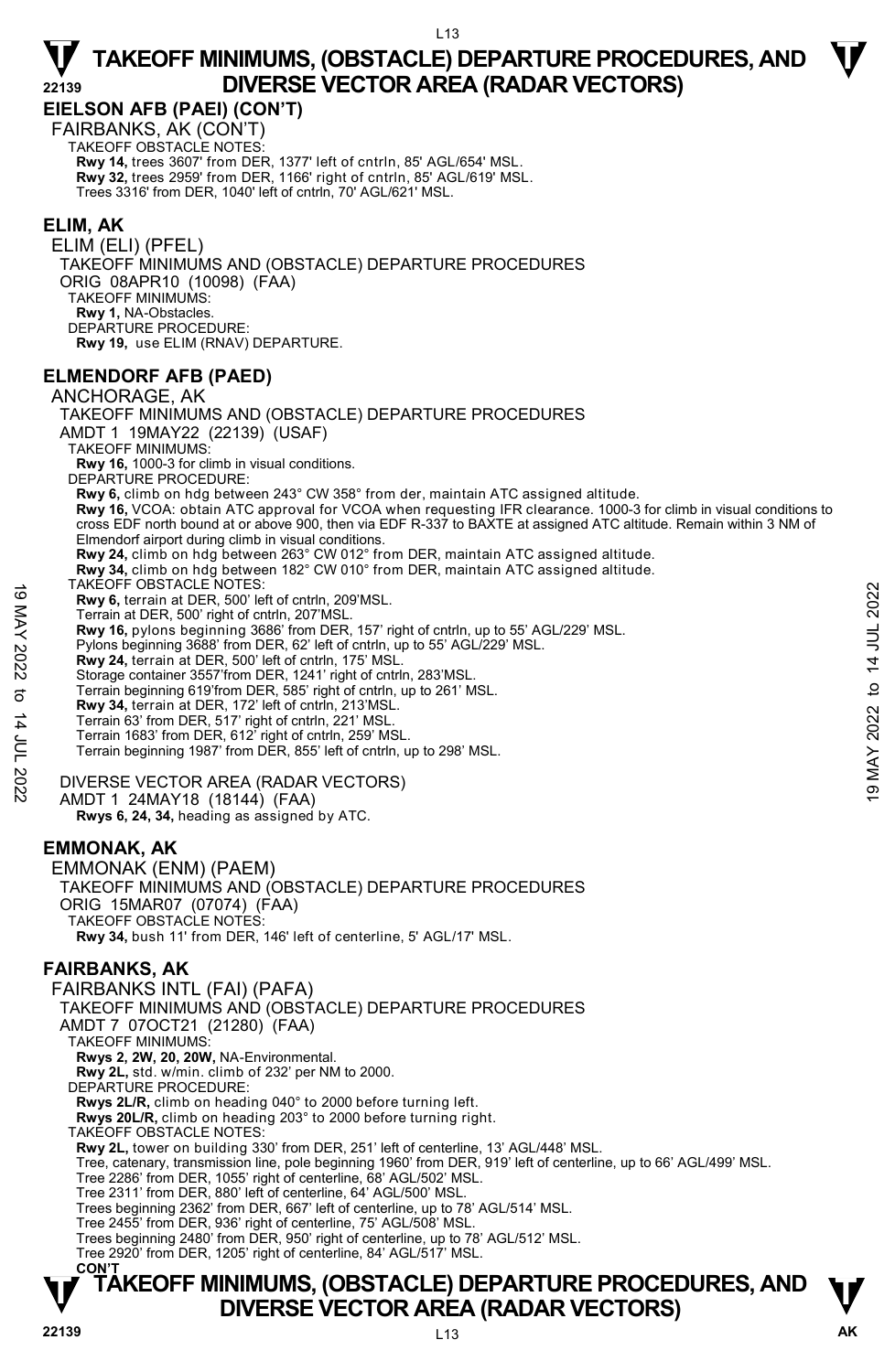#### **FAIRBANKS, AK (CON'T)**

FAIRBANKS INTL (FAI) (PAFA) (CON'T)  **Rwy 2R,** sign 35' from DER, 245' right of centerline, 4' AGL/436' MSL. Signs beginning 56' from DER, 101' right of centerline, up to 5' AGL/437' MSL. Fence 63' from DER, 449' left of centerline, 8' AGL/436' MSL. **Rwy 20L,** electrical system 9' from DER, 29' right of centerline, 1' AGL/434' MSL.<br>Electrical system 9' from DER, 30' left of centerline, 1' AGL/434' MSL. Tree, sign beginning 21' from DER, 249' right of centerline, up to 38' AGL/470' MSL. Sign 50' from DER, 457' left of centerline, 4' AGL/435' MSL. Catenary, transmission lines, poles, tree beginning 268' from DER, 546' left of centerline, up to 37' AGL/465' MSL. Trees beginning 292' from DER, 470' right of centerline, up to 72' AGL/501' MSL. Tree 871' from DER, 696' left of centerline, 476' MSL. Tree 1026' from DER, 721' left of centerline, 46' AGL/478' MSL. Trees beginning 1075' from DER, 701' left of centerline, up to 49' AGL/480' MSL. Tree 1838' from DER, 607' left of centerline, 55' AGL/485' MSL. Trees beginning 1895' from DER, 130' left of centerline, up to 62' AGL/492' MSL. **Rwy 20R,** building, NAVAID beginning 6' from DER, 65' right of centerline, up to 22' AGL/447' MSL.<br>Lighting 9' from DER, 64' left of centerline, 436' MSL. Tree 1093' from DER, 785' left of centerline, 44' AGL/473' MSL. Trees beginning 1127' from DER, 789' left of centerline, up to 54' AGL/483' MSL. Tree 1656' from DER, 943' left of centerline, 61' AGL/489' MSL. Trees beginning 1798' from DER, 716' right of centerline, up to 66' AGL/492' MSL. DIVERSE VECTOR AREA (RADAR VECTORS) AMDT 2 12AUG21 (21224) (FAA) **Rwy 2L,** heading as assigned by ATC; requires min. climb of 210' per NM to 1600. **Rwys 2R, 20L/R,** heading as assigned by ATC. **FORT YUKON, AK**  FORT YUKON (FYU) (PFYU) TAKEOFF MINIMUMS AND (OBSTACLE) DEPARTURE PROCEDURES AMDT 2 12DEC13 (13346) (FAA) TAKEOFF OBSTACLE NOTES: **Rwy 4**, terrain 2' from DER, 400' left of centerline, 449' MSL. Multiple trees and poles beginning 4' from DER, 221' right of centerline, up to 51' AGL/496' MSL. Bush 63' from DER, 481' left of centerline, 4' AGL/459' MSL. Multiple trees beginning 251' from DER, 262' left of centerline, up to 45' AGL/494' MSL.<br>**Rwy 22,** terrain 27' from DER, 75' right of centerline, 450' MSL. Windsock 200' from DER, 375' right of centerline, 22' AGL/463' MSL. Multiple trees and poles beginning 442' from DER, 13' left of centerline, up to 66' AGL/509' MSL.<br>Trees beginning 72' from DER, 23' right of centerline, up to 67' AGL/507' MSL. **GALENA, AK**  EDWARD G PITKA SR (GAL) (PAGA) TAKEOFF MINIMUMS AND (OBSTACLE) DEPARTURE PROCEDURES AMDT 1 13SEP18 (18256) (FAA) TAKEOFF MINIMUMS: **Rwy 6, 24,** NA – Environmental. TAKEOFF OBSTACLE NOTES: **Rwy 8,** dam 0' from DER, 198' right of centerline, 37' AGL/165' MSL. Trees beginning 18' from DER, 298' right of centerline, up to 22' AGL/170' MSL. Trees, terrain, traverse way beginning 50' from DER, 340' right of centerline, up to 24' AGL/171' MSL. Tree, dam beginning 232' from DER, 443' right of centerline, up to 18' AGL/177' MSL.<br>Trees, traverse way beginning 247' from DER, 351' right of centerline, up to 40' AGL/189' MSL. Trees, traverse way beginning 575' from DER, 179' right of centerline, up to 43' AGL/195' MSL. Catenary 1439' from DER, 876' left of centerline, 44' AGL/195' MSL. **Rwy 26,** NAVAID 26' from DER, 85' right of centerline, 2' AGL/150' MSL. Tree 55' from DER, 498' left of centerline, 6' AGL/154' MSL. Traverse way, trees beginning 211' from DER, 499' left of centerline, up to 169' MSL. Tower, tree beginning 236' from DER, 456' right of centerline, up to 82' AGL/210' MSL Trees, traverse way beginning 350' from DER, 339' left of centerline, up to 42' AGL/193' MSL. Trees beginning 2383' from DER, 851' right of centerline, up to 75' AGL/214' MSL. **GAMBELL, AK**  GAMBELL (GAM) (PAGM) TAKEOFF MINIMUMS AND (OBSTACLE) DEPARTURE PROCEDURES AMDT 2 08JAN15 (15008) (FAA) DEPARTURE PROCEDURE: **Rwy 16,** climb heading 164° to 700 before turning left. **Rwy 34,** climb heading 344° to 700 before turning right. TAKEOFF OBSTACLE NOTES: **Rwy 34,** tower at DER, 178' right of centerline, 22' AGL/42' MSL. 1AKEUFF MINIMUMS AND (UBSTACLE) DEPARTURE PROCEDURES<br>
AMDT 2 12DEC13 (13346) (FAA)<br>
TAKEOFF OBSTACLE NOTES:<br>
TAKEOFF OBSTACLE NOTES:<br>
Nultiple trees and poles beginning 4<sup>1</sup> from DER, 22<sup>1</sup> right of centerline, up to 51'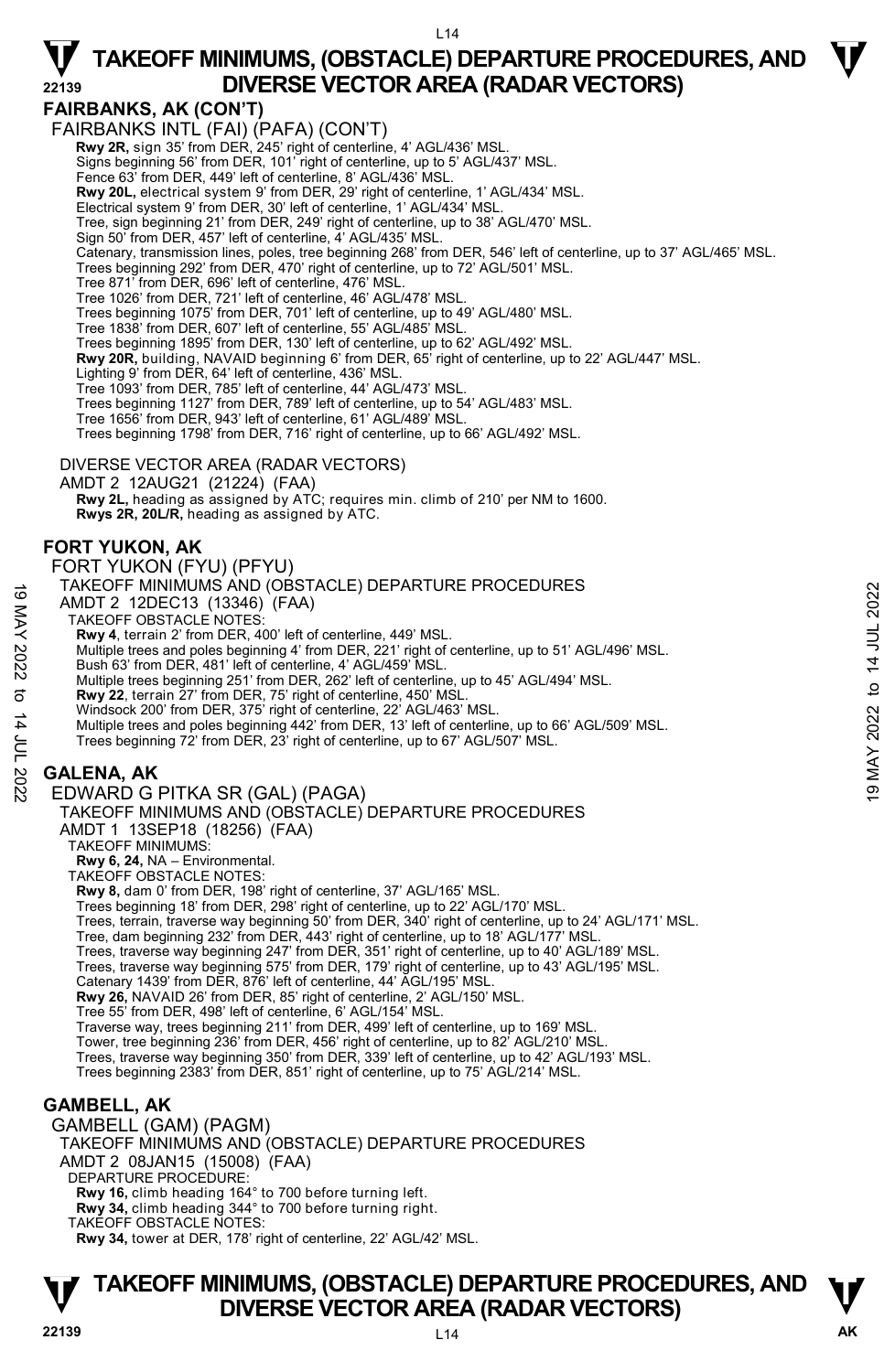**GOLOVIN, AK**  GOLOVIN (GLV) (PAGL) TAKEOFF MINIMUMS AND (OBSTACLE) DEPARTURE PROCEDURES AMDT 1 13SEP18 (18256) (FAA) DEPARTURE PROCEDURE: Use NOME DEPARTURE.

#### **GRAYLING, AK**

GRAYLING (KGX) (PAGX) TAKEOFF MINIMUMS AND (OBSTACLE) DEPARTURE PROCEDURES ORIG 12OCT17 (17285) (FAA) TAKEOFF MINIMUMS: **Rwy 17,** std. w/min. climb of 290' per NM to 1200, or 1700-2½ for VCOA. **Rwy 35,** 800-3 or standard w/min. climb of 390' per NM to 1400, or 1700-2½ for VCOA. DEPARTURE PROCEDURE: **Rwy 17,** climb on a heading between 360° CW 160° from DER to 1200 before proceeding on course. **Rwy 35,** climb on a heading between 360° CW 160° from DER to 1400 before proceeding on course. VCOA: Obtain ATC approval for VCOA when requesting IFR clearance. Climb in visual conditions to cross Grayling airport at or above 1700 before proceeding on course. TAKEOFF OBSTACLE NOTES: **Rwy 17,** bush 49' from DER, 397' right of centerline, 6' AGL/150' MSL. Trees beginning 63' from DER, 336' right of centerline, up to 85' AGL/234' MSL Trees beginning 597' from DER, 395' right of centerline, up to 88' AGL/243' MSL. Tree 655' from DER, 547' right of centerline, 94' AGL/251' MSL. Trees beginning 1196' from DER, 543' right of centerline, up to 85' AGL/264' MSL. Trees beginning 1879' from DER, 322' right of centerline, up to 80' AGL/272' MSL. Trees beginning 2123' from DER, 281' right of centerline, up to 85' AGL/279' MSL. Trees beginning 2317' from DER, 480' right of centerline, up to 103' AGL/283' MSL.<br>Trees beginning 4041' from DER, 683' right of centerline, up to 103' AGL/289' MSL.<br>Trees beginning 4646' from DER, 1031' right of centerlin **Rwy 35,** bushes beginning 39' from DER, 155' right of centerline, up to 7' AGL/96' MSL. Signs beginning 55' from DER, 419' left of centerline, up to 12' AGL/103' MSL. Tree 747' from DER, 128' right of centerline, 38' AGL/116' MSL. Trees beginning 812' from DER, 108' right of centerline, up to 52' AGL/133' MSL. Tree 1116' from DER, 605' left of centerline, 52' AGL/134' MSL. Trees beginning 1303' from DER, 10' right of centerline, up to 59' AGL/140' MSL. Trees beginning 1697' from DER, 334' right of centerline, up to 58' AGL/141' MSL. Tree 1912' from DER, 585' left of centerline, 62' AGL/145' MSL. Trees beginning 2060' from DER, 210' right of centerline, up to 58' AGL/148' MSL. Tree 2147' from DER, 345' right of centerline, 58' AGL/150' MSL. Trees beginning 2257' from DER, 5' right of centerline, up to 62' AGL/152' MSL. Tree 2383' from DER, 693' left of centerline, 68' AGL/154' MSL. Trees beginning 2997' from DER, 326' right of centerline, up to 51' AGL/179' MSL. Tree 3124' from DER, 414' right of centerline, 52' AGL/185' MSL. Tree 3155' from DER, 1189' left of centerline, 83' AGL/190' MSL. Trees beginning 3158' from DER, 198' right of centerline, up to 60' AGL/211' MSL.<br>Trees, tank and tower beginning 3169' from DER, 185' right of centerline, up to 68' AGL/230' MSL. Trees beginning 3643' from DER, 9' left of centerline, up to 66' AGL/257' MSL. Trees beginning 1.4 NM from DER, 190' left of centerline, up to 103' AGL/396' MSI Trees beginning 1.4 NM from DER, 370' right of centerline, up to 88' AGL/404' MSL. Trees beginning 1.6 NM from DER, left and right of centerline, up to 93' AGL/588' MSL. Trees beginning 2.2 NM from DER, left and right of centerline, up to 83' AGL/756' MSL. Trees beginning 2.4 NM from DER, on centerline, up to 63' AGL/808' MSL. Trees beginning 2.5 NM from DER, on centerline, up to 53' AGL/848' MSL. **GULKANA, AK**  GULKANA (GKN) (PAGK) TAKEOFF MINIMUMS AND (OBSTACLE) DEPARTURE PROCEDURES AMDT 8 16JUL20 (22083) (FAA) TAKEOFF MINIMUMS: **Rwys 15R, 33L,** NA-Environmental. Trees beginning 4646' from DER, 1031' right of centerline, up to 107' AGL/293' MSL.<br>
Rwy 35, bushes beginning 39' from DER, 155' right of centerline, up to 12' AGL/90' MSL.<br>
Signs beginning 55' from DER, 149' left of cente

DEPARTURE PROCEDURE:

**Rwy 15L,** climb on heading 154° to 2800, then climbing left turn direct GKN VOR/DME, thence...

**Rwy 33R,** climb on heading 334° to 2800, then climbing left turn direct GKN VOR/DME, thence...

 ...climb in holding pattern (GKN VOR/DME hold northwest, right turn, 113° inbound), to cross GKN VOR/DME at or above MEA for route of flight.

TAKEOFF OBSTACLE NOTES:

**Rwy 15L,** tree 263' from DER, 562' left of centerline, 1592' MSL.

Tree 597' from DER, 557' right of centerline, 1610' MSL. Tree 1144' from DER, 551' left of centerline, 1604' MSL.

Tree 1940' from DER, 490' right of centerline, 1612' MSL.

Trees beginning 1942' from DER, 316' left of centerline, up to 1643' MSL.

Trees beginning 2028' from DER, 377' right of centerline, up to 1618' MSL.

#### **T T TAKEOFF MINIMUMS, (OBSTACLE) DEPARTURE PROCEDURES, AND DIVERSE VECTOR AREA (RADAR VECTORS) CON'T**

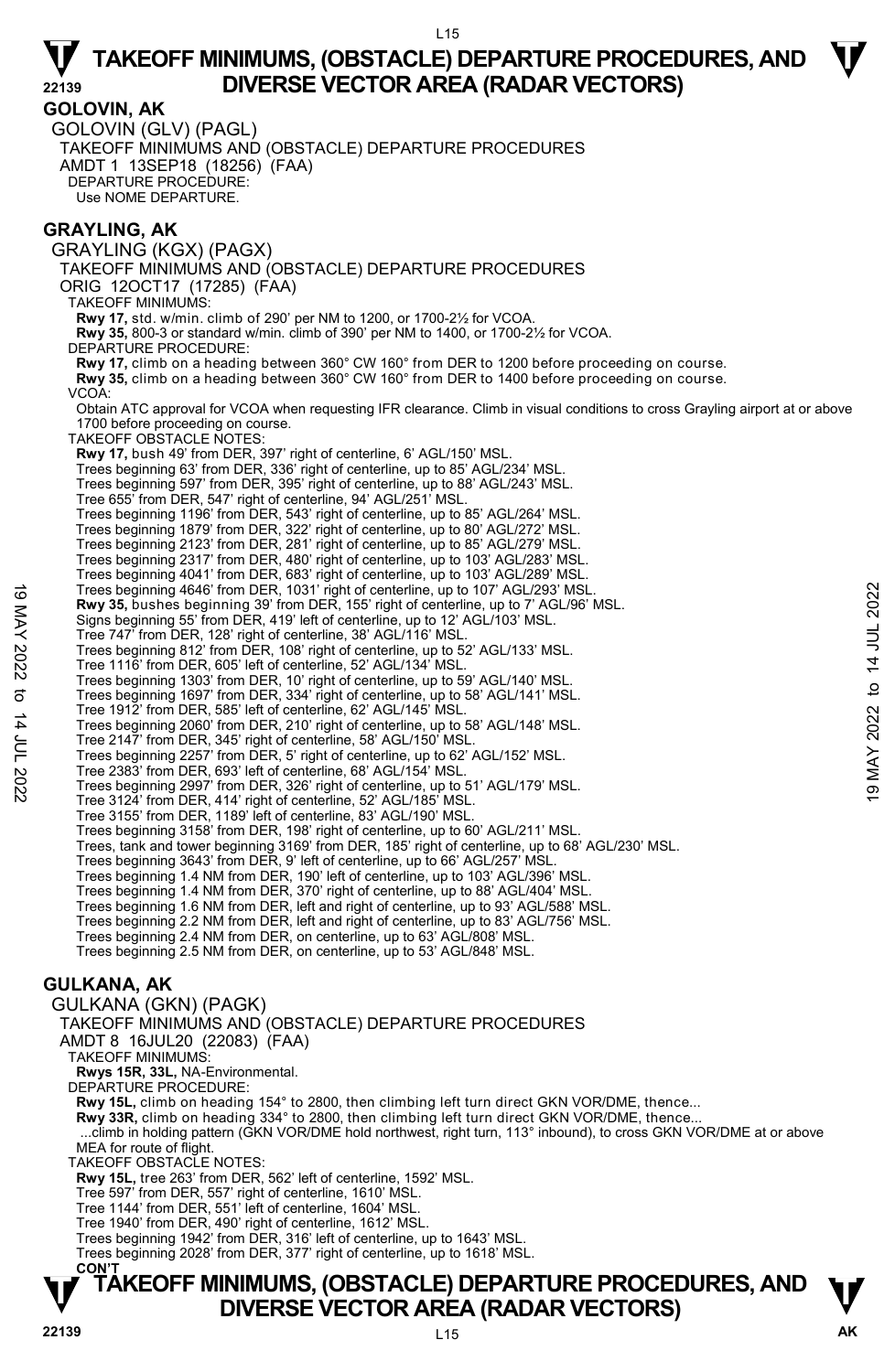#### **GULKANA, AK (CON'T)**

GULKANA (GKN) (PAGK) (CON'T)  **Rwy 33R,** tree 227' from DER, 467' right of centerline, 1637' MSL. Tree 490' from DER, 594' left of centerline, 1660' MSL. Tree 569' from DER, 570' right of centerline, 1640' MSL. Tree 709' from DER, 686' right of centerline, 1652' MSL. Trees beginning 1275' from DER, 495' right of centerline, up to 1663' MSL. Tree 2613' from DER, 399' left of centerline, 1669' MSL.

#### **GUSTAVUS, AK**

GUSTAVUS (GST) (PAGS) TAKEOFF MINIMUMS AND (OBSTACLE) DEPARTURE PROCEDURES AMDT 3 27JUN13 (13178) (FAA) DEPARTURE PROCEDURE: Use GUSTAVUS DEPARTURE.

#### **HEALY, AK**

HEALY RIVER (HRR) (PAHV) TAKEOFF MINIMUMS AND (OBSTACLE) DEPARTURE PROCEDURES ORIG 22JUN17 (17173) (FAA) DEPARTURE PROCEDURE: Use HEALY DEPARTURE.

#### **HOLY CROSS, AK**

HOLY CROSS (HCA) (PAHC)

TAKEOFF MINIMUMS AND (OBSTACLE) DEPARTURE PROCEDURES

AMDT 2 27AUG09 (09239) (FAA)

DEPARTURE PROCEDURE

**Rwy 1,** climb heading 013° to 1000 before proceeding on course.

**Rwy 19,** climb heading 193° to 1000 before proceeding on course.

TAKEOFF OBSTACLE NOTES:

**Rwy 1,** multiple trees beginning 11' from DER, 163' right of centerline, up to 60' AGL/159' MSL. 19 May 1, climb heading 193° to 1000 before proceeding on course.<br>
TAKEOFF OBSTACLE NOTES:<br>
TAKEOFF OBSTACLE NOTES:<br>
TAKEOFF OBSTACLE NOTES:<br>
Nultiple trees beginning 11' from DER, 140' left of centerline, up to 60' AGL/1

Multiple trees beginning 14' from DER, 140' left of centerline, up to 60' AGL/159' MSL.

**Rwy 19,** multiple trees beginning 21' from DER, 98' right of centerline, up to 60' AGL/159' MSL.

Multiple trees beginning 47' from DER, 117' left of centerline, up to 60' AGL/159' MSL.

#### **HOMER, AK**

HOMER (HOM) (PAHO)

TAKEOFF MINIMUMS AND (OBSTACLE) DEPARTURE PROCEDURES

AMDT 3A 20JUN19 (19171) (FAA)

TAKEOFF MINIMUMS:

**Rwys 6W, 24W,** NA - Environmental. **Rwy 4,** std. w/min. climb of 340' per NM to 2000 or 3800-3 for VCOA.

DEPARTURE PROCEDURE:

**Rwy 4,** climb on heading 038° to 2000, then climbing right turn heading 240° to intercept and track outbound on HOM VOR/DME R-210 thence...

Rwy 22, climbing right turn heading 245° to intercept HOM VOR/DME R·210 thence

. . . northeast through southwest bound (020 CW 210) climb to 2600 on HOM VOR/DME R·210 then right turn direct HOM VOR/DME cross HOM VOR/DME at or above 4000, then climb on course.

. . . southwest through northeast bound (211 CW 019) climb to 2600 on HOM VOR/DME R-210 outbound then climb on course.

VCOA:

**Rwy 4,** obtain ATC approval for VCOA when requesting IFR clearance: climb in visual conditions to cross Homer airport at or above 3700 before proceeding on course.

TAKEOFF OBSTACLE NOTES:

**Rwy 4,** terrain 7' from DER, 421' right of centerline, 91' MSL.

Vegetation, lighting, terrain beginning 9' from DER, 4' right of centerline, up to 95' MSL.

Lighting 11' from DER, 5' left of centerline, 2' AGL/75' MSL.

Wind indicator 223' from DER, 329' right of centerline, 19' AGL/108' MSL.

Pole, NAVAID beginning 224' from DER, 196' right of centerline, up to 20' AGL/109' MSL.

Tree 1381' from DER, 527' right of centerline, 128' MSL. Tree 1939' from DER, 599' right of centerline, 131' MSL.

Trees beginning 1965' from DER, 347' right of centerline, up to 136' MSL.

Trees beginning 2170' from DER, 335' right of centerline, up to 142' MSL. Trees beginning 2246' from DER, 418' right of centerline, up to 149' MSL.

Trees beginning 2376' from DER, 907' right of centerline, up to 166' MSL.

Trees beginning 2528' from DER, 767' right of centerline, up to 188' MSL.

**Rwy 22,** fence, lighting, sign beginning 3' from DER, 5' left of centerline, up to 9' AGL/80' MSL.<br>Lighting 10' from DER, 5' right of centerline, 2' AGL/72' MSL.

Tree 307' from DER, 532' left of centerline, 126' MSL.

NAVAID, pole beginning 522' from DER, 518' right of centerline, up to 36' AGL/104' MSL. Tower 1035' from DER, 702' right of centerline, 62' AGL/130' MSL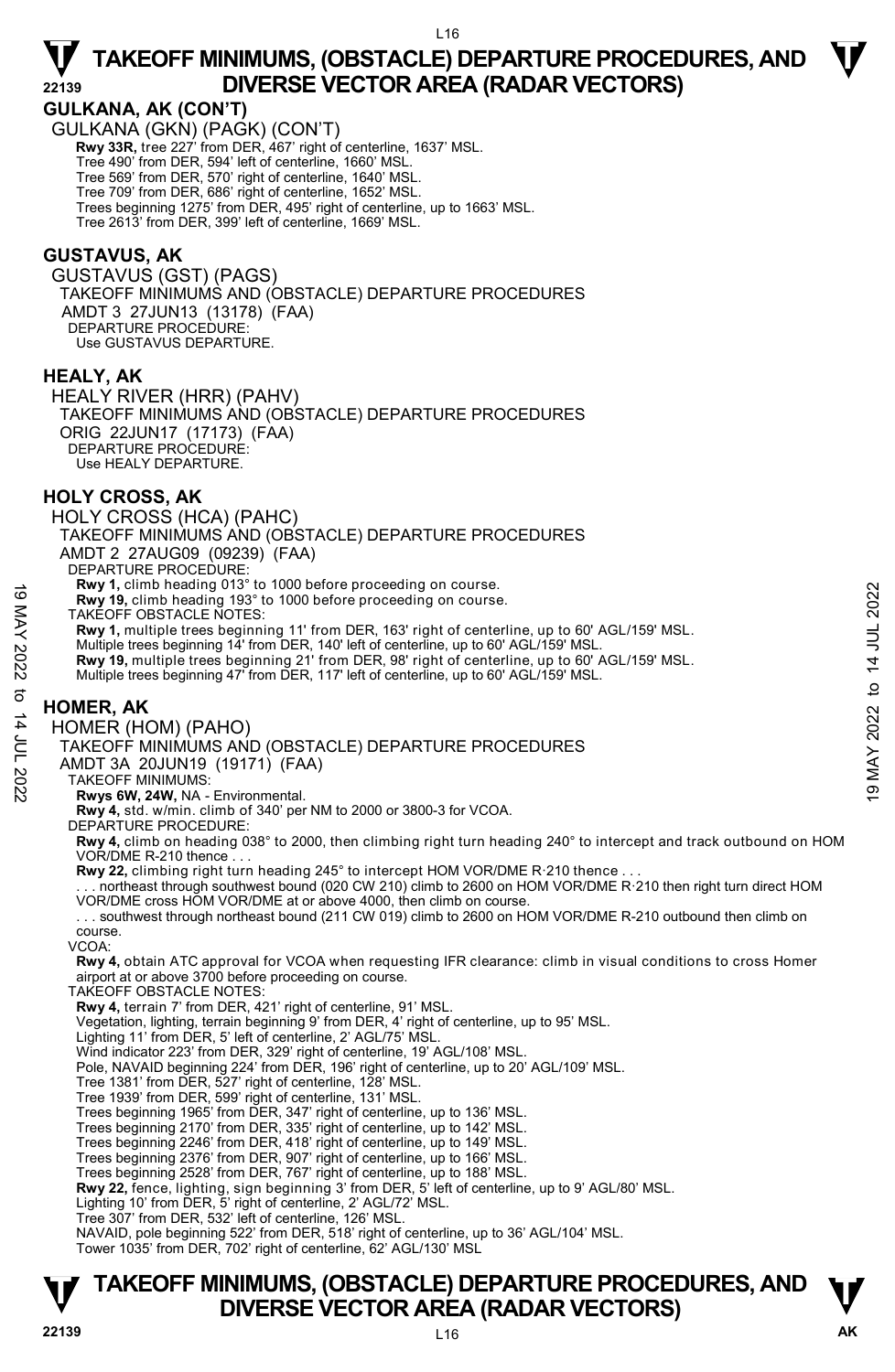**HOOPER BAY, AK**  HOOPER BAY (HPB) (PAHP) TAKEOFF MINIMUMS AND (OBSTACLE) DEPARTURE PROCEDURES ORIG-A 12MAR09 (09071) (FAA) DEPARTURE PROCEDURE: **Rwy 31,** climb heading 316° to 800 before turning east. TAKEOFF OBSTACLE NOTES: **Rwy 13,** mobile crane 527' from DER, 144' right of centerline, 87' AGL/114' MSL. Pole 453' from DER, 446' left of centerline, 6' AGL/33' MSL. road 349' from DER, on centerline, 15' AGL/28' MSL, light on wind indicator 590' from DER, 389' left of centerline, 7' AGL/34' MSL, hanger 132' from DER, 361' left of centerline, 12' AGL/19' MSL. **HUGHES, AK**  HUGHES (HUS) (PAHU) TAKEOFF MINIMUMS AND (OBSTACLE) DEPARTURE PROCEDURES ORIG 02DEC21 (21336) (FAA) DEPARTURE PROCEDURE Use HUGHES (RNAV) DEPARTURE. TAKEOFF OBSTACLE NOTES: **Rwy 18,** tree 5' from DER, 205' right of centerline, 32' AGL/324' MSL. Trees beginning 13' from DER, 150' right of centerline, up to 41' AGL/332' MSL. Trees beginning 36' from DER, 176' left of centerline, up to 59' AGL/350' MSL. Trees beginning 161' from DER, 244' left of centerline, up to 61' AGL/352' MSL. Tree 187' from DER, 471' left of centerline, 61' AGL/354' MSL. Trees beginning 235' from DER, 64' left of centerline, up to 65' AGL/358' MSL. Trees beginning 510' from DER, 187' left of centerline, up to 68' AGL/362' MSL. Tree 1484' from DER, 855' right of centerline, 51' AGL/347' MSL. Tree 1886' from DER, 561' right of centerline, 54' AGL/350' MSL. Tree 2187' from DER, 325' right of centerline, 54' AGL/353' MSL. Trees beginning 2199' from DER, 106' right of centerline, up to 64' AGL/364' MSL. Tree 2510' from DER, 16' left of centerline, 72' AGL/365' MSL. Trees beginning 2524' from DER, 52' right of centerline, up to 68' AGL/370' MSL. Trees beginning 2626' from DER, 168' right of centerline, up to 76' AGL/377' MSL. Tree 2664' from DER, 7' left of centerline, 81' AGL/375' MSL. Trees beginning 2666' from DER, 225' right of centerline, up to 78' AGL/379' MSL. **Rwy 36,** trees, vehicles on road beginning 1' from DER, 345' right of centerline, up to 28' AGL/322' MSL.<br>Vegetation 42' from DER, 123' left of centerline, 5' AGL/301' MSL. Trees beginning 76' from DER, 90' left of centerline, up to 35' AGL/318' MSL. Trees, vehicles on road beginning 77' from DER, 86' right of centerline, up to 31' AGL/328' MSL. Poles, trees, catenary, vehicles on road, antenna, buildings, vertical structures beginning 105' from DER, 117' right of centerline, up to 34' AGL/331' MSL. Trees beginning 138' from DER, 142' left of centerline, up to 44' AGL/337' MSL. Trees beginning 294' from DER, 132' left of centerline, up to 46' AGL/340' MSL. Tree, vehicles on road beginning 360' from DER, 482' right of centerline, up to 47' AGL/344' MSL. Trees beginning 415' from DER, 528' right of centerline, up to 49' AGL/346' MSL. Trees, vehicles on road, buildings, vertical structures, poles, lighting, tower, catenary, antenna beginning 448' from DER,<br>198' right of centerline, up to 51' AGL/348' MSL. Trees, poles, catenary beginning 1012' from DER, 277' right of centerline, up to 48' AGL/403' MSL.<br>Trees beginning 1203' from DER, 568' right of centerline, up to 63' AGL/511' MSL.<br>Trees beginning 1415' from DER, 275' righ Tree 1573' from DER, 760' right of centerline, 54' AGL/587' MSL. Trees beginning 1599' from DER, 394' right of centerline, up to 50' AGL/595' MSL. Trees beginning 1780' from DER, 314' right of centerline, up to 52' AGL/607' MSL. Trees beginning 1823' from DER, 316' right of centerline, up to 53' AGL/611' MSL. Trees beginning 2200' from DER, 356' right of centerline, up to 54' AGL/630' MSL. Tree 2.1 NM from DER, 3729' right of centerline, 18' AGL/627' MSL. **HUSLIA, AK**  Trees beginning 2199' from DER, 106' right of centerline, up to 64' AGL/364' MSL.<br>
Tree 2510' from DER, 16' left of centerline, *P*2' AGL/365' MSL.<br>
Trees beginning 2626' from DER, 16' right of centerline, up to 68' AGL/37

#### HUSLIA (HLA) (PAHL) TAKEOFF MINIMUMS AND (OBSTACLE) DEPARTURE PROCEDURES ORIG 25SEP08 (08269) (FAA) TAKEOFF OBSTACLE NOTES: **Rwy 3,** multiple trees beginning 115' from DER, 278' right of centerline, up to 20' AGL/261' MSL. Multiple trees beginning 181' from DER, 20' left of centerline, up to 20' AGL/275' MSL. **Rwy 21,** pole 1125' from DER, 795' right of centerline, 76' AGL/260' MSL.<br>Multiple trees and bushes beginning 169' from DER, 164' left of centerline, up to 20' AGL/284' MSL. Multiple trees and bushes beginning 141' from DER, 204' right of centerline, up to 20' AGL/260' MSL.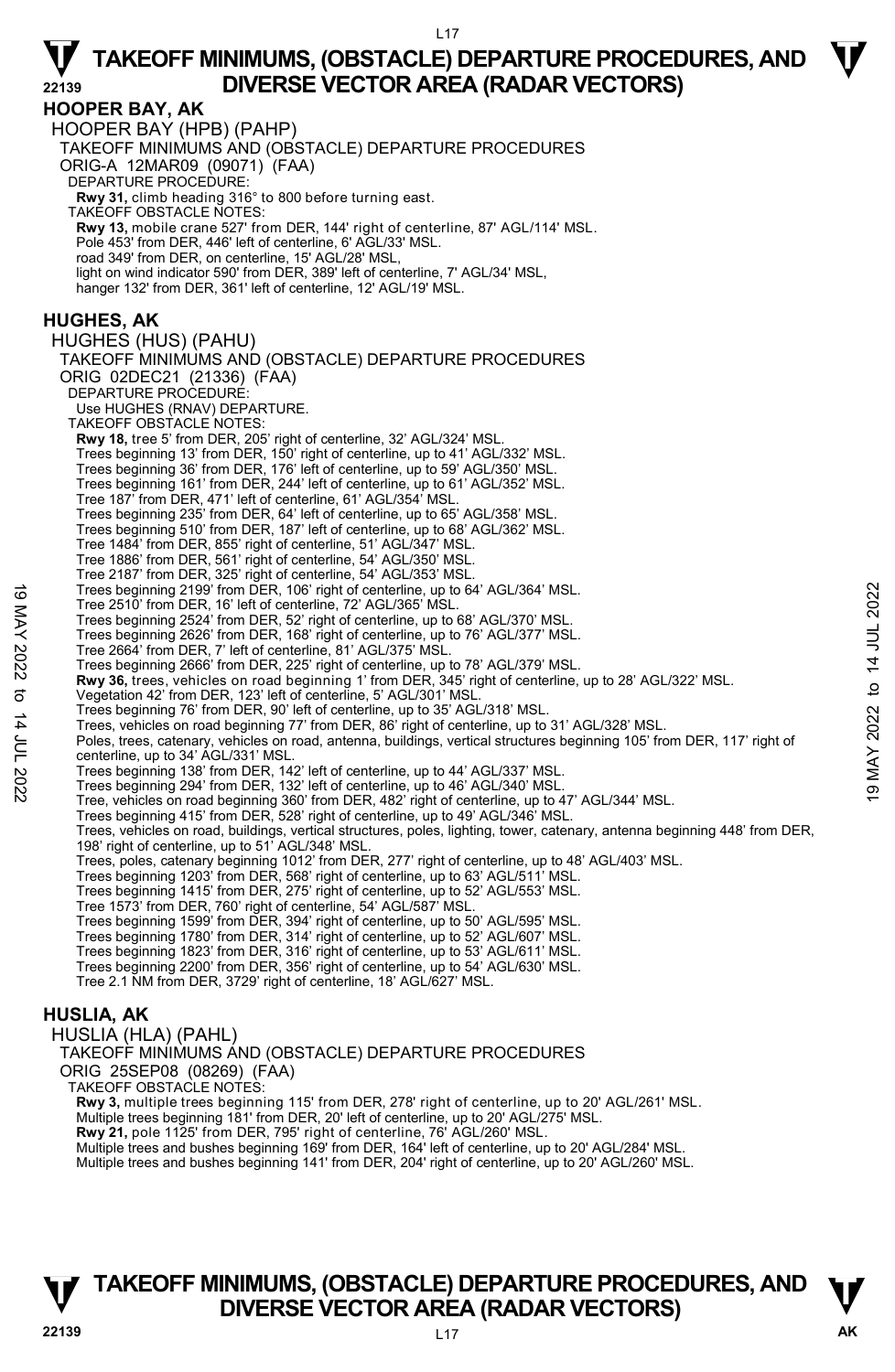### **IGIUGIG, AK**

IGIUGIG (IGG) (PAIG)

TAKEOFF MINIMUMS AND (OBSTACLE) DEPARTURE PROCEDURES

ORIG 15JAN09 (09015) (FAA)

TAKEOFF OBSTACLE NOTES:

**Rwy 5,** trees beginning 13' from DER, 154' right of centerline, up to 60' AGL/159' MSL. **Rwy 23,** trees beginning 13' from DER, 153' left of centerline, up to 60' AGL/209' MSL.

#### **ILIAMNA, AK**

ILIAMNA (ILI) (PAIL)

TAKEOFF MINIMUMS AND (OBSTACLE) DEPARTURE PROCEDURES

AMDT 2A 13SEP18 (18256) (FAA)

TAKEOFF MINIMUMS:

**Rwy 36,** std. w/min. climb of 400' per NM to 2900, or 3000 - 3 for climb in visual conditions. DEPARTURE PROCEDURE:

**Rwy 8,** climb to 2100, then climbing right turn via 281° bearing to ILI NDB. Climb in ILI NDB/DME holding pattern (south, right turn, 006° inbound) to 4500 before proceeding enroute.

**Rwy 18,** climb to 2100, then climbing left turn via 331° bearing to ILI NDB. Climb in ILI NDB/DME holding pattern (south, right turn, 006° inbound) to 4500 before proceeding enroute.

**Rwy 26**, climb heading 243° to 2100, then climbing left turn via 044° bearing to ILI NDB. Climb in ILI NDB/DME holding pattern (south, right turn, 006° inbound) to 4500 before proceeding enroute.

**Rwy 36,** climb to 2900, then climbing left turn via 141° bearing to ILI NDB. Climb in ILI NDB/DME holding pattern (south, right turn, 006° inbound) to 4500 before proceeding enroute.

VCOA:

Cross Iliamna airport at or above 2900 MSL before proceeding on course.

TAKEOFF OBSTACLE NOTES:

**Rwy 8,** WSK 1' from DER, 358' left of centerline, 16' AGL/160' MSL.

Tree 304' from DER, 363' left of centerline, 11' AGL/155' MSL

**Rwy 18,** trees beginning 59' from DER, 442' right of centerline, up to 30' AGL/199' MSL. **Rwy 26,** trees beginning 76' from DER, 211' right of centerline, up to 30' AGL/262' MSL.

Trees beginning 208' from DER, 12' left of centerline, up to 30' AGL/263' MSL.

**Rwy 36,** trees beginning 85' from DER, 18' left of centerline, up to 30' AGL/239' MSL.

Trees beginning 757' from DER, 39' right of centerline, up to 30' AGL/238' MSL. Bushes beginning 247' from DER, 281' left of centerline, up to 30' AGL/205' MSL.

Bush 434' from DER, 258' right of centerline, 11'AGL/194' MSL.

Vehicle on road 436' from DER, 407' left of centerline, up to 15' AGL/219' MSL.

#### **INDIAN MOUNTAIN LRRS (PAIM)**

#### UTOPIA CREEK, AK

TAKEOFF MINIMUMS AND (OBSTACLE) DEPARTURE PROCEDURES Trees beginning 208' from DER, 12' left of centerline, up to 30' AGL/263' MSL.<br>
Rwy 36, trees beginning 757' from DER, 39' right of centerline, up to 30' AGL/239' MSL.<br>
Trees beginning 757' from DER, 281' left of centerli

ORIG 19MAY22 (22139) (USAF)

TAKEOFF MINIMUMS:

**Rwy 6,** 3400-3 for climb in visual conditions.

**Rwy 24,** NA.

DEPARTURE PROCEDURE:

Diverse departures NA.

CAUTION: Uncontrolled airspace below 700' AGL within 4 NM of Indian Mountain airport.

 **Rwy 6,** obtain ATC approval for VCOA when requesting IFR clearance. Climb in visual conditions to cross Indian Mountain LRRS at or above 4500' MSL before proceeding on course. Remain within 3 NM of Indian Mountain LRRS during climb in visual conditions.

TAKEOFF OBSTACLE NOTES:

**Rwy 6,** terrain 888' from DER, 738' right of cntrln, 1004' MSL.

Terrain 634' from DER, 670' right of cntrln, 1012' MSL.

Terrain 885' from DER, 644' right of cntrln, 994' MSL.

Terrain 153' from DER, 509' right of cntrln, 994' MSL. Terrain abeam the DER, 287' right of cntrln, 962' MSL.

#### **JUNEAU, AK**

JUNEAU INTL (JNU) (PAJN) TAKEOFF MINIMUMS AND (OBSTACLE) DEPARTURE PROCEDURES AMDT 4 22AUG13 (13234) (FAA) DEPARTURE PROCEDURE **Rwys 8, 26,** Use JUNEAU DEPARTURE.

#### **KAKE, AK**

KAKE (AFE) (PAFE) TAKEOFF MINIMUMS AND (OBSTACLE) DEPARTURE PROCEDURES AMDT 1 31JUL08 (08213) (FAA) DEPARTURE PROCEDURE: Use KAKE DEPARTURE.

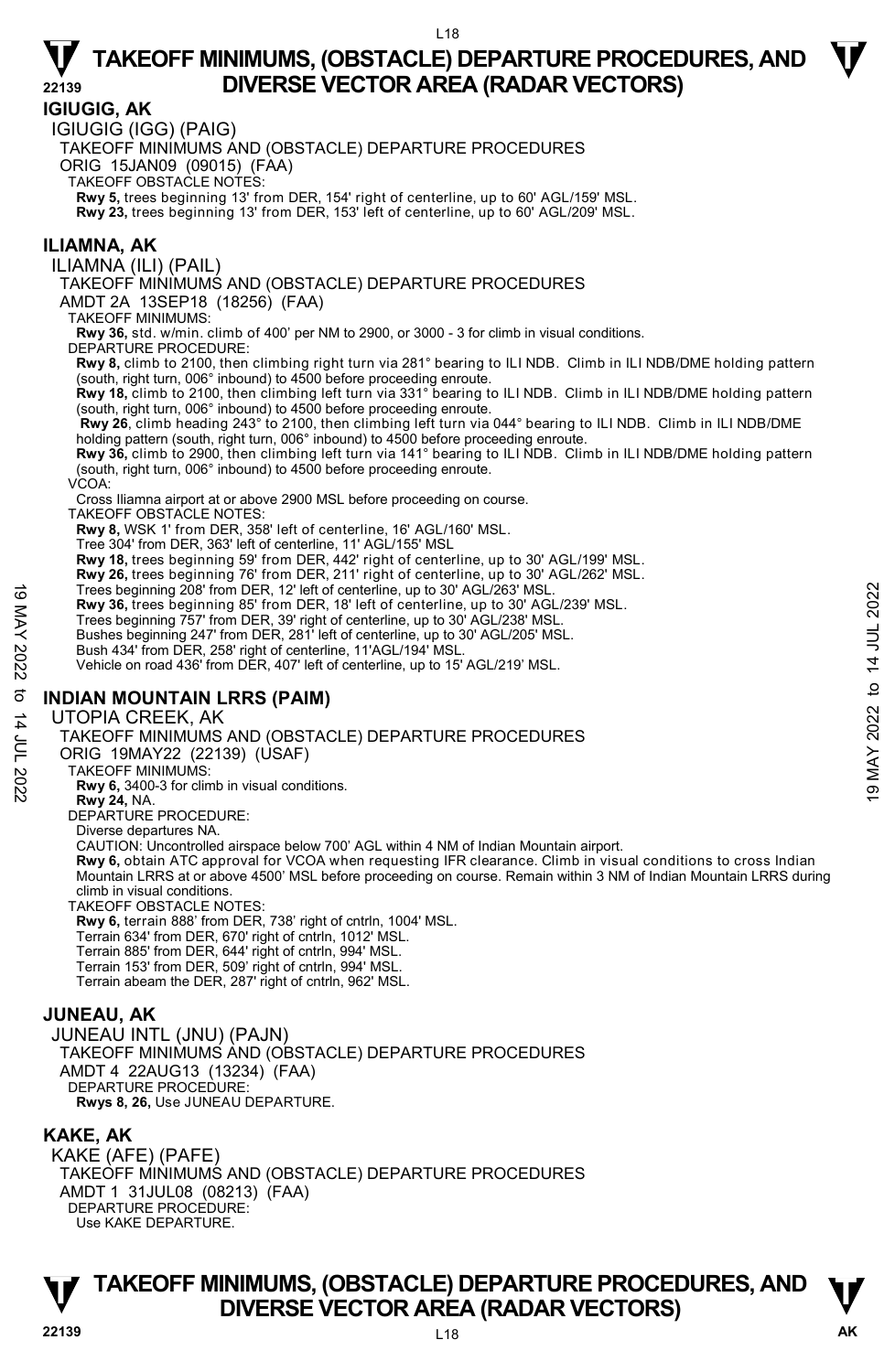**KALSKAG, AK**  KALSKAG (KLG) (PALG) TAKEOFF MINIMUMS AND (OBSTACLE) DEPARTURE PROCEDURES AMDT 1 07JUL05 (05188) (FAA) TAKEOFF MINIMUMS: **Rwy 6,** NA-high terrain. DEPARTURE PROCEDURE: **Rwy 24,** climb via heading 243° to 1000 before proceeding on course. TAKEOFF OBSTACLE NOTES: **Rwy 24,** numerous trees beginning 1000' from DER, on centerline, up to 100' AGL/154' MSL.<br>Numerous trees beginning 750' from DER, 500' right of centerline, up to 100' AGL/154' MSL. Numerous trees beginning 960' left of centerline, up to 100' AGL/154' MSL. **KALTAG, AK**  KALTAG (KAL) (PAKV) TAKEOFF MINIMUMS AND (OBSTACLE) DEPARTURE PROCEDURES ORIG-A 05JAN17 (17005) (FAA) TAKEOFF MINIMUMS: **Rwy 3,** std. w/min. climb of 460' per NM to 4000, or 3000-3 for VCOA. **Rwy 21,** std. w/min. climb of 481' per NM to 4000, or 3000-3 for VCOA. DEPARTURE PROCEDURE **Rwy 3,** climb heading 029° to 1100 before proceeding on course. **Rwy 21,** climb heading 209° to 1100 before proceeding on course. VCOA: Obtain ATC approval for VCOA when requesting IFR clearance. Climb in visual conditions to cross Kaltag airport at or above 3000 before proceeding on course. TAKEOFF OBSTACLE NOTES: **Rwy 3,** trees beginning 786' from DER, crossing centerline, 221' MSL. Vehicle on road 809' from DER, 349' right of centerline, 192' MSL. Tower 1319' from DER, 529' right of centerline, 130' AGL/240' MSL. **Rwy 21,** bush 81' from DER, 463' left of centerline, 196' MSL. Trees beginning 628' from DER, 593' right of centerline, up to 277' MSL. Trees beginning 1915' from DER, 449' left of centerline up to 288' MSL. Trees beginning 2777' from DER, 329' left of centerline, up to 308' MSL. Trees beginning 3732' from DER, 134' left of centerline, up to 308' MSL. Tree 4872' from DER, 244' right of centerline, 304' MSL. **KASIGLUK, AK**  KASIGLUK (Z09) (PFKA) TAKEOFF MINIMUMS AND (OBSTACLE) DEPARTURE PROCEDURES ORIG 22AUG13 (13234) (FAA) DEPARTURE PROCEDURE: **Rwy 17,** climb heading 174° to 800 before proceeding on course. TAKEOFF OBSTACLE NOTES: **Rwy 35,** bush 13' from DER, 52' left of centerline, 6' AGL/31' MSL. **KENAI, AK**  KENAI MUNI (ENA) (PAEN) TAKEOFF MINIMUMS AND (OBSTACLE) DEPARTURE PROCEDURES AMDT 2A 13SEP18 (18256) (FAA) TAKEOFF MINIMUMS: **Rwys 2W, 20W**, NA- Environmental. DEPARTURE PROCEDURE: **Rwys 2L/R,** climb on a heading between 304° clockwise to 196° from DER. **Rwys 20L/R,** climb heading 196° to 1100, then climb on a heading between 226° counter clockwise to 016° from DER. TAKEOFF OBSTACLE NOTES: **Rwy 2L,** sign 20' from DER, 122' right of centerline, 4' AGL/100' MSL. Windsock 523' from DER, 599' left of centerline, 20' AGL/120' MSL. **Rwy 2R,** trees and catenary beginning 533' from DER, 262' right of centerline, up to 39' AGL/137' MSL. Rwy 20L, trees beginning 900' from DER, 524' left of centerline, up to 50' AGL/141' MSL. Control tower and antenna on control tower beginning 2060' from DER, 675' left of centerline, up to 79' AGL/174' MSL. Tree 2998' from DER, 1050' left of centerline, 108' AGL/198' MSL.<br>**Rwy 20R,** vehicle on road 9' from DER, 497' right of centerline, 15' AGL/117' MSL. Trees beginning 599' from DER, 354' right of centerline, up to 76' AGL/153' MSL. DME antenna and trees beginning 821' from DER, 103' left of centerline, up to 34' AGL/119' MSL. **Rwy 21,** bush 81' from DER, 463' left of centerline, 196' MSL.<br>
Trees beginning 828' from DER, 593' right of centerline, up to 277' MSL.<br>
Trees beginning 3777' from DER, 449' left of centerline, up to 288' MSL.<br>
Trees be

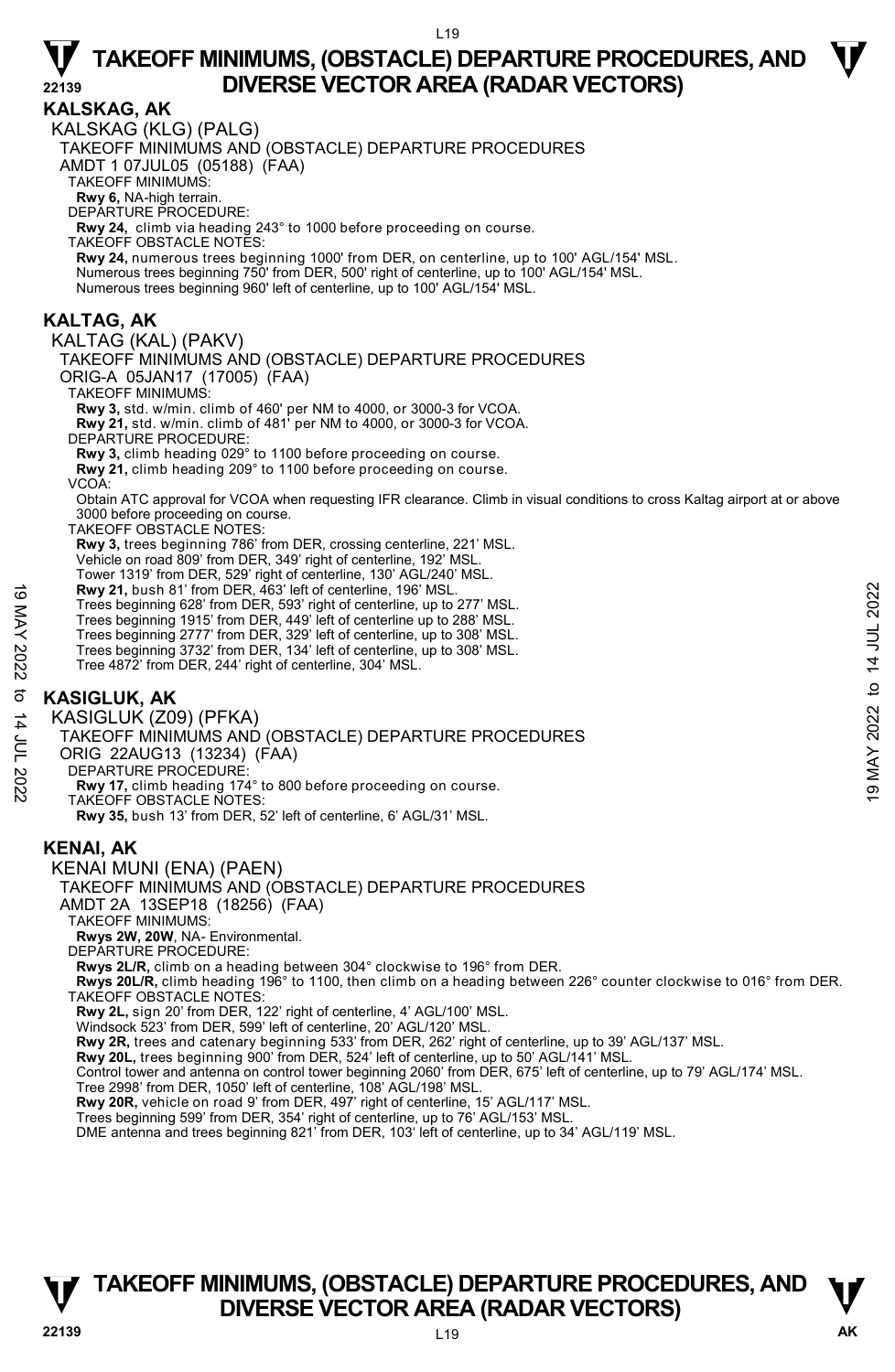**KETCHIKAN, AK**  KETCHIKAN INTL (KTN) (PAKT) TAKEOFF MINIMUMS AND (OBSTACLE) DEPARTURE PROCEDURES AMDT 9 19JUL18 (18200) (FAA) DEPARTURE PROCEDURE: **Rwy 11,** use KETCHIKAN DEPARTURE. **Rwy 29,** use SKOWL DEPARTURE. TAKEOFF OBSTACLE NOTES: **Rwy 11,** electrical system 5' from DER, 55' left of centerline, 1' AGL/90' MSL. Electrical system 5' from DER, 54' right of centerline, 1' AGL/90' MSL. Tree 107' from DER, 514' left of centerline, 93' MSL. Tree 190' from DER, 508' left of centerline, 76' AGL/95' MSL. Tree 483' from DER, 572' right of centerline, 126' MSL. Tree 966' from DER, 692' right of centerline, 128' MSL. Tree 1072' from DER, 693' right of centerline, 144' MSL. Trees beginning 1195' from DER, 659' right of centerline, up to 154' MSL. Tree 2469' from DER, 1001' right of centerline, 164' MSL. Tree 2567' from DER, 1060' right of centerline, 168' MSL. Trees beginning 2768' from DER, 1014' right of centerline, up to 173' MSL. **Rwy 29,** trees beginning 428' from DER, 549' left of centerline, up to 121' MSL. Trees beginning 671' from DER, 572' left of centerline, up to 135' MSL. Tree 2370' from DER, 1093' left of centerline, 147' MSL. Tree 2728' from DER, 989' left of centerline, 154' MSL. Trees beginning 2787' from DER, 1089' left of centerline, up to 164' MSL. Tree 3059' from DER, 1264' left of centerline, 188' MSL. Trees beginning 3195' from DER, 971' left of centerline, up to 194' MSL. Trees beginning 3558' from DER, 1125' left of centerline, up to 220' MSL. Trees beginning 3658' from DER, 1243' left of centerline, up to 234' MSL. Trees beginning 3754' from DER, 840' left of centerline, up to 238' MSL. Trees beginning 5550' from DER, 1591' left of centerline, up to 250' MSL. Tree 6050' from DER, 1934' left of centerline, 252' MSL. Trees beginning 6070' from DER, 1883' left of centerline, up to 284' MSL. Tree 1.9 NM from DER, 3275' left of centerline, 390' MSL. Tree 2 NM from DER, 3284' left of centerline, 415' MSL. Tree 2 NM from DER, 3381' left of centerline, 462' MSL. Tree 2.2 NM from DER, 4085' left of centerline, 100' AGL/576' MSL. Trees beginning 2.2 NM from DER, 2371' left of centerline, up to 607' MSL. Trees beginning 2.3 NM from DER, 3644' left of centerline, up to 100' AGL/622' MSL.<br>Trees beginning 2.3 NM from DER, 2461' left of centerline, up to 640' MSL.<br>Trees beginning 2.3 NM from DER, 2432' left of centerline, up t Tree 2.3 NM from DER, 4153' left of centerline, 100' AGL/658' MSL. Trees beginning 2.3 NM from DER, 2171' left of centerline, up to 783' MSL. Trees beginning 2.4 NM from DER, 2456' left of centerline, up to 866' MSL. BOB BAKER MEML (IAN) (PAIK) TAKEOFF MINIMUMS AND (OBSTACLE) DEPARTURE PROCEDURES AMDT 1 31DEC20 (21112) (FAA) TAKEOFF MINIMUMS: **Rwy 25,** NA - Terrain. DEPARTURE PROCEDURE: **Rwy 7,** Use SELAWIK (RNAV) DEPARTURE. TAKEOFF OBSTACLE NOTES: **Rwy 7,** trees beginning 36' from DER, 171' left of centerline, up to 23' AGL/157' MSL.<br>Tree 425' from DER, 595' left of centerline, 24' AGL/161' MSL. Trees beginning 477' from DER, 474' left of centerline, up to 30' AGL/166' MSL. Trees beginning 6070' from DER, 1883' left of centerline, up to 284' MSL.<br>
Tree 2 NM from DER, 327' left of centerline, 45' MSL.<br>
Tree 2 NM from DER, 3284' left of centerline, 415' MSL.<br>
Trees 2 NM from DER, 4082' left of

### **KIANA, AK**

Tree 488' from DER, 601' left of centerline, 29' AGL/168' MSL. Trees beginning 522' from DER, 411' left of centerline, up to 34' AGL/169' MSL. Tree 581' from DER, 576' left of centerline, 31' AGL/170' MSL. Trees beginning 590' from DER, 434' left of centerline, up to 36' AGL/171' MSL. Trees beginning 601' from DER, 520' left of centerline, up to 35' AGL/172' MSL. Trees beginning 623' from DER, 438' left of centerline, up to 40' AGL/174' MSL.

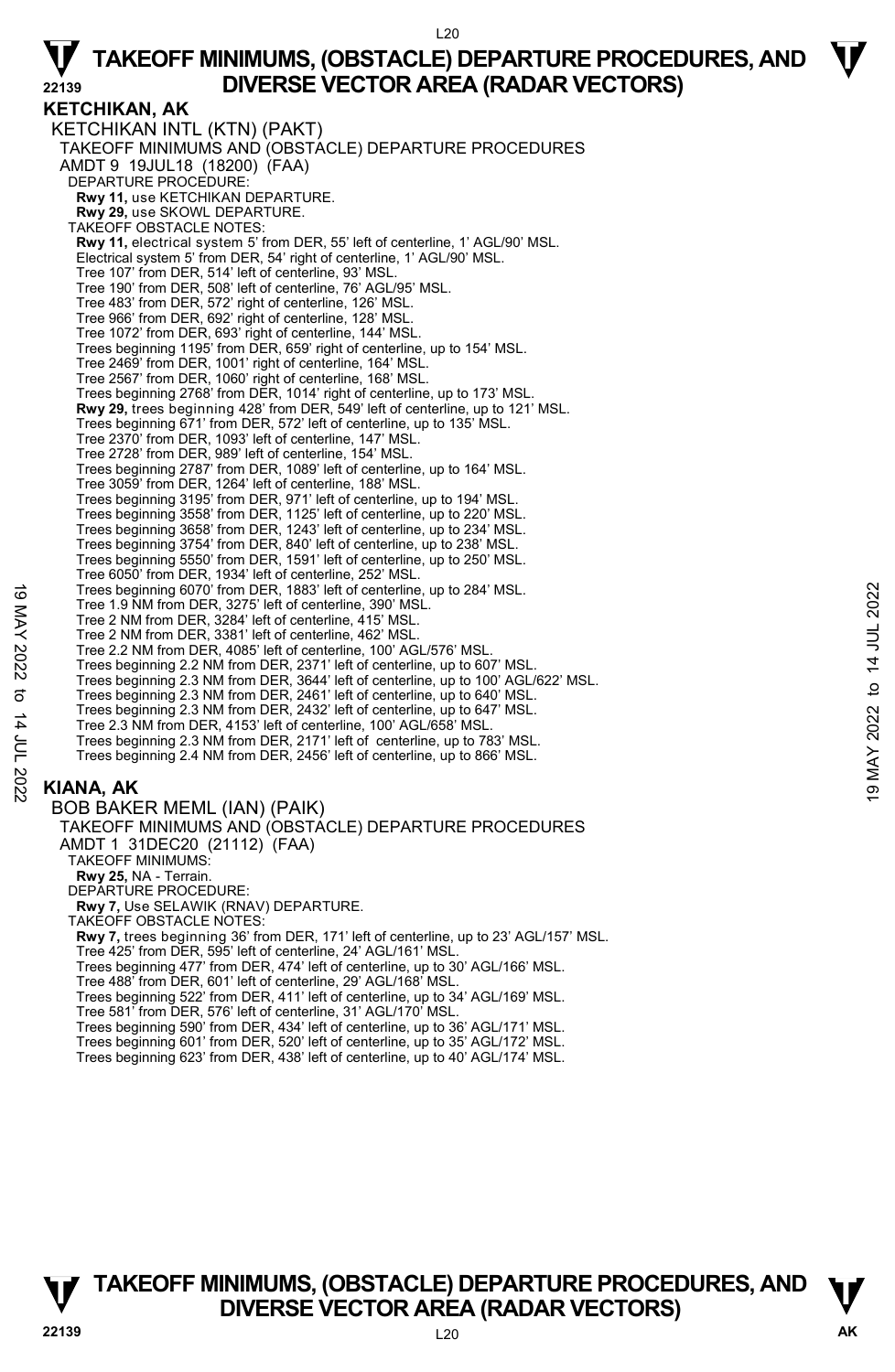**KING COVE, AK** 

KING COVE (KVC) (PAVC) TAKEOFF MINIMUMS AND (OBSTACLE) DEPARTURE PROCEDURES AMDT 1 31DEC20 (20366) (FAA) TAKEOFF MINIMUMS: **Rwy 26,** NA - Obstacles. DEPARTURE PROCEDURE: **Rwy 8,** use COLD BAY (RNAV) DEPARTURE. TAKEOFF OBSTACLE NOTES: **Rwy 8,** fence, tree, vegetation beginning 14' from DER, 77' left of centerline, up to 8' AGL/154' MSL.<br>Tree 20' from DER, 286' right of centerline, 8' AGL/145' MSL. Trees beginning 26' from DER, 163' right of centerline, up to 12' AGL/153' MSL. Fence 72' from DER, 385' left of centerline, 8' AGL/158' MSL. Tree, building, general utility beginning 99' from DER, 252' left of centerline, up to 11' AGL/167' MSL. Fence 129' from DER, 383' left of centerline, 10' AGL/168' MSL. Trees, fences, vegetation beginning 145' from DER, 361' left of centerline, up to 10' AGL/175' MSL.

#### **KING SALMON, AK**

KING SALMON (AKN) (PAKN) TAKEOFF MINIMUMS AND (OBSTACLE) DEPARTURE PROCEDURES AMDT 1 25SEP08 (08269) (FAA) TAKEOFF OBSTACLE NOTES: **Rwy 12,** trees beginning 549' from DER, 353' left of centerline, up to 30' AGL/108' MSL.<br>**Rwy 36,** trees beginning 750' from DER, 265' left of centerline, up to 30' AGL/93' MSL. Bush and trees beginning 59' from DER, 180' right of centerline, up to 30' AGL/87' MSL.

#### **KIPNUK, AK**

KIPNUK (IIK) (PAKI)

TAKEOFF MINIMUMS AND (OBSTACLE) DEPARTURE PROCEDURES

AMDT 2 01FEB18 (18032) (FAA)

TAKEOFF OBSTACLE NOTES:

**Rwy 17,** rwy light beginning 9' from DER, 40' right of centerline, up to 2' AGL/20' MSL.

Rwy light beginning 9' from DER, 51' left of centerline, up to 3' AGL/20' MSL.

Rwy light 10' from DER, 40' left of centerline, 3' AGL/21' MSL.

**Rwy 35,** segmented circle marker, rwy light beginning 0' from DER, 40' left of centerline, up to 6' AGL/20' MSL. Rwy light beginning 9' from DER, 40' right of centerline, up to 2' AGL/20' MSL. AMDT 2 01FEB18 (18032) (FAA)<br>
TAKEOFF OBSTACLE NOTES:<br>
TAW 17, rwy light beginning 9' from DER, 40' right of centerline, up to 2' AGL/20' MSL.<br>
Rwy 17, rwy light beginning 9' from DER, 51' left of centerline, up to 3' AGL

#### **KIVALINA, AK**

KIVALINA (KVL) (PAVL)

TAKEOFF MINIMUMS AND (OBSTACLE) DEPARTURE PROCEDURES

ORIG-A 15OCT15 (15288) (FAA)

TAKEOFF OBSTACLE NOTES:

**Rwy 12,** windsock 143' from DER, 267' left of centerline, 22' AGL/30' MSL. Tower 3544' from DER, 150' left of centerline, 100' AGL/115' MSL. **Rwy 30,** bush 2' from DER, 82' left of centerline, 2' AGL/18' MSL. Bush 16' from DER, 85' left of centerline, 2' AGL/18' MSL.

#### **KLAWOCK, AK**

KLAWOCK (AKW) (PAKW) TAKEOFF MINIMUMS AND (OBSTACLE) DEPARTURE PROCEDURES AMDT 4A 05DEC19 (19339) (FAA) TAKEOFF MINIMUMS: **Rwy 2,** NA - Obstacles DEPARTURE PROCEDURE: **Rwy 20,** use KLAWOCK DEPARTURE. TAKEOFF OBSTACLE NOTES: **Rwy 20,** trees 5964' from DER, 1369' left of centerline, up to 158' AGL/357' MSL.

#### **KOBUK, AK**

KOBUK (OBU) (PAOB)

TAKEOFF MINIMUMS AND (OBSTACLE) DEPARTURE PROCEDURES

ORIG 20DEC07 (07354) (FAA)

TAKEOFF MINIMUMS:

**Rwy 27,** 300-1 or std. w/ a min. climb of 661' per NM to 400.

DEPARTURE PROCEDURE:

**Rwy 9,** climbing right turn via heading 220° and AMF NDB 283° course to AMF NDB before proceeding on course. **Rwy 27,** climb via heading 267° and AMF NDB 283° course to AMF NDB before proceeding on course. TAKEOFF OBSTACLE NOTES:

**Rwy 9,** multiple trees beginning 169' from DER, 36' right of centerline, up to 50' AGL/199' MSL. Multiple trees beginning 231' from DER, 385' left of centerline, up to 50' AGL/199' MSL.

**Rwy 27,** multiple trees beginning 79' from DER, 220' left of centerline, up to 50' AGL/182' MSL.<br>Multiple trees beginning 17' from DER, 299' right of centerline, up to 50' AGL/249' MSL.

### **TAKEOFF MINIMUMS, (OBSTACLE) DEPARTURE PROCEDURES, AND**  $\Psi$ **DIVERSE VECTOR AREA (RADAR VECTORS)**

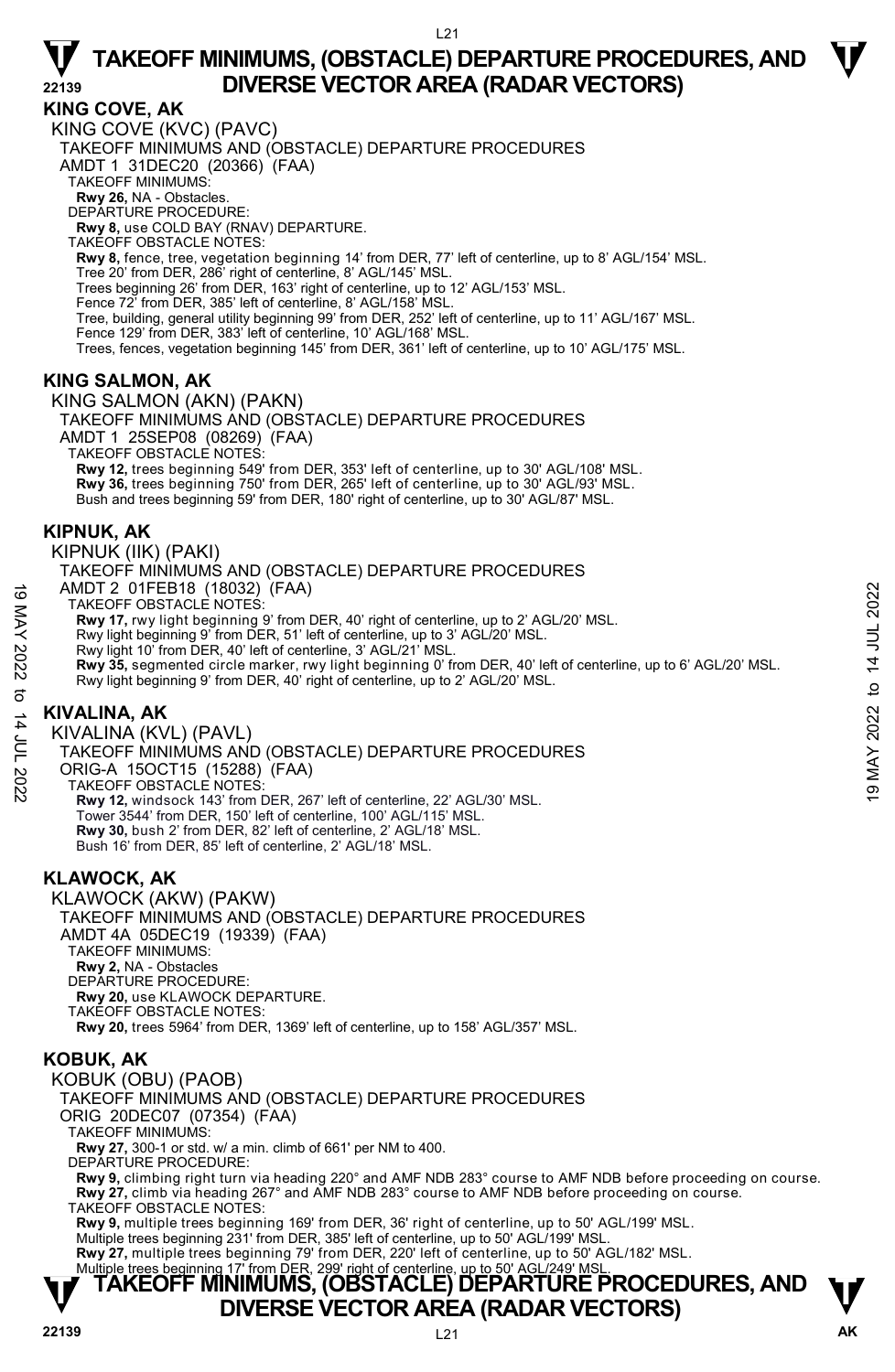#### **KODIAK**, **AK**  KODIAK (ADQ) (PADQ) TAKEOFF MINIMUMS AND (OBSTACLE) DEPARTURE PROCEDURES AMDT 4 15OCT15 (15288) (FAA) TAKEOFF MINIMUMS: **Rwy 26,** NA-terrain. DEPARTURE PROCEDURE: **Rwys 1, 8, 11, 19, 29,** use KODIAK DEPARTURE. **KOKHANOK, AK**  KOKHANOK (9K2) (PFKK) TAKEOFF MINIMUMS AND (OBSTACLE) DEPARTURE PROCEDURES AMDT 1 19JUL18 (18200) (FAA) TAKEOFF MINIMUMS: **Rwy 7,** 400-1¾. DEPARTURE PROCEDURE: **Rwy 7,** climbing left turn direct ILI NDB/DME, continue climb in ILI NDB/DME holding pattern (hold south, right turns, 006° inbound) to cross ILI NDB/DME at or above mea for route of flight. **Rwy 25,** climbing right turn direct ILI NDB/DME, continue climb in ILI NDB/DME holding pattern (hold south, right turns, 006° inbound) to cross ILI NDB/DME at or above MEA for route of flight. TAKEOFF OBSTACLE NOTES: **Rwy 7,** tree 13' from DER, 160' right of centerline, 80' AGL/215' MSL. Trees beginning 542' from DER, 464' right of centerline, up to 80' AGL/230' MSL. Tree 1694' from DER, 111' left of centerline, 80' AGL/230' MSL. Trees beginning 1844' from DER, 545' right of centerline, up to 80' AGL/280' MSL. Tree 3579' from DER, 889' right of centerline, 80' AGL/290' MSL. Trees beginning 4350' from DER, 651' right of centerline, up to 80' AGL/303' MSL. Tree 1.3 NM from DER, 2012' right of centerline, 80' AGL/434' MSL. **Rwy 25,** trees beginning 12' from DER, 127' right of centerline, up to 80' AGL/180' MSL.<br>Tree 113' from DER, 346' left of centerline, 80' AGL/188' MSL. Trees beginning 1792' from DER, 268' left of centerline, up to 80' AGL/205' MSL. **KOLIGANEK, AK**  KOLIGANEK (JZZ) (PAJZ) TAKEOFF MINIMUMS AND (OBSTACLE) DEPARTURE PROCEDURES AMDT 3 20AUG15 (15232) (FAA) DEPARTURE PROCEDURE: **Rwy 9,** climb heading 093° to 900 before turning North. **Rwy 27,** climb heading 273° to 1500 before turning North. TAKEOFF OBSTACLE NOTES: **Rwy 9,** multiple bushes beginning 50' from DER, 15' right of centerline, up to 15' AGL/327' MSL. Multiple bushes beginning 180' from DER, 69' left of centerline, up to 15' AGL/340' MSL. **Rwy 27,** multiple bushes beginning 76' from DER, 146' left and right of centerline, up to 15' AGL/271' MSL. Power pole 845' from DER, 716' right of centerline, 50' AGL/267' MSL. **KOTLIK, AK**  KOTLIK (2A9) (PFKO) TAKEOFF MINIMUMS AND (OBSTACLE) DEPARTURE PROCEDURES AMDT1 10NOV16 (16315) (FAA) TAKEOFF OBSTACLE NOTES: **Rwy 02,** tree abeam DER, 182' right of centerline, 6' AGL/16' MSL. Vehicle on road 3' from DER, 183' left of centerline, 23' MSL. Tree 58' from DER, 111' right of centerline, 8' AGL/18' MSL. Pole 84' from DER, 76' left of centerline, 26' AGL/37' MSL. Tree 137' from DER, 233' right of centerline, 16' AGL/21' MSL. Tree 171' from DER, 154' right of centerline, 13' AGL/23' MSL. 19 MAY 2022 to 14 JUL 202219 MAY 2022 to 14 JUL 2022

- Tree 324' from DER, 181' right of centerline, 15' AGL/24' MSL. Tree 606' from DER, 221' right of centerline, 24' AGL/30' MSL.
- 
- **Rwy 20,** bush 8' from DER, 105' left of centerline, 5' AGL/14' MSL.
- Tree 24' from DER, 132' right of centerline, 10' AGL/16' MSL.

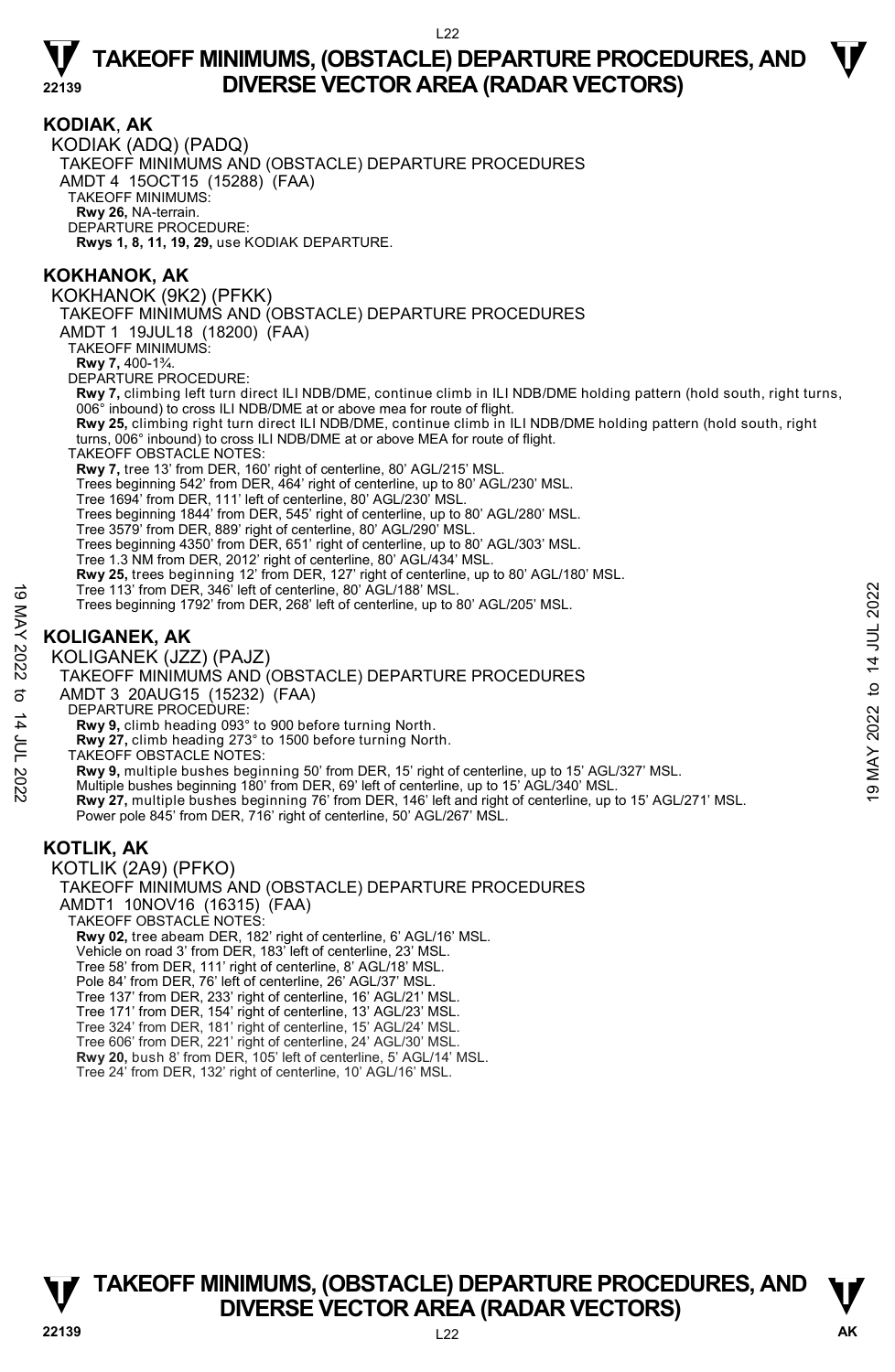#### L23

# **TAKEOFF MINIMUMS, (OBSTACLE) DEPARTURE PROCEDURES, AND**  $\Psi$ **22139 DIVERSE VECTOR AREA (RADAR VECTORS)**

**KOTZEBUE, AK**  RALPH WIEN MEML (OTZ) (PAOT) TAKEOFF MINIMUMS AND (OBSTACLE) DEPARTURE PROCEDURES AMDT 1 07DEC17 (20366) (FAA) TAKEOFF MINIMUMS: **Rwy 18,** 300 - 1¼ or std. w/ min. climb of 285' per NM to 300. TAKEOFF OBSTACLE NOTES: **Rwy 9,** terrain, traverse way beginning 400' from DER, 150' right of centerline, up to 39' MSL. Terrain, traverse way beginning 487' from DER, 113' right of centerline, up to 43' MSL. Traverse way, terrain beginning 555' from DER, 18' left of centerline, up to 37' MSL.<br>Traverse way, terrain beginning 570' from DER, 199' right of centerline, up to 50' MSL. Terrain beginning 586' from DER, 155' right of centerline, up to 55' MSL. Traverse way, terrain beginning 600' from DER, 27' left of centerline, up to 49' MSL. Terrain 745' from DER, 201' left of centerline, 50' MSL. Traverse way 757' from DER, 199' left of centerline, 60' MSL. Traverse way, terrain beginning 775' from DER, 75' left of centerline, up to 61' MSL.<br>Terrain, traverse way beginning 777' from DER, 3' right of centerline, up to 61' MSL.<br>Traverse way, terrain beginning 845' from DER, 29' Terrain beginning 969' from DER, 29' right of centerline, up to 67' MSL. Terrain 1000' from DER, 505' left of centerline, 64' MSL. Terrain beginning 1000' from DER, 280' left of centerline, up to 72' MSL. Terrain beginning 1151' from DER, 194' left of centerline, up to 80' MSL. Terrain, traverse way beginning 1183' from DER, 128' right of centerline, up to 106' MSL. Terrain beginning 1396' from DER, 33' left of centerline, up to 83' MSL. Terrain beginning 1400' from DER, 2' right of centerline, up to 120' MSL. Terrain beginning 1539' from DER, 597' right of centerline, up to 124' MSL. Terrain beginning 1554' from DER, 321' left of centerline, up to 89' MSL. Tree, terrain beginning 1582' from DER, 0' of centerline, up to 9' AGL/131' MSL. Terrain beginning 1638' from DER, 195' left of centerline, up to 90' MSL. Terrain beginning 1800' from DER, 201' left of centerline, up to 100' MSL. Tree, terrain beginning 1896' from DER, 39' right of centerline, up to 9' AGL/137' MSL. Terrain beginning 1928' from DER, 9' left of centerline, up to 107' MSL. Terrain 3548' from DER, 316' left of centerline, 109' MSL. Terrain 3599' from DER, 820' left of centerline, 111' MSL. Terrain 3599' from DER, 398' left of centerline, 114' MSL. Terrain beginning 3600' from DER, 336' left of centerline, up to 117' MSL. Terrain beginning 3636' from DER, 183' left of centerline, up to 120' MSL. Terrain beginning 3799' from DER, 385' left of centerline, up to 124' MSL. Tower 3948' from DER, 698' left of centerline, 27' AGL/147' MSL. NAVAID, terrain beginning 3949' from DER, 519' left of centerline, up to 32' AGL/152' MSL. **Rwy 18,** terrain, lighting beginning 3' from DER, 64' right of centerline, up to 15' MSL.<br>Lighting 9' from DER, 61' left of centerline, 2' AGL/12' MSL. Traverse way, terrain, tree beginning 13' from DER, 143' right of centerline, up to 25' MSL. Traverse way beginning 47' from DER, 196' left of centerline, up to 20' MSL. Traverse way beginning 399' from DER, 179' right of centerline, up to 26' MSL. Antenna 5815' from DER, 1697' left of centerline, 81' AGL/190' MSL. Tower 5818' from DER, 1690' left of centerline, 107' AGL/218' MSL. **Rwy 27,** traverse way beginning 5' from DER, 179' right of centerline, up to 25' MSL.<br>Traverse way beginning 36' from DER, 82' left of centerline, up to 25' MSL. **Rwy 36,** lighting 8' from DER, 34' right of centerline, 1' AGL/13' MSL. Lighting 9' from DER, 27' left of centerline, 1' AGL/13' MSL. Pole, sign beginning 10' from DER, 66' left of centerline, up to 2' AGL/14' MSL. Traverse way, vertical point beginning 12' from DER, 21' right of centerline, up to 20' MSL. Traverse way beginning 172' from DER, 143' right of centerline, up to 21' MSL. Vertical structure, traverse way beginning 312' from DER, 62' right of centerline, up to 31' AGL/40' MSL. Tower, building, dome, antenna beginning 378' from DER, 394' left of centerline, up to 66' AGL/76' MSL. NAVAID 1341' from DER, 612' right of centerline, 38' AGL/47' MSL. **KOYUK, AK**  KOYUK ALFRED ADAMS (KKA) (PAKK) TAKEOFF MINIMUMS AND (OBSTACLE) DEPARTURE PROCEDURES 19 Terrain beginning 1928' from DER, 9' left of centerline, up to 107' MSL.<br>
Terrain 3549' from DER, 362' left of centerline, 111' MSL.<br>
19 Marchines (19 Marchines (19 Marchines (19 Marchines 19 Marchines 19 Marchines 19

#### AMDT 1A 05NOV20 (20310) (FAA)

TAKEOFF MINIMUMS:

**Rwy 1**, NA - Obstacles. DEPARTURE PROCEDURE:

**Rwy 19,** climb on heading 193° to 800 before proceeding on course.

TAKEOFF OBSTACLE NOTES:

**Rwy 19,** tree 11' from DER, 377' right of centerline, 23' AGL/197' MSL.

Trees, vegetation, pole, buildings, lighting beginning 47' from DER, 327' right of centerline, up to 34' AGL/211' MSL.

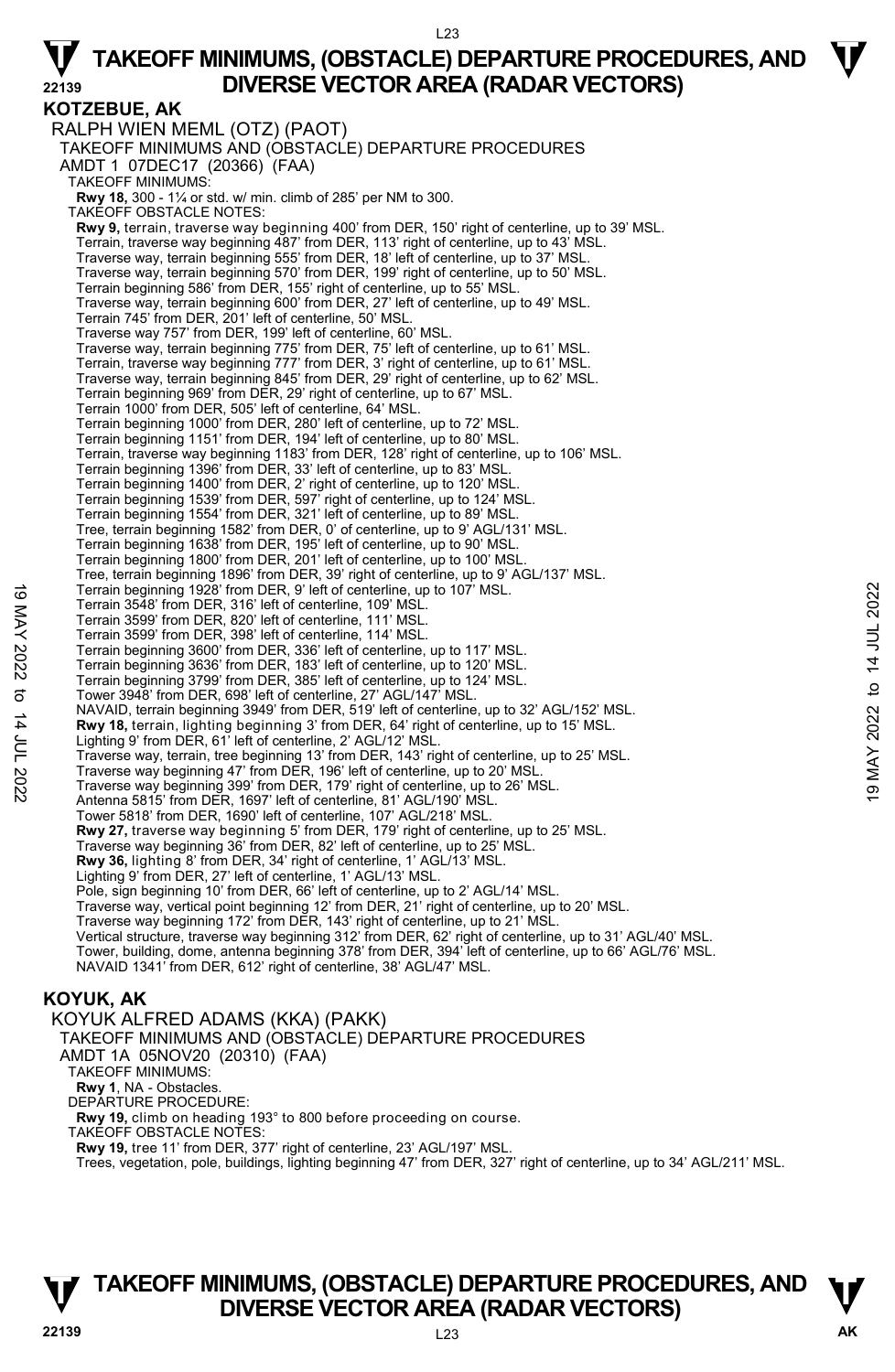#### **KOYUKUK, AK**

KOYUKUK (KYU) (PFKU) TAKEOFF MINIMUMS AND (OBSTACLE) DEPARTURE PROCEDURES ORIG 22OCT09 (09295) (FAA) DEPARTURE PROCEDURE: Use DIBVY DEPARTURE.

#### **KWETHLUK, AK**

KWETHLUK (KWT) (PFKW) TAKEOFF MINIMUMS AND (OBSTACLE) DEPARTURE PROCEDURES ORIG 15JAN09 (09015) (FAA) TAKEOFF MINIMUMS: **Rwy 18,** 400-2 or std. w/ min. climb of 240' per NM to 500. TAKEOFF OBSTACLE NOTES: **Rwy 18,** trees beginning 292' from DER, 373' right of centerline, up to 35' AGL/63' MSL. Trees beginning 341' from DER, 399' left of centerline, up to 35' AGL/134' MSL. **Rwy 36,** trees beginning 95' from DER, 491' left of centerline, up to 35' AGL/84' MSL. Trees beginning 203' from DER, 396' right of centerline, up to 18' AGL/42' MSL. . **LADD AAF (PAFB)**  FAIRBANKS/FORT WAINWRIGHT, AK TAKEOFF MINIMUMS AND (OBSTACLE) DEPARTURE PROCEDURES AMDT 1C 19MAY22 (22139) (USA) DEPARTURE PROCEDURE: **Rwy 7,** climbing right turn via hdg 180° and FAI VORTAC R-090 to 5000 direct FAI (hold south, right turn, 348° inbound) continue climb in hold to 5000, before proceeding on course. **Rwy 25**, climbing left turn via hdg 180° and FAI VORTAC R-090 to 5000 direct FAI (hold south, right turn, 348° inbound) continue climb in hold to 5000, before proceeding on course. TAKEOFF OBSTACLE NOTES: **Rwy 7,** public road 387' east of DER, up to 15' AGL/460' MSL. **Rwy 25,** public road 349' west of DER, up to 15' AGL/460' MSL. Railroad tracks 556' west of DER, up to 23' AGL/461' MSL. Trees 556' west of DER, up to 25' AGL/460' MSL. **MANLEY HOT SPRINGS, AK**  MANLEY HOT SPRINGS (MLY) (PAML) TAKEOFF MINIMUMS AND (OBSTACLE) DEPARTURE PROCEDURES ORIG 19JUL18 (18200) (FAA) TAKEOFF MINIMUMS: **Rwy 36,** NA-Obstacles DEPARTURE PROCEDURE: **Rwy 18,** climb on a heading between 050° CW 220° from DER. TAKEOFF OBSTACLE NOTES: **Rwy 18,** trees beginning 286' from DER, 562' right of centerline, up to 68' AGL/334' MSL. Tree 356' from DER, 592' left of centerline, 67' AGL/334' MSL. Trees beginning 439' from DER, 586' left of centerline, up to 74' AGL/342' MSL. Trees beginning 678' from DER, 585' right of centerline, up to 70' AGL/336' MSL. Trees beginning 1087' from DER, 64' left of centerline, up to 86' AGL/355' MSL. Tree 1923' from DER, 597' right of centerline, 70' AGL/337' MSL. Trees beginning 1933' from DER, 129' right of centerline, up to 77' AGL/346' MSL. Trees beginning 2435' from DER, 743' left of centerline, up to 92' AGL/360' MSL. Trees beginning 2583' from DER, 553' left of centerline, up to 93' AGL/361' MSL. Trees beginning 2621' from DER, 21' left of centerline, up to 93' AGL/362' MSL. Tree 2666' from DER, 1053' right of centerline, 80' AGL/348' MSL. Trees beginning 2860' from DER, 117' right of centerline, up to 85' AGL/353' MSL. Trees beginning 2901' from DER, 278' left of centerline, up to 96' AGL/365' MSL. Tree 2989' from DER, 731' left of centerline, 99' AGL/366' MSL. Trees beginning 2992' from DER, 328' left of centerline, up to 98' AGL/367' MSL. Tree 3008' from DER, 38' right of centerline, 88' AGL/356' MSL. Trees beginning 3328' from DER, 7' left of centerline, up to 100' AGL/368' MSL. Tree 3383' from DER, 15' right of centerline, 95' AGL/363' MSL. Tree 3523' from DER, 376' right of centerline, 97' AGL/365' MSL. Tree 3571' from DER, 232' left of centerline, 103' AGL/371' MSL. Tree 3573' from DER, 497' right of centerline, 97' AGL/366' MSL. Tree 3836' from DER, 41' right of centerline, 105' AGL/373' MSL. New 7, public road 387' east of DER, up to 15' AGL/460' MSL.<br>
Railroad tracks 556' west of DER, up to 23' AGL/460' MSL.<br>
Railroad tracks 556' west of DER, up to 23' AGL/460' MSL.<br>
Trees 556' west of DER, up to 23' AGL/460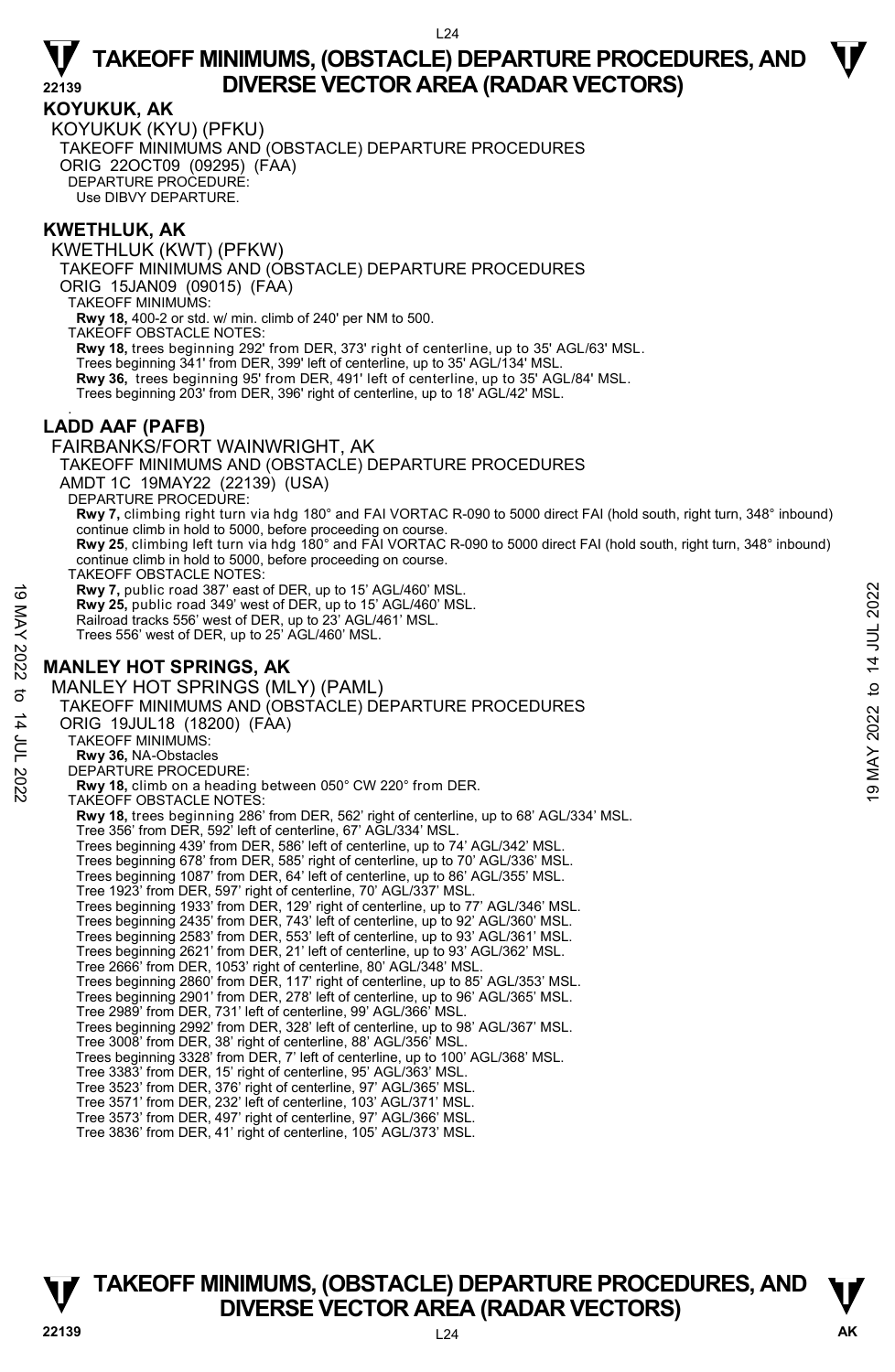#### **MANOKOTAK, AK**

MANOKOTAK (MBA) (PAMB)

TAKEOFF MINIMUMS AND (OBSTACLE) DEPARTURE PROCEDURES

AMDT 1 27AUG09 (09239) (FAA)

DEPARTURE PROCEDURE:

- **Rwy 3,** climbing right turn to 2000 direct DLG VOR/DME, continue climb in DLG VOR/DME holding pattern (hold South, right turn, 011° inbound) to cross DLG VOR/DME at or above MEA for route of flight.
- **Rwy 21,** climbing left turn to 2000 direct DLG VOR/DME, continue climb in DLG VOR/DME holding pattern (hold South, right turn, 011° inbound) to cross DLG VOR/DME at or above MEA for route of flight.

TAKEOFF OBSTACLE NOTES:

**Rwy 3,** trees beginning 1519' from DER, 899' right of centerline, up to 35' AGL/134' MSL.

Trees beginning 595' from DER, 150' left of centerline, up to 35' AGL/134' MSL.

Rising terrain 42' from DER, 136' right of centerline up to 105' MSL.

Rising terrain 12' from DER, 301' left of centerline up to 102' MSL.

**Rwy 21,** multiple trees beginning 136' from DER, 133' right of centerline, up to 35' AGL/109' MSL.

Multiple buildings beginning 359' from DER, 343' left of centerline, up to 30' AGL/96' MSL.

#### **MARSHALL, AK**

MARSHALL DON HUNTER SR (MDM) (PADM) TAKEOFF MINIMUMS AND (OBSTACLE) DEPARTURE PROCEDURES AMDT 1 29JUL10 (10210) (FAA) DEPARTURE PROCEDURE: use BIBNE RNAV DEPARTURE.

**MCGRATH, AK** 

MC GRATH (MCG) (PAMC)

TAKEOFF MINIMUMS AND (OBSTACLE) DEPARTURE PROCEDURES

AMDT 2B 24JUL14 (14205) (FAA)

TAKEOFF MINIMUMS:

**Rwys 5, 23,** NA-Environmental.

**Rwy 16,** std. w/ min. climb of 470' per NM to 1700, or

 2300-3 for climb in visual conditions. **Rwy 34,** std. w/ min. climb of 420' per NM to 2200, or 2300-3 for climb in visual conditions.

DEPARTURE PROCEDURE:

**Rwy 16,** climb via heading 160° to 1700, then climbing left turn via heading 014° thence...

or for climb in visual conditions: cross Mc Grath Airport at or above 2200, thence **Rwy 34,** climb via heading 340° to 2200, then climbing right turn heading 166° to MCG R-104 or direct VTR NDB thence... or for climb in visual conditions: cross Mc Grath Airport at or above 2200, thence.

climb to 4000 southeast bound via MCG R-104, or 100° bearing from VTR NDB. Aircraft southeast bound (079° clockwise 119°) continue climb on course to MEA for route of flight. All others reverse course via the MCG R-104 to MCG VORTAC, or 280° course to VTR NDB, then continue climb on course to MEA for route of flight. **Rwys 5, 23, NA-Environmental.**<br> **19 May 16, std.** w/ min. climb of 470' per NM to 1700, or<br>
2300-3 for climb in visual conditions.<br>
2300-3 for climb in visual conditions.<br> **19 May 34, std.** w/ min. climb of 420' per NM t

TAKEOFF OBSTACLE NOTES:

**Rwy 16,** trees beginning 2.2 NM from DER, 2392' left of centerline, up to 80' AGL/1346' MSL.

#### **MEKORYUK, AK**

MEKORYUK (MYU) (PAMY)

TAKEOFF MINIMUMS AND (OBSTACLE) DEPARTURE PROCEDURES

AMDT 2 12AUG21 (21224) (FAA)

DEPARTURE PROCEDURE:

**Rwy 24,** climb on heading 245° to 900 before turning left.

TAKEOFF OBSTACLE NOTES:

**Rwy 6,** vegetation beginning 6' from DER, 175' right of centerline, up to 5' AGL/58' MSL.<br>Vegetation 68' from DER, 270' left of centerline, 2' AGL/55' MSL.

Vehicles on road and vegetation beginning 74' from DER, 186' left of centerline, up to 69' MSL.

Antenna and vehicles on road beginning 98' from DER, 384' left of centerline, up to 21' AGL/71' MSL

Wind indicator and vehicles on road beginning 250' from DER, 300' left of centerline, up to 25' AGL/74' MSL.

Building and vehicles on road beginning 439' from DER, 370' left of centerline, up to 27' AGL/80' MSL.

Pole and vehicles on road beginning 517' from DER, 341' left of centerline, up to 34' AGL/85' MSL.<br>Poles beginning 731' from DER, 616' left of centerline, up to 37' AGL/92' MSL.

**Rwy 24,** vegetation 3' from DER, 396' right of centerline, 2' AGL/61' MSL.

Vegetation beginning 5' from DER, 227' left of centerline, up to 2' AGL/55' MSL.

Vegetation beginning 55' from DER, 385' right of centerline, up to 2' AGL/62' MSL. Vegetation beginning 98' from DER, 273' left of centerline, up to 2' AGL/56' MSL.

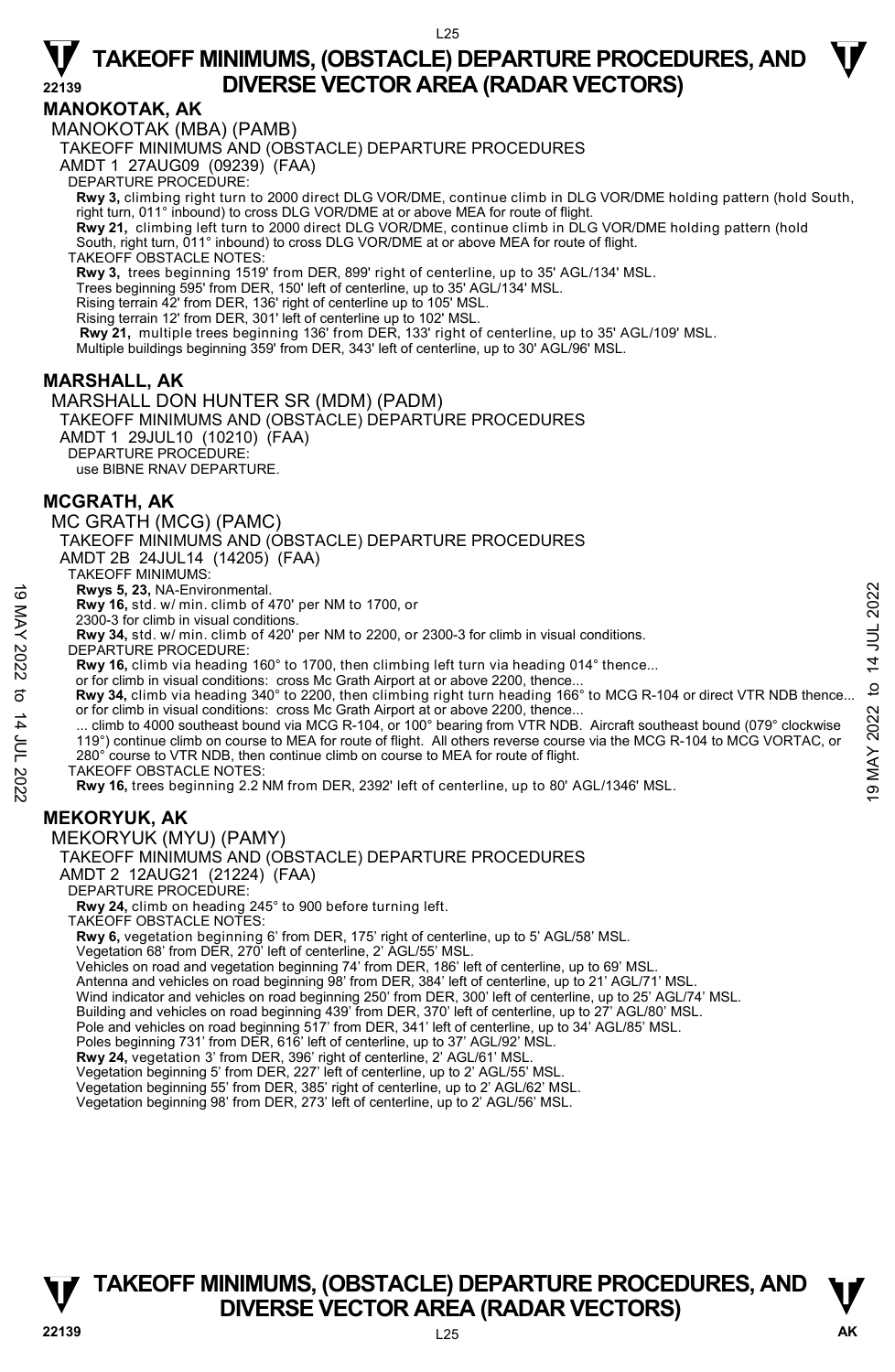### **MIDDLETON ISLAND, AK**

MIDDLETON ISLAND (MDO) (PAMD)

TAKEOFF MINIMUMS AND (OBSTACLE) DEPARTURE PROCEDURES

ORIG-A 10JAN13 (13010) (FAA)

TAKEOFF MINIMUMS:

**Rwys 13, 31,** NA-Environmental. TAKEOFF OBSTACLE NOTES:

**Rwy 2,** aircraft on taxiway, 5' from DER, 195' left of centerline, up to 20' AGL/119' MSL.

Vehicle on taxiway, 131' from DER, 193' left of centerline, up to 15' AGL/114' MSL.

**Rwy 20,** vehicles on road beginning 3' from DER, 124' right of centerline, up to 15' AGL/164' MSL.

#### **MINCHUMINA, AK**

MINCHUMINA (MHM) (PAMH) TAKEOFF MINIMUMS AND (OBSTACLE) DEPARTURE PROCEDURES AMDT 2A 31MAR16 (16091) (FAA) TAKEOFF MINIMUMS: **Rwy 3,** 1600-3 for climb in visual conditions. Procedure NA at night DEPARTURE PROCEDURE: **Rwy 3,** for climb in visual conditions: Cross MHM NDB north bound at or above 1600 MSL before proceeding on course. **Rwy 21,** climb via heading 204° to 1600 before proceeding on course. TAKEOFF OBSTACLE NOTES: **Rwy 3,** light 10' from DER, 30' right of centerline, 2' AGL/681' MSL. Trees and bush, beginning 27' from DER, 99' left of centerline, up to 689' MSL. Tree, 122' from DER, 339' left of centerline, 736' MSL. Trees, beginning 123' from DER, 184' right of centerline, up to 685' MSL. Trees and terrain beginning 144' from DER, 209' left of centerline, up to 764' MSL. **Rwy 21,** tree and light beginning 3' from DER, 30' left of centerline, up to 713' MSL. Light, trees and bush beginning 10' from DER, 50' right of centerline, up to 716' MSL. Pole 108' from DER, 298' left of centerline, 679' MSL. Trees beginning 342' from DER, 440' right of centerline, up to 719' MSL. Trees beginning 399' from DER, 300' right of centerline, up to 742' MSL. **MOUNTAIN VILLAGE, AK**  MOUNTAIN VILLAGE (MOU) (PAMO) TAKEOFF MINIMUMS AND (OBSTACLE) DEPARTURE PROCEDURES AMDT 2 30JAN20 (20030) (FAA) TAKEOFF OBSTACLE NOTES: **Rwy 2,** lighting 9' from DER, 47' right of centerline, 341' MSL. Lighting 9' from DER, 47' left of centerline, 340' MSL. **Rwy 20,** lighting 9' from DER, 47' left of centerline, 299' MSL. Lighting 10' from DER, 47' right of centerline, 299' MSL. **NAPAKIAK, AK**  NAPAKIAK (WNA) (PANA) TAKEOFF MINIMUMS AND (OBSTACLE) DEPARTURE PROCEDURES ORIG 17OCT13 (13290) (FAA) TAKEOFF OBSTACLE NOTES: **Rwy 16,** numerous trees beginning 47' from DER, 161' right of centerline, up to 13' AGL/30' MSL. Tree 465' from DER, 22' left of centerline, 16' AGL/33' MSL. **Rwy 34,** numerous poles beginning 299' from DER, 287' left of centerline, up to 29' AGL/46' MSL. Numerous poles beginning 177' right of centerline, 273' right of centerline, up to 26' AGL/43' MSL. Rod on tower 359' from DER, 430' left of centerline, 30' AGL/47' MSL. Antenna 357' from DER, 408' right of centerline, 29' AGL/46' MSL. Catenary 215' from DER, 352' right of centerline, 19' AGL/36' MSL. Tree 206' from DER, 297' left of centerline, 15' AGL/32' MSL. Multiple buildings beginning 639' from DER, 414' left of centerline, up to 26' AGL/43' MSL. Tree 520' from DER, 437' right of centerline, 13' AGL/30' MSL. **NAPASKIAK, AK**  NAPASKIAK (PKA) (PAPK) Trees beginning 342' from DER, 440' right of centerline, up to 719' MSL.<br>
Trees beginning 399' from DER, 300' right of centerline, up to 742' MSL.<br>
NOUNTAIN VILLAGE, AK<br>
MOUNTAIN VILLAGE (MOU) (PAMO)<br>
TAKEOFF MINIMUMS AND

### **22139** L26 **AK TAKEOFF MINIMUMS, (OBSTACLE) DEPARTURE PROCEDURES, AND <b>W**<br>DIVERSE VECTOR AREA (RADAR VECTORS) **DIVERSE VECTOR AREA (RADAR VECTORS)**

TAKEOFF MINIMUMS AND (OBSTACLE) DEPARTURE PROCEDURES

**Rwy 20,** trees beginning 32' from DER, left and right of centerline, up to 50' AGL/74' MSL.

Trees beginning 1100' from DER, left and right of centerline, up to 50' AGL/74' MSL.

**Rwy 2,** boats 25' from DER, 468' left of centerline, up to 50' AGL/50' MSL. Trees 33' from DER, 141' left of centerline, up to 50' AGL/74' MSL. Trees beginning 527' from DER, left and right of centerline, up to 50' AGL/74' MSL. Trees 917' from DER, beginning 29' left of centerline, up to 50' AGL/74' MSL.

Boats 620' from DER, 618' right of centerline, up to 50' AGL/50' MSL.

ORIG 05MAR15 (15064) (FAA) TAKEOFF OBSTACLE NOTES**:** 

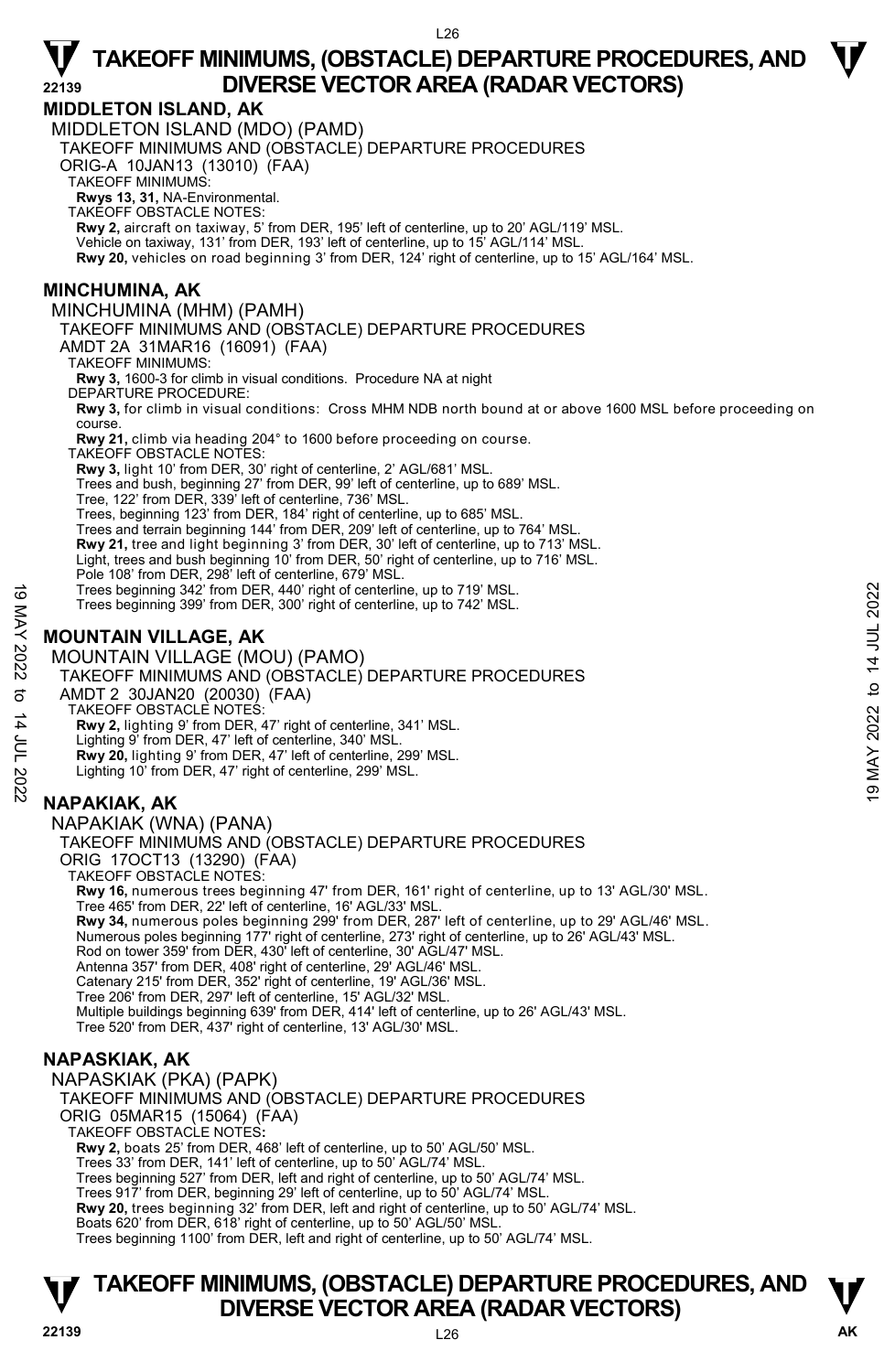#### **NELSON LAGOON, AK**

NELSON LAGOON (OUL) (PAOU) TAKEOFF MINIMUMS AND (OBSTACLE) DEPARTURE PROCEDURES AMDT 1 05DEC19 (19339) (FAA)

DEPARTURE PROCEDURE:

Use BINAL TWO DEPARTURE

TAKEOFF OBSTACLE NOTES: **Rwy 8,** trees beginning 77' from DER, 210' left of centerline, up to 20' AGL/43' MSL.

Trees beginning 142' from DER, 56' right of centerline, up to 20' AGL/30' MSL.

**Rwy 26,** trees beginning 21' from DER, 10' right of centerline, up to 20' AGL/40' MSL.<br>Trees 265' from DER, 559' left of centerline, 20' AGL/34' MSL.

Trees beginning 296' from DER, 25' left of centerline, up to 20' AGL/40' MSL.

#### **NENANA, AK**

NENANA MUNI (ENN) (PANN) TAKEOFF MINIMUMS AND (OBSTACLE) DEPARTURE PROCEDURES AMDT 4 22OCT09 (09295) (FAA) TAKEOFF MINIMUMS: **Rwy 4L,** 600-2½ or std. with a min. climb of 325' per NM to 1100. **Rwys 4R,4W, 22L, 22W,** NA-ATC. DEPARTURE PROCEDURE:

**Rwy 4L,** climbing right turn via heading 127° to 1900 then climbing right turn direct ENN VORTAC, thence...  **Rwy 22R,** climb via heading 218° to 1800 then climbing left turn direct ENN VORTAC, thence... ...continue climb in ENN VORTAC holding pattern (Southwest, left turn, 042° inbound) to MEA for route of flight before proceeding on course.

TAKEOFF OBSTACLE NOTES:

**Rwy 4L,** trees beginning 1.9 NM from DER, 3209' left of centerline, up to 60' AGL/859' MSL.

#### **NEW STUYAHOK, AK**

NEW STUYAHOK (KNW) (PANW)

- TAKEOFF MINIMUMS AND (OBSTACLE) DEPARTURE PROCEDURES 19 MENT TO TAN ION (NEWTY) (F ATTY OF THE PROCEDURES<br>
AMDT 1A 05JAN17 (17005) (FAA)<br>
TAKEOFF OBSTACLE NOTES:<br>
RWY 14, It piese in DER, 299' right of centerline, 5' AGL/329' MSL.<br>
Trees beginning 388' from DER, 299' right
	- AMDT 1A 05JAN17 (17005) (FAA)

TAKEOFF OBSTACLE NOTES:

- **Rwy 14,** lt pole 9' from DER, 47' right of centerline, 5' AGL/329' MSL.
- Trees beginning 388' from DER, 299' right of centerline, up to 25' AGL/343' MSL.
- **Rwy 14**, REIL 41' from DER, 84' right of centerline, 372' MSL.
- Tank 177' from DER, 423' right of centerline, 11' AGL/381' MSL.
- Tree 204' from DER, 467' left of centerline, 376' MSL.
- Tree 293' from DER, 533' left of centerline, 383' MSL.
- Trees beginning 478' from DER, 494' left of centerline, up to 390' MSL.
- Trees beginning 558' from DER, 350' right of centerline, up to 389' MSL.

### **NIKOLAI, AK**

NIKOLAI (FSP) (PAFS) TAKEOFF MINIMUMS AND (OBSTACLE) DEPARTURE PROCEDURES AMDT 1 19JUL18 (18200) (FAA) TAKEOFF OBSTACLE NOTES: **Rwy 5,** lighting 0' from DER, 80' right of centerline, 5' AGL/451' MSL.<br>Trees beginning 80' from DER, 317' left of centerline, up to 20' AGL/476' MSL. Vegetation 102' from DER, 89' right of centerline, 452' MSL. Trees beginning 103' from DER, 498' right of centerline, up to 472' MSL. Tree, vehicles on road beginning 146' from DER, 76' left of centerline, up to 506' MSL. Tree 284' from DER, 498' left of centerline, 67' AGL/535' MSL. Tree, building beginning 303' from DER, 144' left of centerline, up to 77' AGL/547' MSL. Trees beginning 432' from DER, 265' right of centerline, up to 480' MSL. Tree 650' from DER, 639' right of centerline, 488' MSL. Trees beginning 716' from DER, 421' right of centerline, up to 496' MSL. Tree 937' from DER, 675' right of centerline, 497' MSL. Trees beginning 972' from DER, 7' right of centerline, up to 74' AGL/528' MSL. **Rwy 23,** vegetation 0' from DER, 134' left of centerline, 446' MSL. Trees beginning 6' from DER, 124' right of centerline, up to 458' MSL. Trees beginning 48' from DER, 143' right of centerline, up to 484' MSL. Vegetation 89' from DER, 272' left of centerline, 448' MSL. Vegetation 100' from DER, 93' left of centerline, 449' MSL. Vehicle on road 444' from DER, 550' left of centerline, 457' MSL. Tree 648' from DER, 506' left of centerline, 473' MSL. Trees beginning 662' from DER, 310' left of centerline, up to 484' MSL. Trees beginning 698' from DER, 261' right of centerline, up to 494' MSL. Trees beginning 880' from DER, 104' left of centerline, up to 487' MSL. Trees beginning 1362' from DER, 67' left of centerline, up to 496' MSL. Tree 1547' from DER, 633' left of centerline, 498' MSL. Tree 1638' from DER, 890' right of centerline, 501' MSL. Tree 1747' from DER, 892' right of centerline, 503' MSL.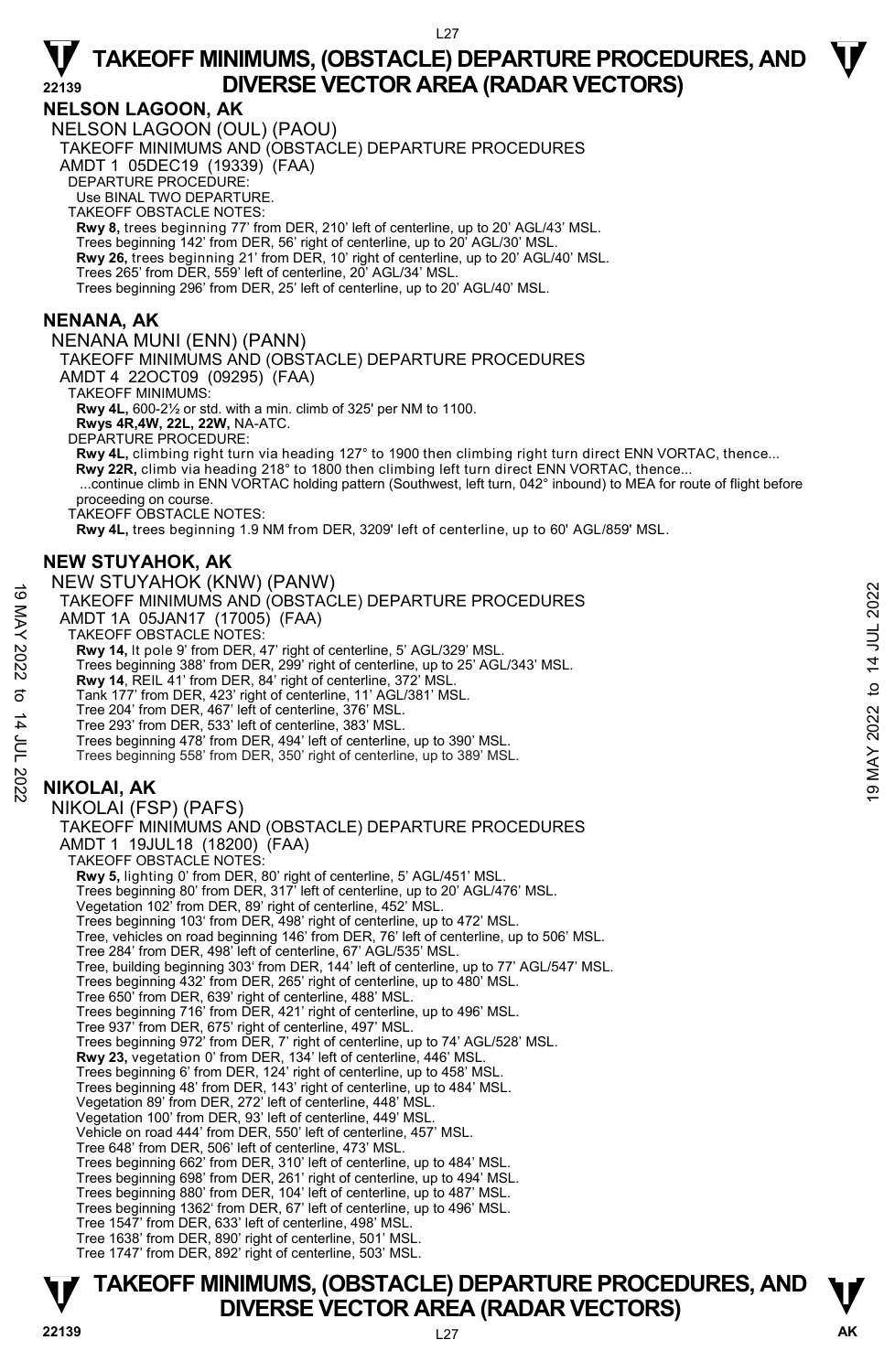**NOATAK, AK**  NOATAK (WTK) (PAWN) TAKEOFF MINIMUMS AND (OBSTACLE) DEPARTURE PROCEDURES AMDT 2 08NOV18 (18312) (FAA) DEPARTURE PROCEDURE: **Rwy 1,** climb heading 011° to 1900' before proceeding on course. TAKEOFF OBSTACLE NOTES: **Rwy 1,** traverse way 52' from DER, 460' right of centerline, 15' AGL/97' MSL. Building 100' from DER, 271' left of centerline, 26' AGL/115' MSL. Lighting, traverse way, pole beginning 105' from DER, 320' left of centerline, up to 26' AGL/118' MSL. Pole, traverse way, wind indicator beginning 129' from DER, 311' right of centerline, up to 36' AGL/118' MSL. Antenna 1306' from DER, 224' left of centerline, 44' AGL/129' MSL. Building 1446' from DER, 375' right of centerline, 40' AGL/128' MSL. Tower, antenna beginning 1959' from DER, 249' left of centerline, up to 100' AGL/187' MSL. **Rwy 19,** trees beginning 144' from DER, 240' left of centerline, up to 101' MSL. Tree 167' from DER, 353' right of centerline, 92' MSL. Trees beginning 283' from DER, 245' left of centerline, up to 102' MSL. Tree 746' from DER, 649' left of centerline, 104' MSL. **NOME, AK**  NOME (OME) (PAOM) TAKEOFF MINIMUMS AND (OBSTACLE) DEPARTURE PROCEDURES AMDT 6 13NOV14 (14317) (FAA) TAKEOFF MINIMUMS: **Rwy 3,** std. w/min. climb of 480' per NM to 1800, or 1600-2½ for VCOA. DEPARTURE PROCEDURE: **Rwy 3,** climbing right turn to OME VOR/DME, thence … **Rwy 10,** climb on heading 099° to 1200 thence … **Rwys 21, 28,** turn left direct OME VOR/DME/FDV NDB, thence … Departures northeast CW through westbound (040° CW 260°), climb on course. Departures west CW through northeast bound (260° CW 040°), climb southeast bound on OME VOR/DME R-144 or 148° bearing from FDV NDB to 2200, then turn right via direct OME VOR/DME/FDV NDB. Continue climb on course. VCOA: **Rwy 3,** obtain ATC approval for VCOA when requesting IFR clearance. Climb in visual conditions to cross Nome Airport at or above 1500 before proceeding on course. TAKEOFF OBSTACLE NOTES: **Rwy 3,** pole 1058' from DER, 236' right of centerline, 37' AGL/88' MSL.<br>Secondary road beginning 27' from DER, 19' right of centerline up to 15' AGL/69' MSL. Trees beginning 249' from DER, 2' right of centerline, up to 15' AGL/61' MSL. Poles beginning 1519' from DER, 310' left of centerline, up to 43' AGL/101' MSI Secondary road beginning 23' from DER, 17' left of centerline, up to 15' AGL/78' MSL. Bushes beginning 17' from DER, 118' left of centerline, up to 2' AGL/50' MSL. bound (260° CW 040°), climb southeast bound on OME VOR/DME R-144 or 148° bearing from FDV NDB to 2200, then turn<br>
right via direct OME VOR/DME/FDV NDB. Continue climb on course.<br>
VCOA:<br>
Newy 3, obtain ATC approval for VCO Pole 748' from DER, 608' right of centerline, 38' AGL/59' MSL. Pole 423' from DER, 471' right of centerline, 20' AGL/48' MSL. Pole 777' from DER, 610' right of centerline, 35' AGL/56' MSL. Antenna on pole 674' from DER, 521' right of centerline, 39' AGL/52' MSL. Pole 792' from DER, 502' right of centerline, 40' AGL/53' MSL. Pole 867' from DER, 666' right of centerline, 43' AGL/55' MSL Antenna on pole 676' from DER, 572' right of centerline, 34' AGL/46' MSL. Pole 956' from DER, 735' right of centerline, 39' AGL/51' MSL. Pole 784' from DER, 603' right of centerline, 30' AGL/43' MSL Building 764' from DER, 589' right of centerline, 28' AGL/54' MSL. Road beginning 199' from DER, 493' right of centerline, 15' AGL/30' MSL. Tower 3753' from DER 1355' right of centerline, 90' AGL/120' MSL. Pole 1707' from DER, 923' left of centerline, 41' AGL/93' MSL. Pole 1874' from DER, 611' left of centerline, 36' AGL/86' MSL. Pole 1731' from DER, 594' left of centerline, 24' AGL/71' MSL. Building 1051' from DER, 742' left of centerline, 18' AGL/63' MSL.<br>**Rwy 21,** trees beginning 377' from DER, 48' right of centerline, up to 11' AGL/46' MSL. Bushes beginning 187' from DER, 174' right of centerline, up to 3' AGL/45' MSL. Secondary road beginning 559' from DER, 140' right of centerline, up to 15' AGL/47' MSL. Ground 188' from DER, 396' right of centerline, 19' MSL. Bushes beginning 595' from DER, 152' left of centerline, 13' AGL/48' MSL. Trees beginning 585' from DER, 2' left of centerline, up to 9' AGL/40' MSL. Secondary road beginning 540' from DER, 47' left of centerline, up to 15' AGL/43' MSL. Poles beginning 1547' from DER, 89' left of centerline, up to 32' AGL/62' MSL. Ground 597' from DER, 397' left of centerline, 29' MSL. **Rwy 28,** Obstruction light on localizer 1303' from DER, 42' right of centerline, 15' AGL/51' MSL. Navaid 15' from DER, 152' right of centerline, 4' AGL/17' MSL. Pole 122' from DER, 521' left of centerline, 45' AGL/72' MSL. Pole 121' from DER, 399' left of centerline, 15' AGL/42' MSL. **CON'T**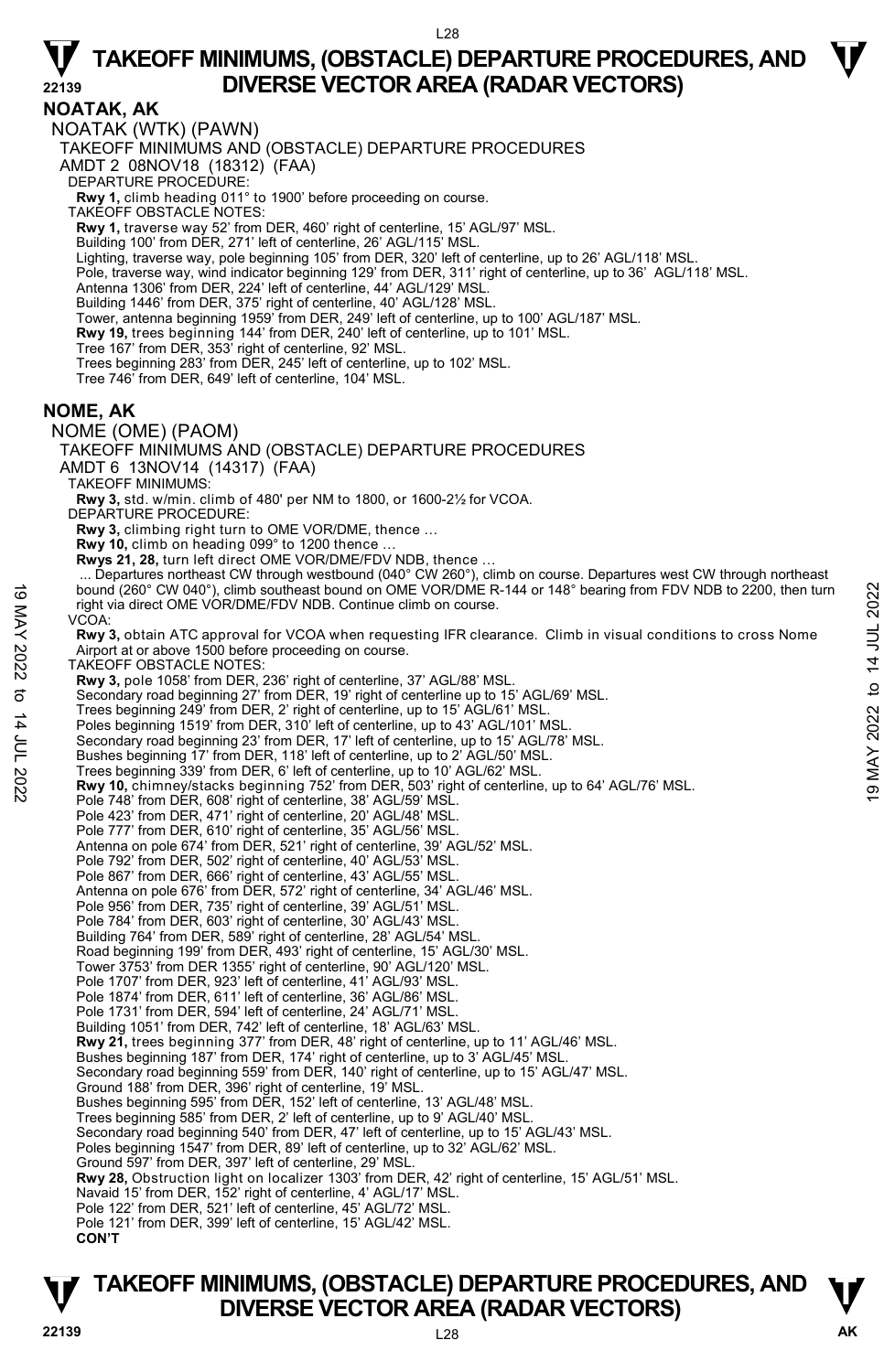#### **NOME, AK (CON'T)**

NOME (OME) (PAOM) (CON'T) **Rwy 28 (CON'T), debris 415' from DER, 377' left of centerline, up to 9' AGL/50' MSL** Secondary road beginning 181' from DER, 259' left of centerline, up to 15' AGL/48' MSL. Ground beginning 168' from DER, 262' left of centerline, up to 63' MSL. Buildings beginning 398' from DER, 203' left of centerline, up to 32' AGL/57' MSL.<br>Trees beginning 90' from DER, 361' left of centerline, up to 10' AGL/21' MSL.<br>Trees beginning 919' from DER, 357' left of centerline, 9' AG Fence beginning 396' from DER, 245' left of centerline, up to 7' AGL/30' MSL. Antenna on DME LTD 1314' from DER, 213' left of centerline, 28' AGL/63' MSL. Sign 390' from DER, 246' left of centerline, 2' AGL/29' MSL. NAVAID 15' from DER, 152' left of centerline, 4' AGL/17' MSL.

#### **NONDALTON, AK**

NONDALTON (5NN) (PANO) TAKEOFF MINIMUMS AND (OBSTACLE) DEPARTURE PROCEDURES ORIG 16FEB06 (06047) (FAA) TAKEOFF MINIMUMS: **Rwy 2,** NA-obstacles. DEPARTURE PROCEDURE: **Rwy 20,** Use ILIAMNA DEPARTURE.

#### **NOORVIK, AK**

ROBERT/BOB/CURTIS MEML (D76) (PFNO) TAKEOFF MINIMUMS AND (OBSTACLE) DEPARTURE PROCEDURES AMDT 1 31DEC20 (20366) (FAA) DEPARTURE PROCEDURE: **Rwy 6**, climbing left turn to a heading between 244° CW to 286° from DER to 3800 before proceeding on course, or min. climb of 320' per NM to 2500 for a heading between 287° CW to 243°. **Rwy 24,** climb on a heading between 110° CW to 314° from DER to 3700 before proceeding on course, or min. climb of

240' per NM to 2300 for a heading between 315° CW to 063°, and min. climb of 240' per NM to 2300 for a heading between 064° CW to 109°. 19 MAY 24, climb of a heading between TID" CW to 314" from DER to 3700 before proceeding on course, or min. climb of<br>
240" per NM to 2300 for a heading between 315° CW to 063°, and min. climb of 240" per NM to 2300 for a

### **NORTHWAY, AK**

NORTHWAY (ORT) (PAOR)

TAKEOFF MINIMUMS AND (OBSTACLE) DEPARTURE PROCEDURES

AMDT 2 18JAN17 (07018) (FAA)

DEPARTURE PROCEDURE:

**Rwy 5,** climbing right turn to 4000 via ORT R-100, then climbing right turn to 8000 direct ORT VORTAC, continue climb in ORT VORTAC holding pattern (West, right turn, 108° inbound) to 8000 before proceeding on course. .

**Rwy 23,** climbing left turn to 4000 via ORT R-170, then climbing left turn to 8000 direct ORT VORTAC, continue climb in ORT VORTAC holding pattern (West, right turn, 108° inbound) to 8000 before proceeding on course. . .

. . .continue climb via assigned route.

TAKEOFF OBSTACLE NOTES:

**Rwy 5,** multiple trees beginning 1133' from DER, 727' right of centerline, up to 60' AGL/1859' MSL.

Multiple trees beginning 3881' from DER, 1522' left of centerline, up to 60' AGL/1859' MSL. **Rwy 23,** multiple trees beginning 777' from DER, 560' left of centerline, up to 60' AGL/1809' MSL.

Multiple trees beginning 1365' from DER, 527' right of centerline, up to 60' AGL/1809' MSL.

#### **NUIQSUT, AK**

NUIQSUT (AQT) (PAQT)

TAKEOFF MINIMUMS AND (OBSTACLE) DEPARTURE PROCEDURES ORIG 08APR10 (10098) (FAA) TAKEOFF OBSTACLE NOTES:

**Rwy 5,** road with vehicles beginning 165' from DER, left and right of centerline, up to 15' AGL/89' MSL. **Rwy 23,** terrain beginning 211' from DER, 523' left of centerline to 450' right of centerline, up to 74' MSL.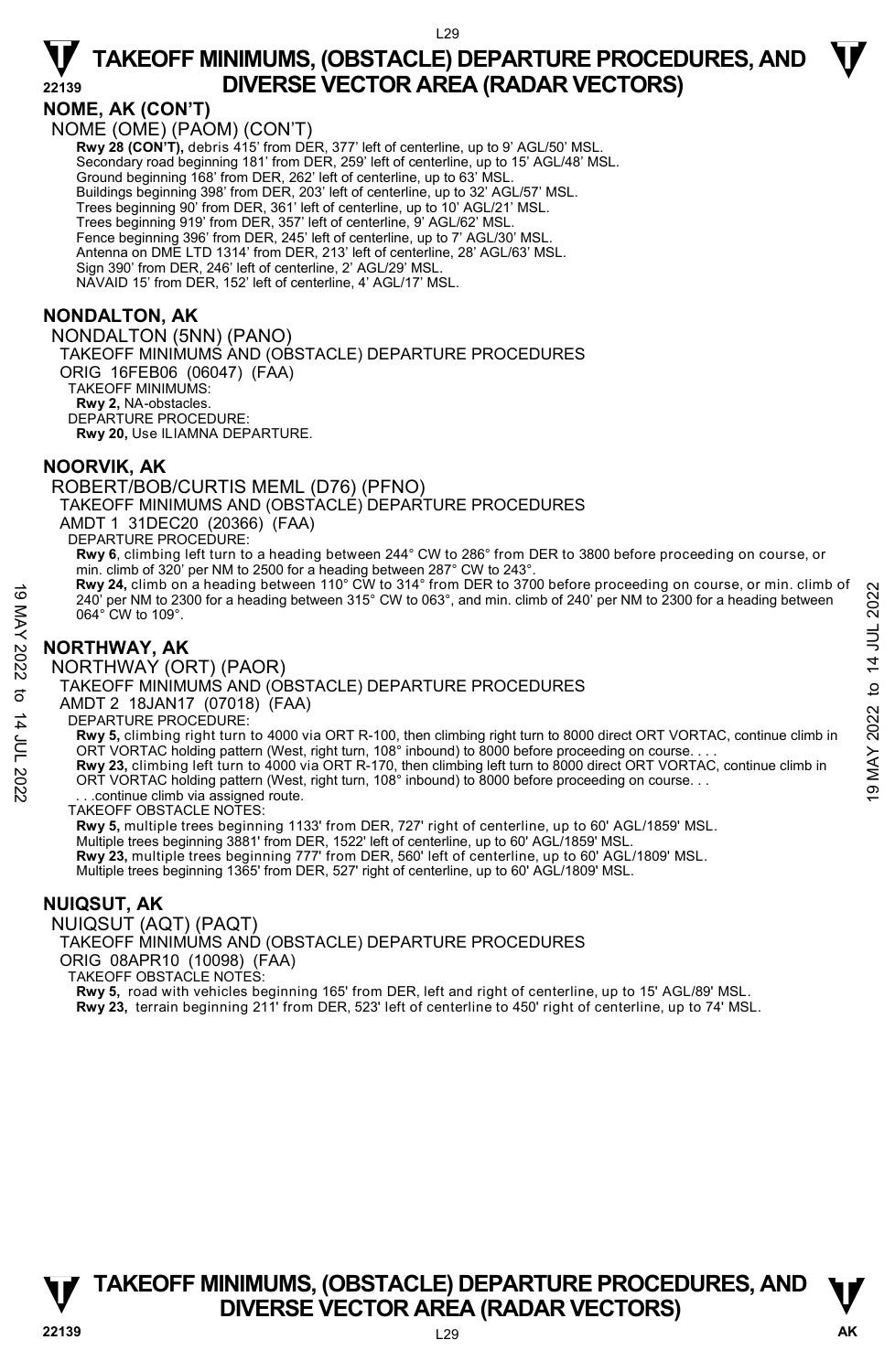**NULATO, AK**  NULATO (NUL) (PANU) TAKEOFF MINIMUMS AND (OBSTACLE) DEPARTURE PROCEDURES AMDT 1 05JAN17 (17005) (FAA) TAKEOFF MINIMUMS: **Rwy 3,** 600-2¾ w/min. climb of 245' per NM to 1200 or 1200-2½ for VCOA. DEPARTURE PROCEDURE: **Rwy 3,** climb heading 029° to 1600 before turning left. **Rwy 21,** climb heading 209° to 1500 before proceeding on course. VCOA: Obtain ATC approval for VCOA when requesting IFR clearance. Climb in visual conditions to cross Nulato airport at or above 1500 before proceeding on course. TAKEOFF OBSTACLE NOTES: **Rwy 3,** trees beginning 16' from DER, 237' right of centerline, up to 60' AGL/459' MSL. Trees beginning 18' from DER, 379' left of centerline, up to 60' AGL/459' MSL. Trees beginning 738' from DER, 54' right of centerline, up to 60' AGL/559' MSL. Trees beginning 1673' from DER, 179' right of centerline, up to 60' AGL/559' MSL.<br>Trees beginning 2402' from DER, 93' right of centerline, up to 60' AGL/615' MSL.<br>Trees beginning 4969' from DER, 293' right of centerline, u Trees beginning 6071' from DER, 263' right of centerline, up to 60' AGL/759' MSL. Trees beginning 1.2 NM from DER, 637' left of centerline, up to 60' AGL/859' MSL. Trees beginning 1.4 NM from DER, 1026' left of centerline, up to 60' AGL/959' MSL. Trees beginning 2 NM from DER, 785' left of centerline, up to 60' AGL/959' MSL. Tree 2.2 NM from DER, 4145' left of centerline, 60' AGL/859' MSL. **Rwy 21,** trees, beginning 15' from DER, 118' right of centerline, up to 60' AGL/459' MSL. **PALMER, AK**  WARREN "BUD" WOODS PALMER MUNI (PAQ) (PAAQ) TAKEOFF MINIMUMS AND (OBSTACLE) DEPARTURE PROCEDURES AMDT 2B 08NOV18 (18312) (FAA) TAKEOFF MINIMUMS: **Rwy 10,** NA-Obstacles. DEPARTURE PROCEDURE: **Rwys 16, 28, 34,** Use PALMER RNAV DEPARTURE. TAKEOFF OBSTACLE NOTES: **Rwy 16,** NAVAID beginning 3' from DER, 40' right of centerline, up to 2' AGL/222' MSL. NAVAID, fence beginning 4' from DER, 49' left of centerline, up to 1' AGL/222' MSL. Terrain beginning 197' from DER, 393' right of centerline, up to 227' MSL. Trees beginning 584' from DER, 161' left of centerline, up to 60' AGL/274' MSL. Catenary 910' from DER, 623' right of centerline, 39' AGL/259' MSL. Trees beginning 991' from DER, 40' right of centerline, up to 72' AGL/292' MSL. Trees beginning 2340' from DER, 246' right of centerline, up to 90' AGL/301' MSL. **Rwy 28**, NAVAID beginning 3' from DER, 27' right of centerline, up to 2' AGL/234' MSL. NAVAID beginning 11' from DER, 37' left of centerline, up to 1' AGL/234' MSL. Vegetation 11' from DER, 48' right of centerline, 3' AGL/236' MSL. Vertical structure, tree, vegetation beginning 20' from DER, 183' right of centerline, up to 22' AGL/259' MSL. Trees beginning 20' from DER, 10' left of centerline, up to 90' AGL/322' MSL. Tree, vegetation beginning 278' from DER, 18' right of centerline, up to 79' AGL/317' MSL. Tree, pole, catenary, antenna beginning 513' from DER, 12' right of centerline, up to 92' AGL/328' MSL. Trees beginning 1377' from DER, 45' left of centerline, up to 94' AGL/331' MSL. Trees beginning 2121' from DER, 594' left of centerline, up to 97' AGL/337' MSL. Trees beginning 3799' from DER, 876' left of centerline, up to 67' AGL/345' MSL. Tree 3965' from DER, 773' left of centerline, 69' AGL/354' MSL. **Rwy 34**, tree, NAVAID beginning 1' from DER, 39' right of centerline, up to 79' AGL/287' MSL. NAVAID beginning 9' from DER, 40' left of centerline, up to 2' AGL/250' MSL. Sign 28' from DER, 198' left of centerline, 3' AGL/251' MSL. Vegetation 38' from DER, 431' left of centerline, 4' AGL/253' MSL. Tree 73' from DER, 192' right of centerline, 47' AGL/289' MSL. Trees beginning 138' from DER, 144' right of centerline, up to 82' AGL/306' MSL. Vegetation beginning 164' from DER, 287' left of centerline, up to 2' AGL/255' MSL. Tree 270' from DER, 545' left of centerline, 5' AGL/257' MSL. Tree, catenary, pole beginning 393' from DER, 108' right of centerline, up to 73' AGL/313' MSL. Tree 575' from DER, 512' left of centerline, 4' AGL/265' MSL. Trees beginning 653' from DER, 170' left of centerline, up to 4' AGL/266' MSL. Catenary, pole, tree beginning 1046' from DER, 52' left of centerline, up to 42' AGL/284' MSL.<br>Trees beginning 1123' from DER, 133' left of centerline, up to 83' AGL/327' MSL. Trees beginning 1129' from DER, 12' right of centerline, up to 82' AGL/325' MSL. Tree 1256' from DER, 397' left of centerline, 80' AGL/329' MSL. Trees beginning 1880' from DER, 34' left of centerline, up to 97' AGL/352' MSL. Tree 1990' from DER, 75' right of centerline, 102' AGL/341' MSL. Trees beginning 2184' from DER, 4' right of centerline, up to 109' AGL/344' MSL. Trees beginning 2546' from DER, 162' left of centerline, up to 98' AGL/356' MSL. Tree 2963' from DER, 1188' right of centerline, 82' AGL/355' MSL. Trees beginning 2973' from DER, 1191' right of centerline, up to 86' AGL/364' MSL. Trees beginning 4046' from DER, 1574' right of centerline, up to 119' AGL/379' MSL. Tree 4818' from DER, 1704' right of centerline, 118' AGL/385' MSL. Tree 1 NM from DER, 2106' right of centerline, 96' AGL/590' MSL. News 10, NA-Obstacles.<br>
DEPARTURE PROCEDURE:<br>
News 16, 28, 34, Use PALMER RNAV DEPARTURE.<br>
TAKEOFF OBSTACLE NOTES:<br>
News 16, 28, 34, Use PALMER RNAV DEPARTURE.<br>
News 16, 28, 34, Use PALMER RNAV DEPARTURE.<br>
NAVAID, fence b

### **TAKEOFF MINIMUMS, (OBSTACLE) DEPARTURE PROCEDURES, AND**  $\Psi$ **DIVERSE VECTOR AREA (RADAR VECTORS)**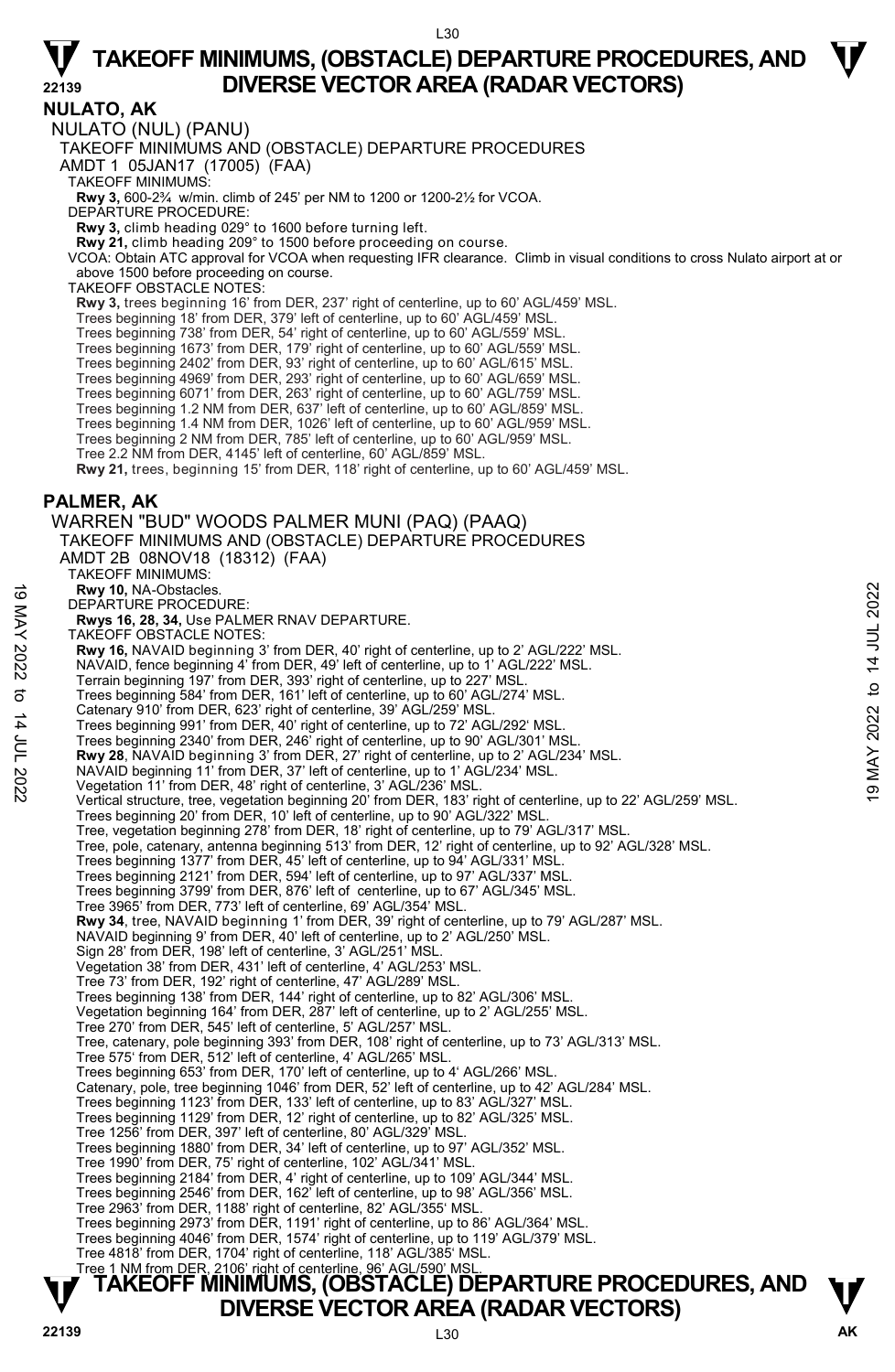#### **PERRYVILLE, AK**

PERRYVILLE (PEV) (PAPE) TAKEOFF MINIMUMS AND (OBSTACLE) DEPARTURE PROCEDURES AMDT 2 08NOV18 (18312) (FAA) TAKEOFF MINIMUMS: **Rwy 2,** NA-obstacles. DEPARTURE PROCEDURE: **Rwy 20,** Use CILAC (RNAV) DEPARTURE. TAKEOFF OBSTACLE NOTES: **Rwy 20,** tree 52' from DER, 264' right of centerline, 50' AGL/67' MSL. Trees beginning 83' from DER, 17' right of centerline, up to 50' AGL/99' MSL. Trees beginning 103' from DER, 190' left of centerline, up to 50' AGL/50' MSL. Trees beginning 549' from DER, 86' left of centerline, up to 50' AGL/64' MSL. Vehicle 1567' from DER, 156' left of centerline, 15' AGL/64' MSL. Tree 1690' from DER, 54' left of centerline, 50' AGL/70' MSL. Trees beginning 1937' from DER, 35' right of centerline, up to 50' AGL/149' MSL. Tree 2385' from DER, 125' left of centerline, 50' AGL/90' MSL. Tree 2633' from DER, 301' left of centerline, 50' AGL/100' MSL. Trees beginning 2666' from DER, 303' right of centerline, up to 50' AGL/249' MSL. Tree 2831' from DER, 21' left of centerline, 50' AGL/113' MSL. Trees beginning 2850' from DER, 322' left of centerline, up to 50' AGL/149' MSL. Trees beginning 4867' from DER, 1170' left of centerline, up to 50' AGL/349' MSL.

#### **PETERSBURG, AK**

 PETERSBURG JAMES A JOHNSON (PSG) (PAPG) TAKEOFF MINIMUMS AND (OBSTACLE) DEPARTURE PROCEDURES AMDT 6 27JUN13 (13178) (FAA) DEPARTURE PROCEDURE: Use PETERSBURG DEPARTURE.

#### **PILOT POINT, AK**

PILOT POINT (PNP) (PAPN) TAKEOFF MINIMUMS AND (OBSTACLE) DEPARTURE PROCEDURES ORIG 25DEC03 (03359) (FAA) DEPARTURE PROCEDURE Use ZILKO RNAV DEPARTURE. e<br>
MEX PILOT POINT (PNP) (PAPN)<br>
TAKEOFF MINIMUMS AND (OBSTACLE) DEPARTURE PROCEDURES<br>
ORIG 25DEC03 (03359) (FAA)<br>
DEPARTURE PROCEDURE:<br>
S ORIG 25DEC03 (03359) (FAA)<br>
DEPARTURE PROCEDURE:<br>
S PLATINUM, AK<br>
PLATINUM, AK<br>
P

#### **PLATINUM, AK**

PLATINUM (PTU) (PAPM)

TAKEOFF MINIMUMS AND (OBSTACLE) DEPARTURE PROCEDURES

AMDT 2 17AUG17 (17229) (FAA)

TAKEOFF MINIMUMS:

**Rwy 14,** std. w/min climb of 640' per NM to 2800 or 2400-3 for VCOA.

- DEPARTURE PROCEDURE
- **Rwy 32,** climb heading 324° to 1500 before proceeding on course.
- VCOA:

**Rwy 14,** obtain ATC approval for VCOA when requesting IFR clearance, climb in visual conditions to cross Platinum airport at or above 2300 before proceeding on course.

TAKEOFF OBSTACLE NOTES:

**Rwy 14,** vehicles on road beginning 30' from DER, crossing centerline, up to 15' AGL/36' MSL. Bush 71' from DER, 242' right of centerline, 2' AGL/27' MSL. Vehicles on road beginning 183' from DER, 493' left of centerline, up to 15' AGL/31' MSL.

#### **POINT HOPE, AK**

POINT HOPE (PHO) (PAPO) TAKEOFF MINIMUMS AND (OBSTACLE) DEPARTURE PROCEDURES AMDT 1 17OCT13 (13290) (FAA) TAKEOFF OBSTACLE NOTES: **Rwy 1,** barge/iceberg 778' from DER, 632' left of centerline, 50' AGL/50' MSL. Lights 16' from DER, 37' left and right of centerline, 3' AGL/20' MSL.<br>**Rwy 19,** barge/iceberg 912' from DER, 237' left of centerline, 50' AGL/50' MSL. Lights 2' from DER, 38' left and right of centerline, 3' AGL/21' MSL.

#### **PORT ALSWORTH, AK**

WILDER RUNWAY (05K) (PAKX) TAKEOFF MINIMUMS AND (OBSTACLE) DEPARTURE PROCEDURES ORIG 07OCT21 (21336) (FAA) TAKEOFF MINIMUMS:  **Rwy 6R,** NA-Obstacles. **CON'T** 

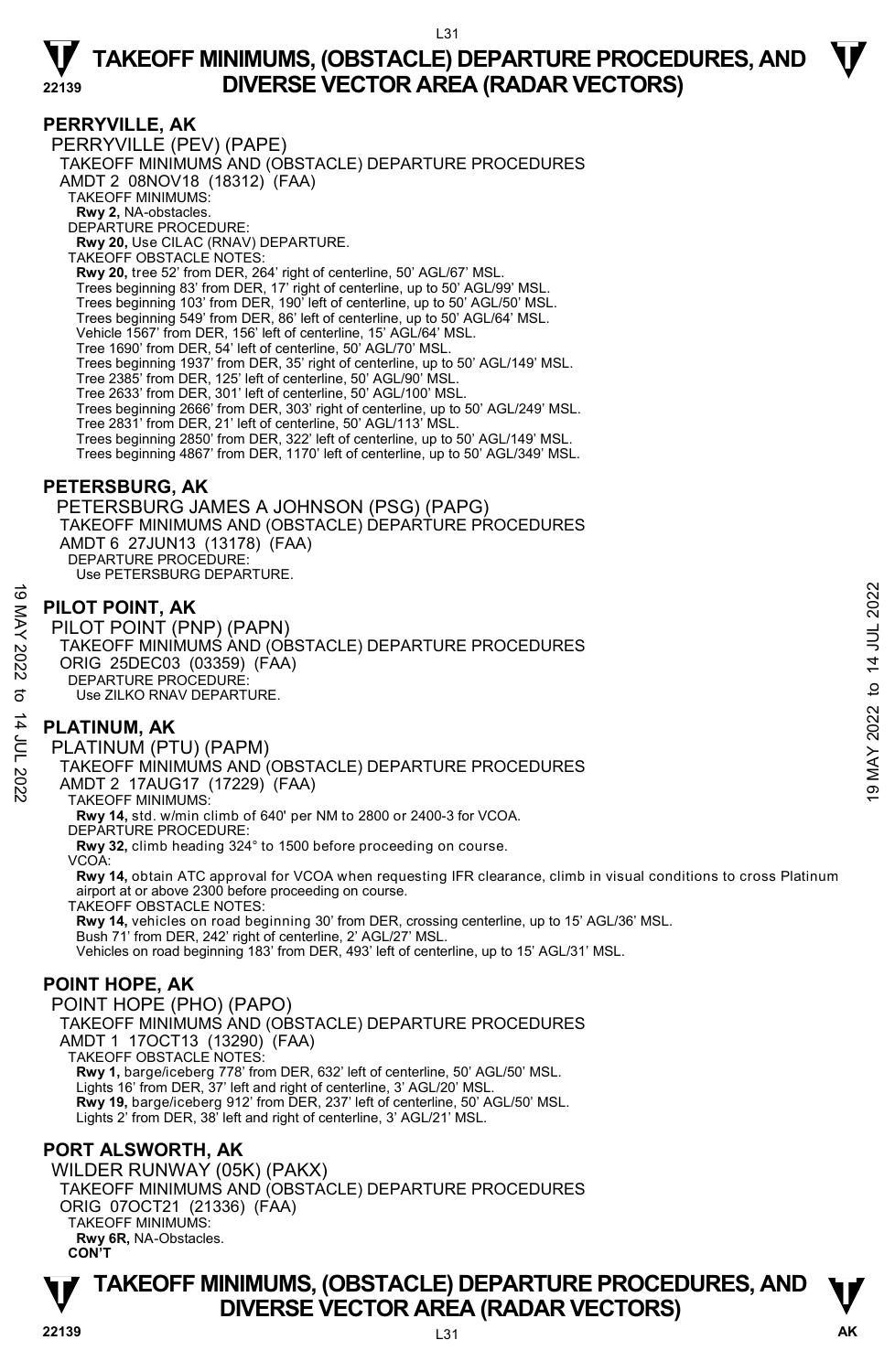**PORT ALSWORTH, AK (CON'T)** 

WILDER RUNWAY (05K) (PAKX) (CON'T) DEPARTURE PROCEDURE:

**Rwy 24L,** use MARVN DEPARTURE (RNAV).

TAKEOFF OBSTACLE NOTES:

**Rwy 24L,** trees beginning abeam DER, 93' left of centerline, up to 80' AGL/380' MSL. Trees beginning abeam DER, 74' right of centerline, up to 80' AGL/380' MSL.

#### **PORT HEIDEN, AK**

PORT HEIDEN (PTH) (PAPH) TAKEOFF MINIMUMS AND (OBSTACLE) DEPARTURE PROCEDURES AMDT 3 05DEC19 (19339) (FAA) DEPARTURE PROCEDURE: Use ITAWU DEPARTURE.

#### **QUINHAGAK, AK**

QUINHAGAK (AQH) (PAQH)

TAKEOFF MINIMUMS AND (OBSTACLE) DEPARTURE PROCEDURES

AMDT 1 31MAR16 (22139) (FAA)

TAKEOFF MINIMUMS:

**Rwy 12,** std. w/min. climb of 255' per NM to 4200, or 1400-3 for climb in visual conditions.

VCOA:

**Rwy 12,** obtain ATC approval for VCOA when requesting IFR clearance. Climb in visual conditions to cross Quinhagak airport at or above 1300 before proceeding on course.

TAKEOFF OBSTACLE NOTES:

**Rwy 12,** pole 19' from DER, 279' right of centerline, 15' AGL/46' MSL.<br>Trees beginning 225' from DER, 151' right of centerline, up to 15' AGL/64' MSL. **Rwy 30,** trees beginning 251' from DER, 433' left of centerline, up to 15' AGL/64' MSL.

Trees beginning 834' from DER, 674' right of centerline, up to 15' AGL/64' MSL.

#### **RUBY, AK**

RUBY (RBY) (PARY)

TAKEOFF MINIMUMS AND (OBSTACLE) DEPARTURE PROCEDURES

AMDT 1 18NOV10 (10322) (FAA)

TAKEOFF MINIMUMS:

**Rwy 3,** std. w/ min. climb of 340' per NM to 4000 or 1900-2½ for climb in visual conditions.

**Rwy 21,** std. w/min. climb of 566' per NM to 4000 or 1900-2½ for climb in visual conditions.

DEPARTING PROCEDURE:

**Rwy 3,** climb heading 031° to 1400 then climbing right turn heading 282° to intercept GAL VOR/DME-072 to GAL VOR/ DME, or for climb in visual conditions cross Ruby at or above 2400 before proceeding on course.

**Rwy 21,** climb heading 211° to 1300 then climbing right turn heading 282° to intercept GAL VOR/DME-072 to GAL VOR/ DME, or for climb in visual conditions cross Ruby at or above 2400 before proceeding on course. **RUBY, AK**<br> **EVALUSY** (PARY)<br> **EVALUSY** (PARY)<br>
TAKEOFF MINIMUMS AND (OBSTACLE) DEPARTURE PROCEDURES<br>
AMDT 1 18NOV10 (10322) (FAA)<br>
TAKEOFF MINIMUMS:<br>
TAKEOFF MINIMUMS:<br> **EVALUSY** 3.6d. W/min. climb of 340' per NM to 4000

TAKEOFF OBSTACLE NOTES:

**Rwy 3,** trees beginning 177' from DER, 150' left of centerline, up to 50' AGL/714' MSL.

**Rwy 21,** trees beginning 1299' from DER, 79' left of centerline, up to 50' AGL/874' MSL.

Rising terrain beginning 1895' from DER, 64' left of centerline, up to 801' MSL.

Tree 1272' from DER, on centerline, 27' AGL/726' MSL.

Trees beginning 122' from DER, 400' right of centerline, up to 50' AGL/881' MSL. Rising terrain 4724' from DER, 101' right of centerline, up to 827' MSL.

#### **RUSSIAN MISSION, AK**

RUSSIAN MISSION (RSH) (PARS)

TAKEOFF MINIMUMS AND (OBSTACLE) DEPARTURE PROCEDURES

AMDT 3 02DEC21 (21336) (FAA)

TAKEOFF MINIMUMS:

**Rwy 18,** 700-3 w/min. climb of 370' per NM to 2400 or 2000-3 for VCOA.

**Rwy 36,** 500-2 w/min. climb of 370' per NM to 3700 or 2000-3 for VCOA.

DEPARTURE PROCEDURE

 **Rwy 36,** climb on heading 356° to 500 before turning left.

VCOA:

 Obtain ATC approval for VCOA when requesting IFR clearance. Climb in visual conditions to cross Russian Mission airport at or above 1900 before proceeding on course.

TAKEOFF OBSTACLE NOTES:

**Rwy 18,** trees beginning 54' from DER, 143' right of centerline, up to 93' MSL.

Trees beginning 642' from DER, 659' right of centerline, up to 221' MSL.

Tree 935' from DER, 654' right of centerline, 228' MSL.

Tree 947' from DER, 749' right of centerline, 246' MSL.

Trees beginning 1007' from DER, 446' right of centerline, up to 257' MSL. Trees beginning 1455' from DER, 198' left of centerline, up to 126' MSL.

Trees beginning 1886' from DER, 159' left of centerline, up to 139' MSL.

Trees beginning 2155' from DER, 169' left of centerline, up to 144' MSL.

**CON'T** 

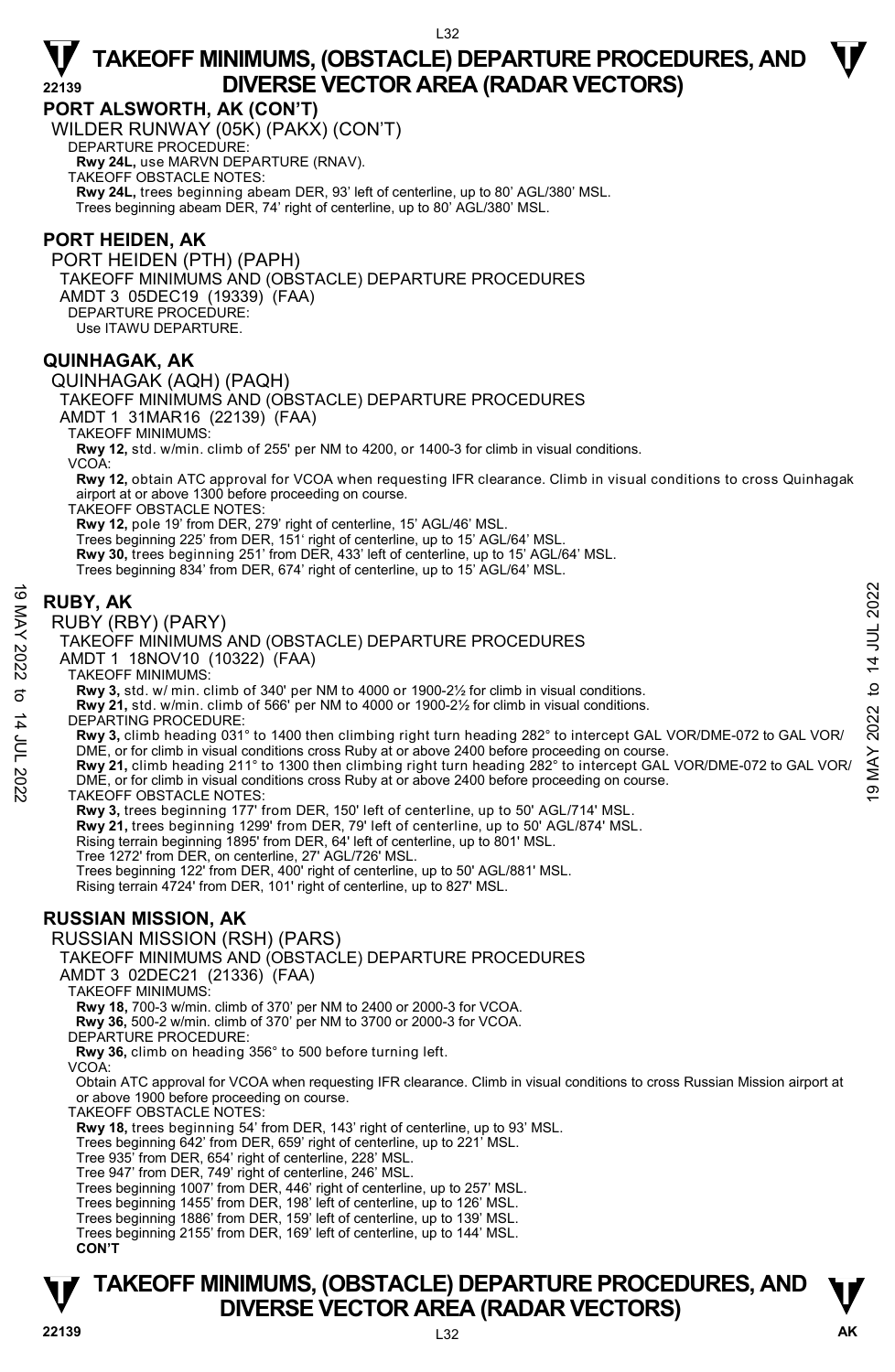**RUSSIAN MISSION, AK (CON'T)** 

RUSSIAN MISSION (RSH) (PARS) (CON'T) **Rwy 36,** lighting 2' from DER, 99' left of centerline, 2' AGL/60' MSL. Tree 90' from DER, 165' right of centerline, 69' MSL. Trees beginning 121' from DER, 161' left of centerline, up to 71' MSL. Tree, vehicle on roadway beginning 128' from DER, 20' right of centerline, up to 76' MSL. Trees beginning 181' from DER, 161' left of centerline, up to 74' MSL. Trees beginning 283' from DER, 70' left of centerline, up to 76' MSL. Tree, building beginning 367' from DER, 17' right of centerline, up to 82' MSL. Trees beginning 490' from DER, 20' right of centerline, up to 85' MSL. Tree 570' from DER, 81' left of centerline, 77' MSL. Trees beginning 610' from DER, 33' left of centerline, up to 79' MSL. Trees beginning 672' from DER, 42' right of centerline, up to 89' MSL. Trees beginning 689' from DER, 5' left of centerline, up to 82' MSL. Trees beginning 709' from DER, 13' right of centerline, up to 94' MSL. Bush 1790' from DER, 902' left of centerline, 110' MSL. Building 1865' from DER, 927' left of centerline, 17' AGL/131' MSL. Tree, building beginning 1905' from DER, 854' left of centerline, up to 145' MSL. Tree 2021' from DER, 687' left of centerline, 146' MSL. Tree, building beginning 2028' from DER, 804' left of centerline, up to 160' MSL. Trees beginning 2156' from DER, 472' left of centerline, up to 206' MSL. Trees beginning 2302' from DER, 457' left of centerline, up to 249' MSL. Tree 2391' from DER, 635' left of centerline, 250' MSL. Trees beginning 2452' from DER, 479' left of centerline, up to 260' MSL. Tree 2533' from DER, 652' left of centerline, 272' MSL. Tank 2539' from DER, 1013' left of centerline, 19' AGL/275' MSL. Tree 2611' from DER, 756' left of centerline, 298' MSL. Tree 2622' from DER, 950' left of centerline, 303' MSL. Trees beginning 2696' from DER, 665' left of centerline, up to 308' MSL. Trees beginning 2835' from DER, 682' left of centerline, up to 336' MSL. Tree 2966' from DER, 1235' left of centerline, 356' MSL. Trees beginning 3068' from DER, 884' left of centerline, up to 358' MSL. **ST. GEORGE, AK**  ST GEORGE (PBV) (PAPB) TAKEOFF MINIMUMS AND (OBSTACLE) DEPARTURE PROCEDURES AMDT 2 10NOV16 (16315) (FAA) TAKEOFF MINIMUMS: **Rwy 11,** 600-2¾ or std. w/min. climb of 405' per NM to 900. **Rwy 29,** 600-2¾ or std. w/min. climb of 295' per NM to 800. DEPARTURE PROCEDURE: **Rwy 11,** climb on a heading between 107° CW 250° from DER to 1200 before proceeding on course. **Rwy 29,** climb on heading 287° to 1200 before turning right. TAKEOFF OBSTACLE NOTES: **Rwy 11,** ground 183' from DER, 474' left of centerline, 138' MSL. Ground 1.6 NM from DER, crossing centerline, up to 556' MSL. Ground 1.8 NM from DER, on centerline, 626' MSL. Ground 1.8 NM from DER, 874' left of centerline, 673' MSL. Ground 2.1 NM from DER, 4005' left of centerline, 700' MSL. **Rwy 29,** ground 196' from DER, 495' right of centerline, 144' MSL. Antenna 1023' from DER, 417' right of centerline, 17' AGL/165' MSL. Ground 2.2 NM from DER, 2511' right of centerline, 635' MSL. Trees beginning 3068 from DER, 884 left of centerline, up to 358 MSL.<br>  $\leq$  **ST. GEORGE, AK**<br>  $\leq$  **ST. GEORGE (PBV) (PAPB)**<br>
TAKEOFF MINIMUMS AND (OBSTACLE) DEPARTURE PROCEDURES<br>
AMDIT 2 10NOV16 (16315) (FAA)<br>  $\leq$  TA

#### **ST. MARY'S, AK**

ST MARY'S (KSM) (PASM) TAKEOFF MINIMUMS AND (OBSTACLE) DEPARTURE PROCEDURE AMDT 2 17JUN21 (21168) (FAA) TAKEOFF MINIMUMS: **Rwy 6,** 400-1⅜ or std. w/min. climb of 466' per NM to 900. **Rwy 17,** 300-1¼ or std. w/min. climb of 365' per NM to 700. **Rwy 24,** 300-1 or std. w/min. climb of 430' per NM to 600. DEPARTURE PROCEDURE: **Rwy 17,** climb on heading 170° to 800 before turning left. TAKEOFF OBSTACLE NOTES:  **Rwy 6,** NAVAID 84' from DER, 238' right of centerline, 29' AGL/316' MSL, tower 1 NM from DER, 2179' right of centerline, 137' AGL/684' MSL. **Rwy 17,** vehicle on road 99' from DER, 489' left and right of centerline, 321' MSL, tree 5865' from DER, 1935' left of centerline, 15' AGL/514' MSL.

**Rwy 24,** tree 3759' from DER, 19' left of centerline, 15' AGL/514' MSL. **Rwy 35,** vegetation 4' from DER, 203' left of centerline, 295' MSL.

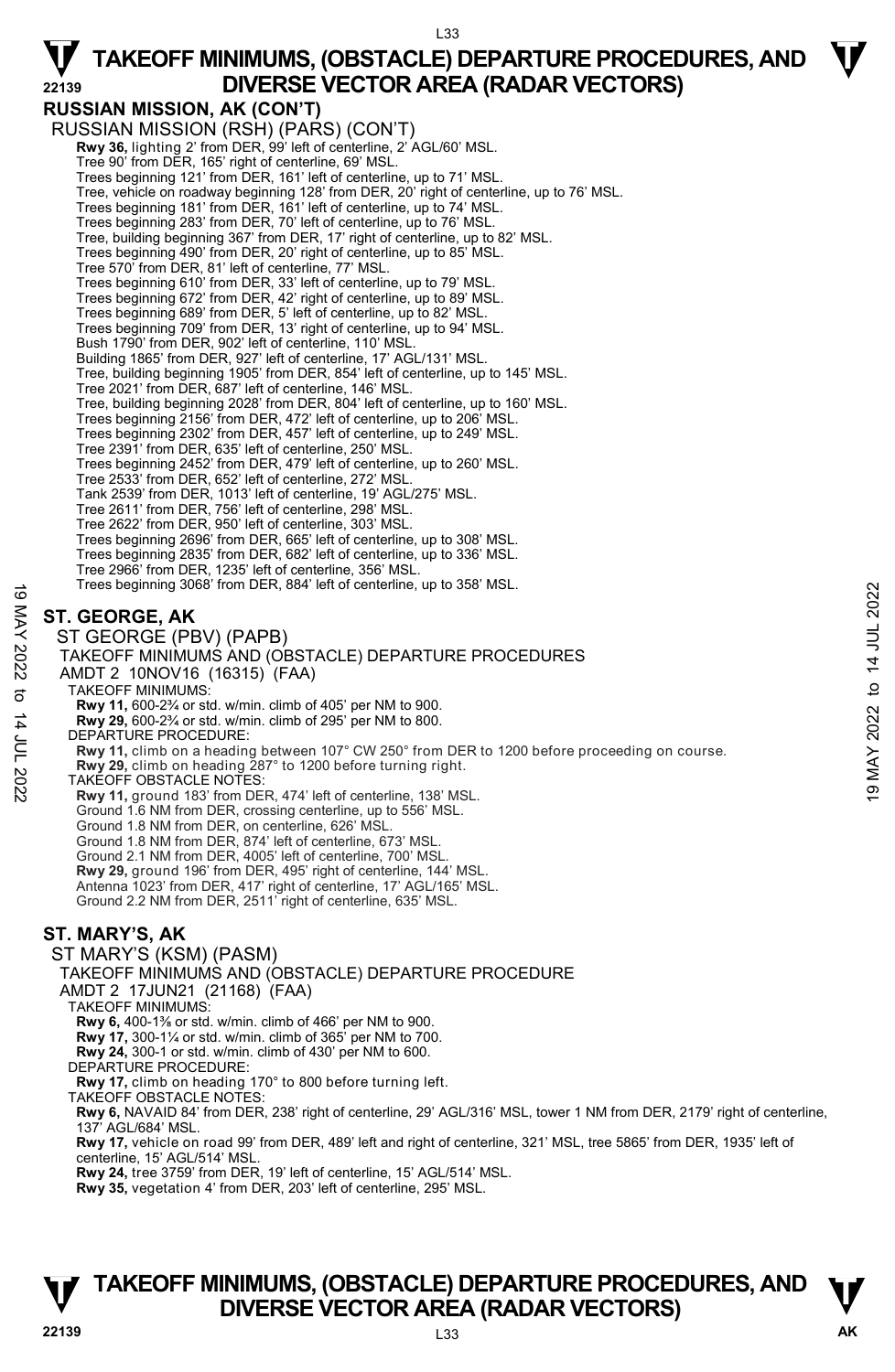#### **ST. MICHAEL, AK**

ST MICHAEL (SMK) (PAMK) TAKEOFF MINIMUMS AND (OBSTACLE) DEPARTURE PROCEDURES AMDT 2 05JAN17 (17005) (FAA) DEPARTURE PROCEDURE: **Rwy 20,** climb heading 196° to 800' before turning right. TAKEOFF OBSTACLE NOTES: **Rwy 20,** lighted windsock 98' from DER, 423' right of centerline, 115' MSL. Vehicle on road 807' from DER, 143' left of centerline, up to 120' MSL. Pole 992' from DER, 556' right of centerline, 12' AGL/144' MSL. Transmission line towers beginning 1023' from DER, 593' right of centerline, up to 33' AGL/145' MSL. Transmission line tower 1906' from DER, 792' left of centerline, 33' AGL/154' MSL. Transmission line towers beginning 1912' from DER, 96' right of centerline, up to 32' AGL/159' MSL.

#### **ST. PAUL ISLAND, AK**

ST PAUL ISLAND (SNP) (PASN) TAKEOFF MINIMUMS AND (OBSTACLE) DEPARTURE PROCEDURES AMDT 3 18NOV10 (10322) (FAA) DEPARTURE PROCEDURE **Rwy 18,** climb heading 180° to 800 before proceeding on course. **Rwy 36,** climb heading 360° to 600 before proceeding on course. TAKEOFF OBSTACLE NOTES: **Rwy 36,** terrain beginning 217' from DER, 84' left of centerline up to 79' MSL.

#### **SAND POINT, AK**

SAND POINT (SDP) (PASD) TAKEOFF MINIMUMS AND (OBSTACLE) DEPARTURE PROCEDURES AMDT 4A 13SEP18 (18256) (FAA) DEPARTURE PROCEDURE: Use BORLAND DEPARTURE.

#### **SAVOONGA, AK**

SAVOONGA (SVA) (PASA) TAKEOFF MINIMUMS AND (OBSTACLE) DEPARTURE PROCEDURES AMDT 1 29JUL10 (10210) (FAA) TAKEOFF MINIMUMS: **Rwy 23,** std. w/ min climb of 250' per NM to 1000, or 1600-2½ for climb in visual conditions. DEPARTURE PROCEDURE: **Rwy 5,** aircraft departing via ULL R-260 CW R-080 climb on course, all others climb via ULL R-059 to 2200 before turning South. Use BORLAND DEPARTURE.<br>
SAVOONGA, AK<br>
SAVOONGA, AK<br>
SAVOONGA (SVA) (PASA)<br>
TAKEOFF MINIMUMS AND (OBSTACLE) DEPARTURE PROCEDURES<br>
TAKEOFF MINIMUMS AND (OBSTACLE) DEPARTURE PROCEDURES<br>
AMDT 1 29JUL10 (10210) (FAA)<br>
TAKEOFF

proceed on ULL R-059 to 2200.

TAKEOFF OBSTACLE NOTES:

**Rwy 23,** trees 2791' from DER, 140' left of centerline, 20' AGL/140' MSL. Rising terrain beginning 590' from DER, 351' left of centerline, up to 99' MSL.

### **SCAMMON BAY, AK**

SCAMMON BAY (SCM) (PACM) TAKEOFF MINIMUMS AND (OBSTACLE) DEPARTURE PROCEDURES AMDT 2 10NOV16 (16315) (FAA) TAKEOFF MINIMUMS: **Rwy 10,** std. w/min. climb of 410' per NM to 1900, or 2100-3 for VCOA. **Rwy 28,** std. w/min. climb of 230' per NM to 2300, or 2100-3 for VCOA. DEPARTURE PROCEDURE:

**Rwy 10,** climb heading 101° to 1900 before proceeding on course.

**Rwy 28,** climb heading 281° to 2300 before turning left.

VCOA:

Obtain ATC approval for VCOA when requesting IFR clearance. Climb in visual conditions to cross Scammon Bay airport at or above 2000 before proceeding on course.

TAKEOFF OBSTACLE NOTES:

**Rwy 10,** signs 10' from DER, both 54' left and right of centerline, 4' AGL/20' MSL.

Bushes beginning 642' from DER, 670' right of centerline, up to 37' MSL.

Terrain beginning 1286' from DER, 841' right of centerline, up to 60' MSL. Bush 1485' from DER, 874' right of centerline, 69' MSL.

Bushes and terrain beginning 1.1 NM from DER, 732' right of centerline, up to 373' MSL.

Terrain beginning 1.4 NM from DER, 1102' left of centerline, up to 269' MSL.

Bushes and terrain beginning 1.4 NM from DER, 697' right of centerline, up to 389' MSL.

Terrain beginning 1.4 NM from DER, 1024' left of centerline, up to 325' MSL.

Bushes and terrain beginning 1.4 NM from DER, 636' right of centerline, up to 596' MSL.

Bushes and terrain beginning 1.8 NM from DER, 1670' left of centerline, up to 430' MSL.

Terrain beginning 1.9 NM from DER, crossing centerline, up to 641' MSL.<br>**Rwy 28,** vehicles on road beginning 151' from DER, 271' left of centerline, up to 26' MSL.

### **TAKEOFF MINIMUMS, (OBSTACLE) DEPARTURE PROCEDURES, AND**  $\Psi$ **DIVERSE VECTOR AREA (RADAR VECTORS)**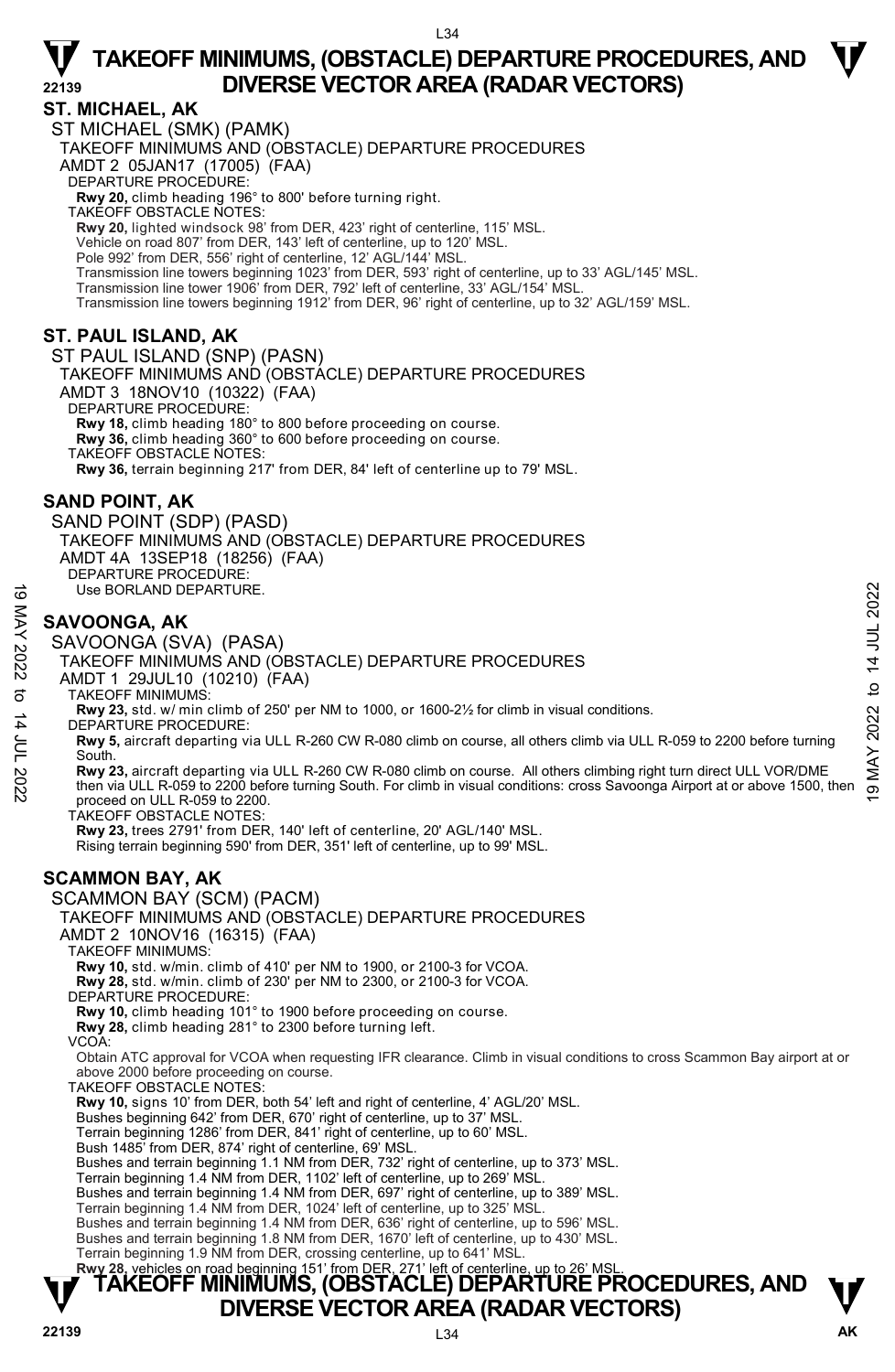#### **SELAWIK, AK**

SELAWIK (WLK) (PASK) TAKEOFF MINIMUMS AND (OBSTACLE) DEPARTURE PROCEDURES AMDT 1A 29MAY14 (14149) (FAA) TAKEOFF OBSTACLE NOTES: **Rwy 4,** multiple bushes beginning 176' from DER, 429' left of centerline, up to 18' AGL/18' MSL.<br>**Rwy 22,** antenna on building, 1040' from DER, 448' right of centerline, 30' AGL/ 47' MSL. **Rwy 27,** multiple antennas and buildings beginning 270' from DER, right and left of centerline, up to 108' AGL/125' MSL. Bridge 2148' from DER, 249' right of centerline, 60' AGL/90' MSL. Wind turbines beginning 3310' from DER, 1194' right of centerline, up to 110' AGL/165' MSL.

#### **SEWARD, AK**

SEWARD (SWD) (PAWD) TAKEOFF MINIMUMS AND (OBSTACLE) DEPARTURE PROCEDURES ORIG-A 20SEP12 (12264) (FAA) DEPARTURE PROCEDURE: **Rwy 13,** Use SEWAR DEPARTURE. **Rwys 16, 31, 34,** NA - Terrain.

#### **SHAGELUK, AK**

SHAGELUK (SHX) TAKEOFF MINIMUMS AND (OBSTACLE) DEPARTURE PROCEDURES ORIG 20NOV08 (08325) (FAA) DEPARTURE PROCEDURE: **Rwy 16,** climb heading 180º to 1400 before turning left. **Rwy 34,** climb heading 345° to 1200 before turning right. TAKEOFF OBSTACLE NOTES: **Rwy 16,** vehicles on road, beginning 160' from DER, 153' right of centerline, up to 15' AGL/93' MSL. Bush 322' from DER, 9' left of centerline, 9' AGL/87' MSL. Trees beginning 2' from DER, 393' right of centerline, up to 40' AGL/118' MSL. Trees beginning 720' from DER, 122' left of centerline, up to 53' AGL/131' MSL. **Rwy34,** trees beginning 34' from DER, 386' right of centerline, up to 53' AGL/131' MSL. SHAKTOOLIK (2C7) (PFSH) Bush 322' from DER, 9' left of centerline, 9' AGL/87' MSL.<br>
Trees beginning 2' from DER, 122' left of centerline, up to 53' AGL/118' MSL.<br>
Trees beginning 20' from DER, 122' left of centerline, up to 53' AGL/131' MSL.<br> **E** 

#### **SHAKTOOLIK, AK**

#### TAKEOFF MINIMUMS AND (OBSTACLE) DEPARTURE PROCEDURES AMDT 1 15AUG19 (19227) (FAA) DEPARTURE PROCEDURE: **Rwy 15,** climb on heading 147° to 1300 before turning east. TAKEOFF OBSTACLE NOTES:

- **Rwy 15,** building 199' from DER, 483' left of centerline, 41' AGL/46' MSL.
- Buildings beginning 204' from DER, 483' left of centerline, up to 50' AGL/55' MSL.

#### **SHISHMAREF, AK**

SHISHMAREF (SHH) (PASH) TAKEOFF MINIMUMS AND (OBSTACLE) DEPARTURE PROCEDURES ORIG 12MAR09 (09071) (FAA) TAKEOFF OBSTACLE NOTES: **Rwy 5,** multiple trees, 9' from DER, 179' left of centerline, up to 15' AGL/85' MSL. Multiple trees, 92' from DER, 94' right of centerline, up to 15' AGL/88' MSL. NDB tower, 236' from DER, 561' left of centerline, 40' AGL/66' MSL. **Rwy 23,** boat, 703' from DER, 663' right of centerline, 50' AGL/50' MSL.

#### **SHUNGNAK, AK**

SHUNGNAK (SHG) (PAGH) TAKEOFF MINIMUMS AND (OBSTACLE) DEPARTURE PROCEDURES AMDT 1 10OCT19 (19283) (FAA) DEPARTURE PROCEDURE: **Rwys 10, 28,** climbing right turn direct AMF NDB. TAKEOFF OBSTACLE NOTES: **Rwy 10,** lighting beginning 9' from DER, 20' left of centerline, up to 3' AGL/207' MSL. Lighting beginning 10' from DER, 20' right of centerline, up to 2' AGL/207' MSL. Vegetation, trees beginning 58' from DER, 277' right of centerline, up to 219' MSL. Trees, road beginning 103' from DER, 111' right of centerline, up to 237' MSL. Trees beginning 838' from DER, 30' left of centerline, up to 234' MSL. Tree 1180' from DER, 589' left of centerline, 241' MSL. Tree 1218' from DER, 608' left of centerline, 255' MSL.

**Rwy 28,** lighting beginning 9' from DER, 20' right of centerline, up to 3' AGL/176' MSL.

Lighting beginning 9' from DER, 19' left of centerline, up to 2' AGL/176' MSL.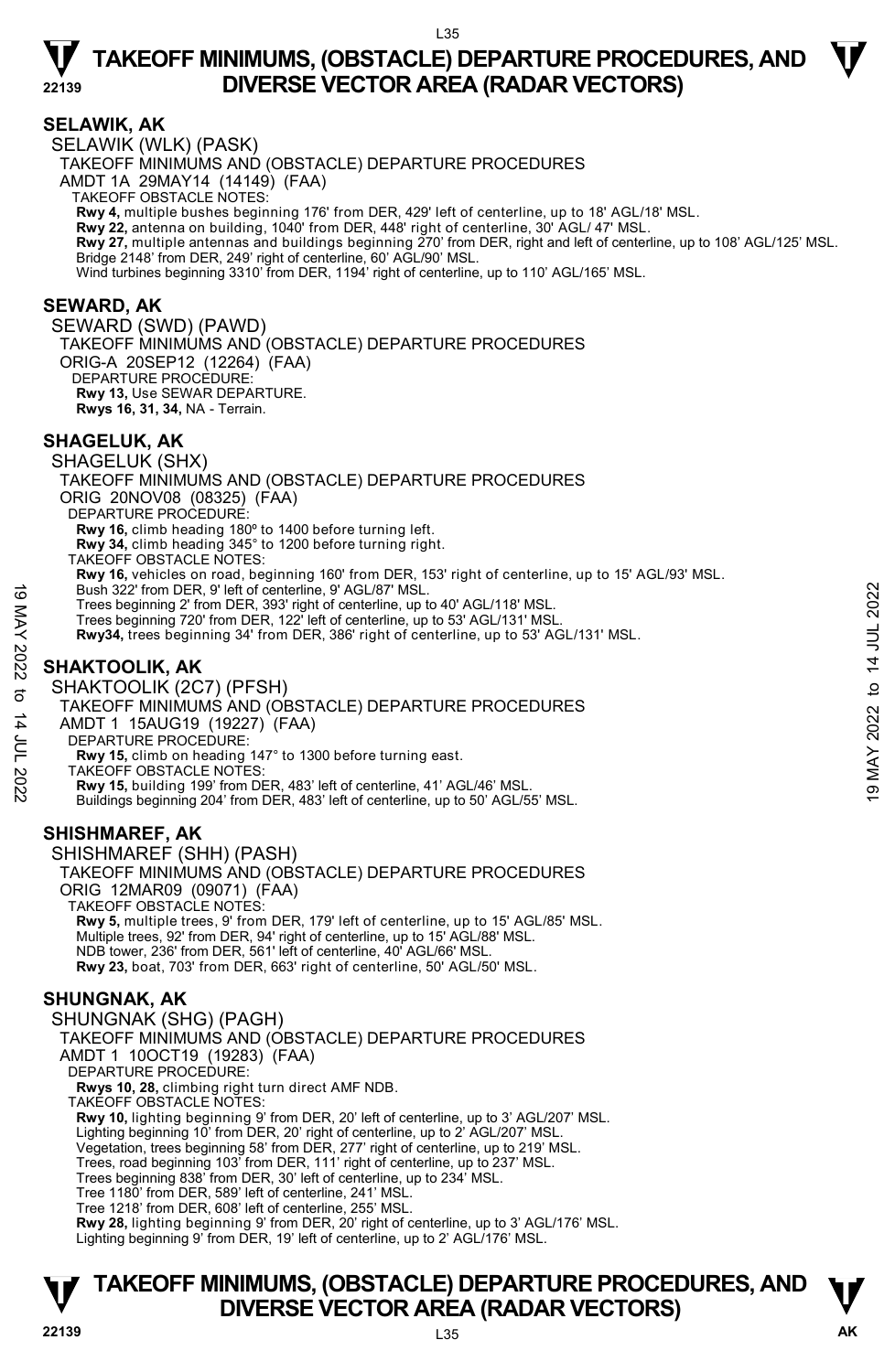**SITKA, AK**  SITKA ROCKY GUTIERREZ (SIT) (PASI) TAKEOFF MINIMUMS AND (OBSTACLE) DEPARTURE PROCEDURES AMDT 3 18JAN07 (07018) (FAA) DEPARTURE PROCEDURE: Use BIORKA DEPARTURE.

#### **SLEETMUTE, AK**

SLEETMUTE (SLQ) (PASL) TAKEOFF MINIMUMS AND (OBSTACLE) DEPARTURE PROCEDURES ORIG 31DEC20 (20366) (FAA) TAKEOFF MINIMUMS: **Rwy 33,** NA - Terrain. DEPARTURE PROCEDURE: **Rwy 15,** use SPARREVOHN DEPARTURE. TAKEOFF OBSTACLE NOTES: **Rwy 15,** sign at DER, 67' right of centerline, 194' MSL. Sign at DER, 69' left of centerline, 194' MSL. Trees beginning 2' from DER, 187' left of centerline, up to 219' MSL. Tree 30' from DER, 482' right of centerline, 240' MSL. Trees beginning 124' from DER, 174' right of centerline, up to 245' MSL. Tree 143' from DER, 496' right of centerline, 54' AGL/247' MSL. Trees beginning 162' from DER, 271' left of centerline, up to 241' MSL. Trees beginning 256' from DER, 21' right of centerline, up to 249' MSL. Tree 292' from DER, 343' left of centerline, 247' MSL. Trees beginning 368' from DER, 448' right of centerline, up to 253' MSL. Trees beginning 395' from DER, 333' left of centerline, up to 248' MSL. Tree 497' from DER, 570' right of centerline, 254' MSL. Trees beginning 524' from DER, 19' right of centerline, up to 255' MSL. Trees beginning 535' from DER, 268' left of centerline, up to 254' MSL. Tree 692' from DER, 477' right of centerline, 256' MSL. Trees beginning 719' from DER, 125' right of centerline, up to 263' MSL. Trees beginning 724' from DER, 423' left of centerline, up to 256' MSL. Trees beginning 920' from DER, 58' left of centerline, up to 268' MSL. Trees beginning 1734' from DER, 43' right of centerline, up to 277' MSL. Trees beginning 1975' from DER, 171' right of centerline, up to 292' MSL. Trees beginning 2173' from DER, 22' left of centerline, up to 280' MSL.<br>Trees beginning 2198' from DER, 22' right of centerline, up to 296' MSL.<br>Trees beginning 3209' from DER, 66' right of centerline, up to 296' MSL. Trees beginning 1.3 NM from DER, 2558' right of centerline, up to 433' MSL. Tree 1.3 NM from DER, 2581' right of centerline, 454' MSL. Trees beginning 1.3 NM from DER, 2515' right of centerline, up to 495' MSL. Trees beginning 1.4 NM from DER, 2607' right of centerline, up to 509' MSL. Trees beginning 1.4 NM from DER, 2351' right of centerline, up to 524' MSL. **SOLDOTNA, AK**  SOLDOTNA (SXQ) (PASX) TAKEOFF MINIMUMS AND (OBSTACLE) DEPARTURE PROCEDURES AMDT 2A 20JUN19 (19171) (FAA) TAKEOFF MINIMUMS: Tree 692' from DER, 477' right of centerline, 256' MSL.<br>
Trees beginning 719' from DER, 423' left of centerline, up to 263' MSL.<br>
Trees beginning 724' from DER, 423' left of centerline, up to 266' MSL.<br>
Trees beginning 172

**Rwy 7,** 300-2¼ or std. w/min climb of 375' per NM to 400.

**Rwy 25,** 300-1⅞.

DEPARTURE PROCEDURE:

**Rwy 7,** climbing left turn on a heading between 256º clockwise to 054º from DER or climbing right turn on a heading between 179º clockwise to 254º from DER.

**Rwy 25,** climb heading 255º to 800, then climb on a heading between 164º clockwise to 069º. TAKEOFF OBSTACLE NOTES:

**Rwy 7,** tree 51' from DER, 439' right of centerline, 40' AGL/147' MSL.

Transmission line beginning 195' from DER, 362' right of centerline, up to 66' AGL/168' MSL. Multiple trees beginning 1243' from DER, 450' right of centerline, up to 53' AGL/173' MSL.

Tree 1381' from DER, 699' right of centerline, 54' AGL/179' MSL.

Tree 1393' from DER, 558' right of centerline, 59' AGL/184' MSL.

Multiple trees beginning 1470' from DER, 168' right of centerline, up to 86' AGL/237' MSL. Tree 1985' from DER, 536' left of centerline, 59' AGL/162' MSL.

Transmission line beginning 1995' from DER, 165' right of centerline, up to 86' AGL/257' MSL.

Tree 2098' from DER, 646' left of centerline, 63' AGL/165' MSL.

Transmission line beginning 2544' from DER, 476' right of centerline, up to 79' AGL/258' MSL. Tree 2658' from DER, 630' left of centerline, 76' AGL/179' MSL.

Transmission line beginning 2788' from DER, 350' right of centerline, up to 82' AGL/260' MSL.

Multiple trees beginning 2932' from DER, 766' right of centerline, up to 83' AGL/264' MSL. Tree 3017' from DER, 133' left of centerline, 84' AGL/188' MSL.

Multiple trees beginning 3303' from DER, 992' right of centerline, up to 94' AGL/266' MSL.

Tree 1.6 NM from DER, 2879' left of centerline, 70' AGL/356' MSL.

**CON'T** 

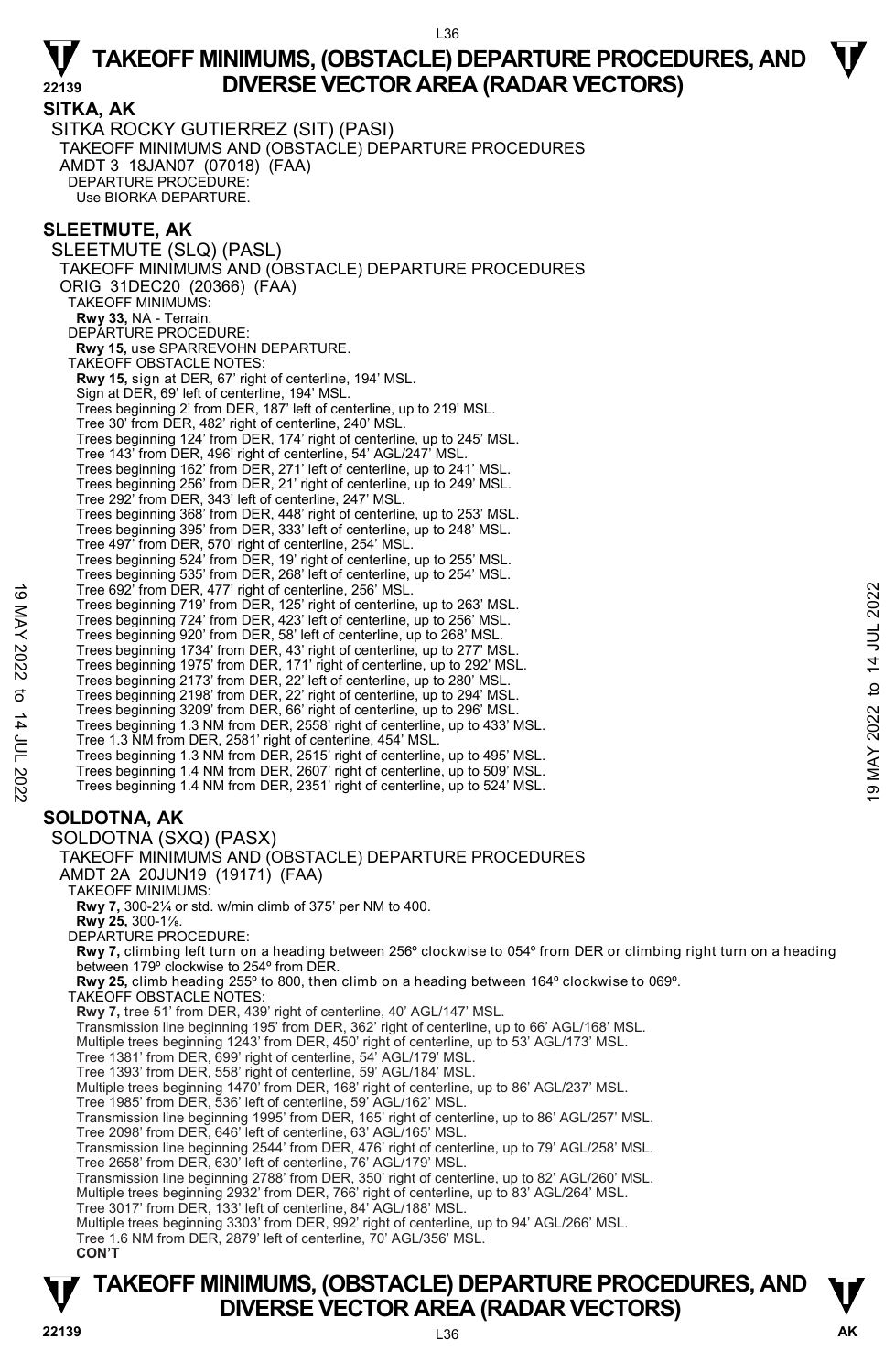#### **SOLDOTNA, AK (CON'T)**

SOLDOTNA (SXQ) (PASX) (CON'T) **Rwy 7 (CON'T),** tree 1.6 NM from DER, 2838' left of centerline, 83' AGL/374' MSL. Tree 1.6 NM from DER, 3259' left of centerline, 81' AGL/390' MSL. **Rwy 25,** tree 102' from DER, 425' left of centerline, 13' AGL/111' MSL. Tree 177' from DER, 525' left of centerline, 34' AGL/129' MSL. Tree 189' from DER, 493' left of centerline, 35' AGL/130' MSL. Multiple trees beginning 290' from DER, 450' left of centerline, up to 46' AGL/142' MSL. Transmission line beginning 490' from DER, 193' left of centerline, up to 54' AGL/149' MSL. Tree 1043' from DER, 45' right of centerline, 35' AGL/126' MSL. Tree 1045' from DER, 83' right of centerline, 39' AGL/132' MSL. Tree 1052' from DER, 301' right of centerline, 41' AGL/133' MSL. Pole beginning 1061' from DER, 54' right of centerline, up to 43' AGL/134' MSL. Multiple trees beginning 1117' from DER, 71' right of centerline, up to 52' AGL/145' MSL.<br>Multiple trees beginning 1209' from DER, 1' left of centerline, up to 61' AGL/174' MSL. Multiple trees beginning 1343' from DER, 23' right of centerline, up to 66' AGL/164' MSL Transmission line beginning 1474' from DER, 97' left of centerline, up to 74' AGL/236' MSL. Multiple trees beginning 1873' from DER, 81' left of centerline, up to 59' AGL/261' MSL. Transmission line, pole beginning 2016' from DER, 392' left of centerline, up to 69' AGL/275' MSL. Tree 2443' from DER, 365' right of centerline, 87' AGL/166' MSL. Multiple trees beginning 2525' from DER, 338' left of centerline, up to 87' AGL/302' MSL. Tree 1.4 NM from DER, 2803' left of centerline, 85' AGL/338' MSL. Tree 1.5 NM from DER, 2800' left of centerline, 84' AGL/334' MSL. **SOUTH NAKNEK, AK** 

### SOUTH NAKNEK NR 2 (WSN) (PFWS) TAKEOFF MINIMUMS AND (OBSTACLE) DEPARTURE PROCEDURES ORIG 26MAY16 (16147) (FAA) TAKEOFF MINIMUMS: **Rwy 5, 23,** NA. TAKEOFF OBSTACLE NOTES: **Rwy 13,** trees beginning 930' from DER, 268' left of centerline, up to 15' AGL/186' MSL. Bushes beginning 240' from DER, 61' left of centerline, up to 13' AGL/186' MSL. Bush 246' from DER, 18' right of centerline, 13' AGL/162' MSL. **Rwy 31,** trees beginning 29' from DER, 143' left of centerline, up to 15' AGL/174' MSL. Poles beginning 204' from DER, 359' right of centerline, up to 43' AGL/177' MSL. Catenary 217' from DER, 451' right of centerline, 35' AGL/170' MSL. Trees beginning 210' from DER, 111' right of centerline, up to 34' AGL/172' MSL. Vehicles on road 211' from DER, 233' right of centerline, 15' AGL/167' MSL. 19 MACU-F UBSINCLE NOTES:<br>
THAT AND 13 (terms) and the DER, 268' left of centerline, up to 15' AGL/186' MSL.<br>
Bushes beginning 20' from DER, 14' left of centerline, up to 13' AGL/186' MSL.<br>
Bushes beginning 20' from DER,

### **SPARREVOHN LRRS (PASV)**

#### SPARREVOHN, AK

TAKEOFF MINIMUMS AND (OBSTACLE) DEPARTURE PROCEDURES

- ORIG 19MAY22 (22139) (USAF)
- TAKE-OFF MINIMUMS:
- **Rwy 16,** 2200-3 for climb in visual conditions. **Rwy 34,** NA.
- 
- DEPARTURE PROCEDURE:
- Diverse departures NA.
- CAUTION: Uncontrolled airspace below 700' AGL within 3 NM of Sparrevohn airport.
- **Rwy 16,** obtain ATC approval for VCOA when requesting IFR clearance. Climb in visual conditions to cross

Sparrevohn LRRS at or above 3600' MSL before proceeding on course. Remain within 3 NM of Sparrevohn LRRS during climb in visual conditions.

**Rwy 34,** NA.

TAKEOFF OBSTACLE NOTES:

**Rwy 16,** terrain 1415' from DER, 850' left of cntrln, 1493' MSL. Terrain 1124' from DER, 801' left of cntrln, 1513' MSL.

Terrain 196' from DER, 329' right of cntrln, 1404' MSL.

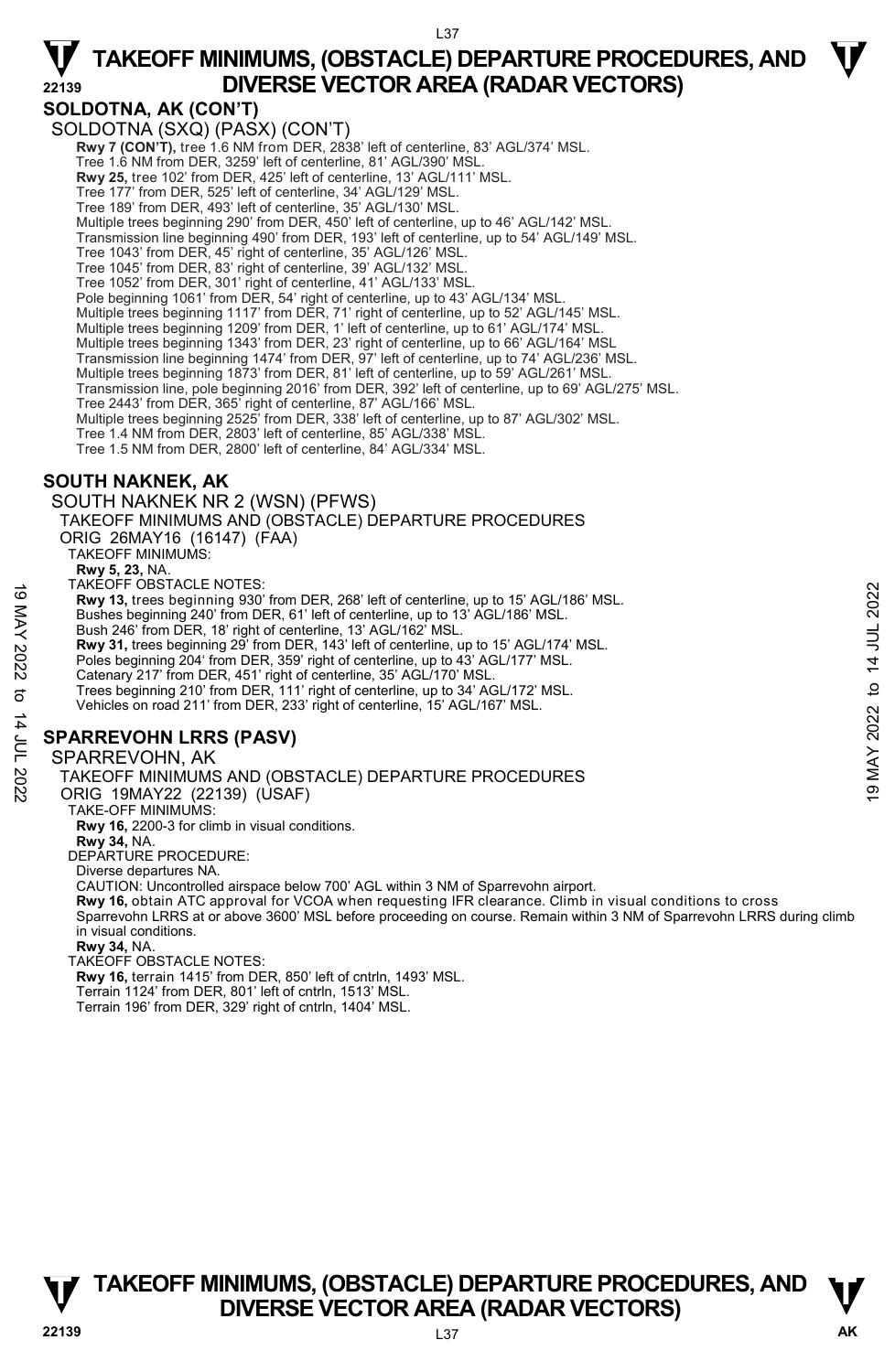#### L38

# $\nabla$  TAKEOFF MINIMUMS, (OBSTACLE) DEPARTURE PROCEDURES, AND  $\nabla$ **22139 DIVERSE VECTOR AREA (RADAR VECTORS)**

**TALKEETNA, AK**  TALKEETNA (TKA) (PATK) TAKEOFF MINIMUMS AND (OBSTACLE) DEPARTURE PROCEDURES AMDT 3 17AUG17 (17229) (FAA) TAKEOFF MINIMUMS: **Rwy 19,** 300-1¾ or std. w/min. climb of 600' per NM to 600. DEPARTURE PROCEDURE: **Rwy 1,** Climb heading 011° to 1000 then climbing left turn direct TKA VOR/DME, thence… **Rwy 19,** Climb heading 191° to 1900 then climbing right turn direct TKA VOR/DME, thence... ...continue climb-in-hold in TKA VOR/DME holding pattern (hold South, left turn, 352° inbound) to cross TKA VOR/DME at or above MEA/MCA for route of flight before proceeding on course. TAKEOFF OBSTACLE NOTES: **Rwy 1,** tree 38' from DER, 499' right of centerline, 53' AGL/411' MSL. Trees beginning 71' from DER, 385' left of centerline, up to 55' AGL/411' MSL. Tree 178' from DER, 494' right of centerline, 58' AGL/417' MSL. Trees beginning 270' from DER, 275' left of centerline, up to 81' AGL/443' MSL. Trees beginning 371' from DER, 354' right of centerline, up to 72' AGL/433' MSL. Trees beginning 476' from DER, 302' left of centerline, up to 86' AGL/448' MSL. Trees beginning 525' from DER, 322' right of centerline, up to 84' AGL/445' MSL. Tree 584' from DER, 552' right of centerline, 86' AGL/447' MSL. Trees beginning 690' from DER, 386' right of centerline, up to 87' AGL/448' MSL. Trees beginning 741' from DER, 403' left of centerline, up to 87' AGL/449' MSL. Trees beginning 781' from DER, 385' right of centerline, up to 88' AGL/449' MSL. Trees beginning 884' from DER, 148' right of centerline, up to 89' AGL/451' MSL. Trees beginning 912' from DER, 345' left of centerline, up to 91' AGL/451' MSL. Trees beginning 1109' from DER, 49' left of centerline, up to 92' AGL/454' MSL. Trees beginning 2144' from DER, 106' left of centerline, up to 99' AGL/461' MSL. Trees beginning 2179' from DER, 147' right of centerline, up to 88' AGL/452' MSL. Trees beginning 2342' from DER, 606' right of centerline, up to 92' AGL/457' MSL. Trees beginning 2371' from DER, 32' right of centerline, up to 94' AGL/460' MSL. Trees beginning 2996' from DER, 183' right of centerline, up to 97' AGL/464' MSL. Tree 3869' from DER, 111' left of centerline, 99' AGL/467' MSL. Tree 4618' from DER, 1693' left of centerline, 125' AGL/493' MSL. Trees beginning 4711' from DER, 1430' left of centerline, up to 132' AGL/501' MSL. **Rwy 19,** bush 82' from DER, 272' right of centerline, 358' MSL. Wsk 100' from DER, 207' right of centerline, 11' AGL/361' MSL. Tree 125' from DER, 500' left of centerline, 23' AGL/374' MSL. Tree 130' from DER, 499' right of centerline, 63' AGL/412' MSI Trees beginning 173' from DER, 145' left of centerline, up to 50' AGL/401' MSL Tree, pole beginning 266' from DER, 170' right of centerline, up to 75' AGL/425' MSL. Trees beginning 1345' from DER, 167' right of centerline, up to 83' AGL/432' MSL. Tree 1648' from DER, 912' left of centerline, 54' AGL/403' MSL. Trees beginning 1692' from DER, 67' right of centerline, up to 85' AGL/434' MSL. Trees beginning 1816' from DER, 14' left of centerline, up to 68' AGL/416' MSL. Trees beginning 1948' from DER, 36' left of centerline, up to 71' AGL/419' MSL. Trees beginning 2008' from DER, 350' right of centerline, up to 96' AGL/440' MSL. Trees beginning 2064' from DER, 789' left of centerline, up to 90' AGL/485' MSL. Trees beginning 2376' from DER, 774' left of centerline, up to 76' AGL/520' MSL. Trees beginning 2481' from DER, 776' left of centerline, up to 80' AGL/527' MSL. Trees beginning 2485' from DER, 199' right of centerline, up to 101' AGL/449' MSL. Trees beginning 2500' from DER, 193' right of centerline, up to 107' AGL/453' MSL. Trees beginning 3009' from DER, 684' left of centerline, up to 77' AGL/535' MSL. Trees beginning 3062' from DER, 761' left of centerline, up to 83' AGL/542' MSL. Trees beginning 3168' from DER, 755' left of centerline, up to 94' AGL/549' MSL. Trees beginning 6019' from DER, 1486' left of centerline, up to 80' AGL/556' MSL. Trees beginning 1 NM from DER, 1624' left of centerline, up to 82' AGL/558' MSL. Tree, road (north), fence, terrain, antenna, satellite dish, light pole, building, VOR/DME beginning 1 NM from DER, 1382' left of centerline, up to 77' AGL/595' MSL. Tree, fence beginning 1.1 NM from DER, 1379' left of centerline, up to 70' AGL/600' MSL. Tree, fence beginning 1.1 NM from DER, 1338' left of centerline, up to 78' AGL/602' MSL. Tree 1.3 NM from DER, 1920' left of centerline, 90' AGL/575' MSL. Tree 3869' from DER, 111' left of centerline, 99' AGL/467' MSL.<br>
Trees beginning 4711' from DER, 1430' left of centerline, up to 132' AGL/501' MSL.<br>
Trees beginning 4711' from DER, 212' right of centerline, 358' MSL.<br>
Way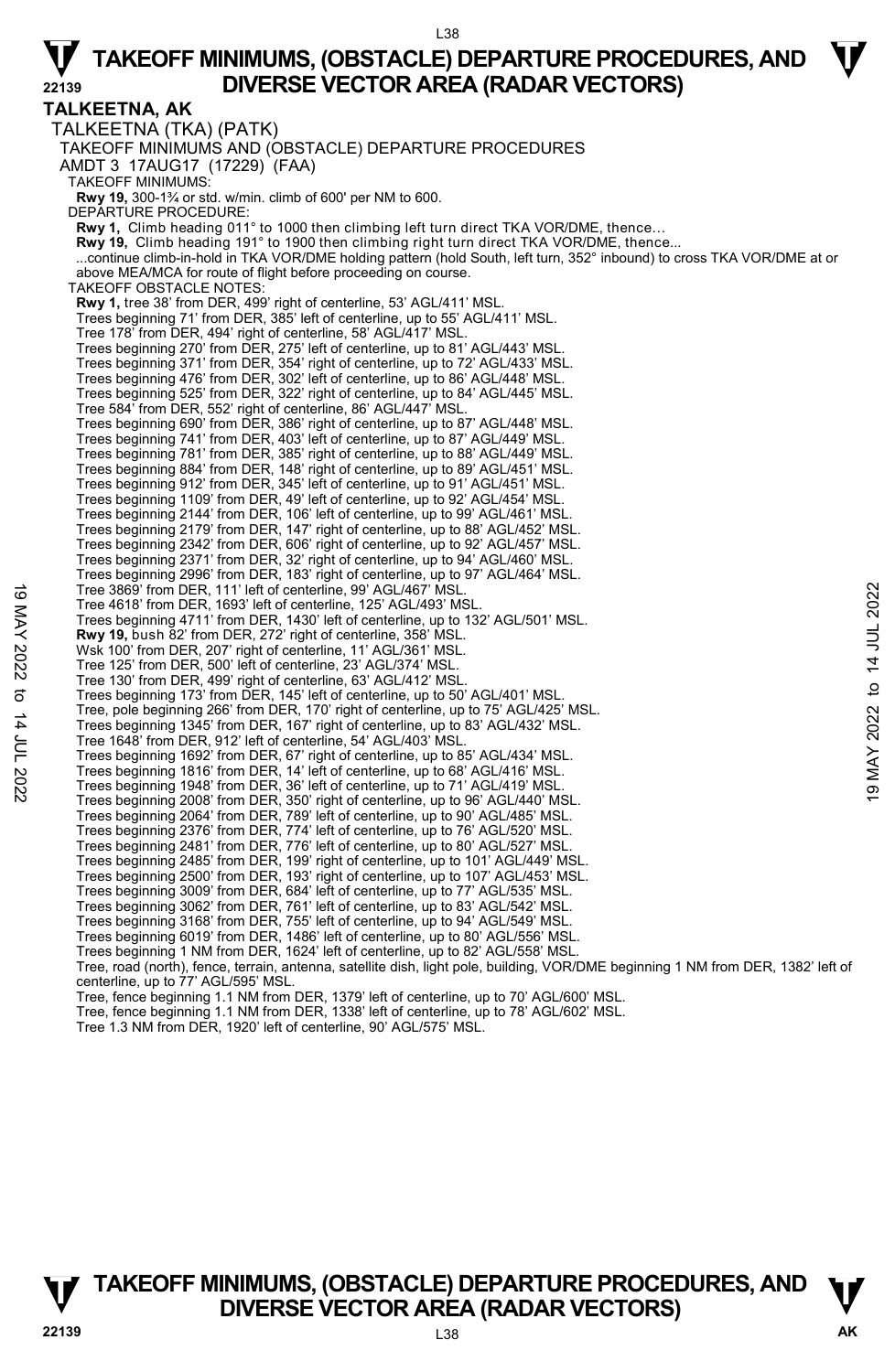**TANANA, AK**  RALPH M CALHOUN MEML (TAL) (PATA) TAKEOFF MINIMUMS AND (OBSTACLE) DEPARTURE PROCEDURES AMDT 1A 08NOV18 (21112) (FAA) TAKEOFF MINIMUMS: **Rwy 7,** std. w/min. climb of 405' per NM to 1300, or 1200-3 for VCOA. **Rwy 25,** 300-1⅝ or std. w/min. climb of 256' per NM to 600. DEPARTURE PROCEDURE: **Rwy 7,** climbing right turn on heading 102° and TAL VOR/DME R-081 to SATUE/TAL 12.00 DME. **Rwy 25,** climbing left turn on heading 078° and TAL VOR/DME R-081 to SATUE. All aircraft continue climb in SATUE/12.00 DME holding pattern (hold east, left turn, 261° inbound) to cross SATUE at or above 4000 before proceeding on course. VCOA: **Rwy 7,** obtain ATC approval for VCOA when requesting IFR clearance. Climb in visual conditions to cross Ralph M<br>Calhoun Meml airport at or above 1300 then climb on TAL VOR/DME R-081 to SATUE, continue climb in SATUE holdi pattern (hold east, left turn, 261° inbound) to cross SATUE at or above 4000 before proceeding on course. TAKEOFF OBSTACLE NOTES: **Rwy 7,** NAVAID 10' from DER, 60' left of centerline, 2' AGL/243' MSL. Vegetation 21' from DER, 194' left of centerline, 9' AGL/244' MSL. Tree 25' from DER, 422' right of centerline, 47' AGL/276' MSL. Trees, vegetation beginning 83' from DER, 249' left of centerline, up to 26' AGL/260' MSL. Trees beginning 117' from DER, 360' right of centerline, up to 52' AGL/280' MSL. Tree 193' from DER, 513' left of centerline, 30' AGL/266' MSL. Tree 373' from DER, 520' left of centerline, 32' AGL/267' MSL. Trees beginning 460' from DER, 511' left of centerline, up to 32' AGL/268' MSL. Trees beginning 1.4 NM from DER, 2394' left of centerline, up to 79' AGL/481' MSL. Trees beginning 1.6 NM from DER, 2194' left of centerline, up to 89' AGL/587' MSL. Trees beginning 1.6 NM from DER, 2360' left of centerline, up to 89' AGL/620' MSL. Trees beginning 1.7 NM from DER, 1974' left of centerline, up to 85' AGL/658' MSL. Trees beginning 1.8 NM from DER, 1989' left of centerline, up to 99' AGL/722' MSL. Trees beginning 2 NM from DER, 1467' left of centerline, up to 95' AGL/806' MSL. Trees beginning 2.1 NM from DER, 1470' left of centerline, up to 77' AGL/772' MSL. Trees beginning 2.3 NM from DER, 1489' left of centerline, up to 93' AGL/856' MSL. Tree, vehicles on road beginning 2.3 NM from DER, 1930' left of centerline, up to 88' AGL/868' MSL. Tree, vehicles on road beginning 2.4 NM from DER, 1491' left of centerline, up to 61' AGL/853' MSL. Tree, vehicles on road, vertical structure beginning 2.4 NM from DER, 1494' left of centerline, up to 60' AGL/869' MSL. **Rwy 25,** building 5' from DER, 371' left of centerline, 10' AGL/232' MSL. Tree 8' from DER, 343' left of centerline, 10' AGL/233' MSL. Trees, NAVAID beginning 8' from DER, 59' left of centerline, up to 10' AGL/234' MSL. NAVAID 9' from DER, 60' right of centerline, 2' AGL/231' MSL. Trees beginning 224' from DER, 493' right of centerline, up to 44' AGL/273' MSL.<br>Trees, vehicles on road beginning 908' from DER, 573' right of centerline, up to 44' AGL/281' MSL. Trees beginning 1911' from DER, 421' right of centerline, up to 39' AGL/282' MSL. Trees beginning 2341' from DER, 559' right of centerline, up to 46' AGL/295' MSL. Trees beginning 2934' from DER, 821' right of centerline, up to 62' AGL/324' MSL. Trees beginning 3334' from DER, 922' right of centerline, up to 64' AGL/335' MSL. Trees beginning 3621' from DER, 1057' right of centerline, up to 74' AGL/365' MSL. Trees beginning 4086' from DER, 1156' right of centerline, up to 76' AGL/368' MSL.<br>Trees, catenary beginning 5357' from DER, 1369' right of centerline, up to 62' AGL/373' MSL. Trees beginning 5763' from DER, 1764' right of centerline, up to 58' AGL/410' MSL. Trees, catenary, pole beginning 5888' from DER, 1389' right of centerline, up to 65' AGL/418' MSL. Tree, catenary, pole beginning 1 NM from DER, 1381' right of centerline, up to 60' AGL/427' MSL. Trees beginning 1 NM from DER, 1301' right of centerline, up to 53' AGL/436' MSL Trees beginning 1.1 NM from DER, 1136' right of centerline, up to 48' AGL/425' MSL. Trees beginning 2.1 NM from DER, 1470' left of centerline, up to 77' AGL/772' MSL.<br>
Tree, vehicles on road beginning 2.3 NM from DER, 1930' left of centerline, up to 88' AGL/868' MSL.<br>
Tree, vehicles on road verticing 2.4

### **TATALINA LRRS (PATL)**

TAKOTNA, AK TAKEOFF MINIMUMS AND (OBSTACLE) DEPARTURE PROCEDURES ORIG 19MAY22 (22139) (USAF) DEPARTURE PROCEDURE: Diverse departures NA. CAUTION: Uncontrolled airspace below 1200' AGL within 4 NM of Tatalina airport.  **Rwy 17,** use TATALINA DEPARTURE (RNAV1). **Rwy 35,** NA.

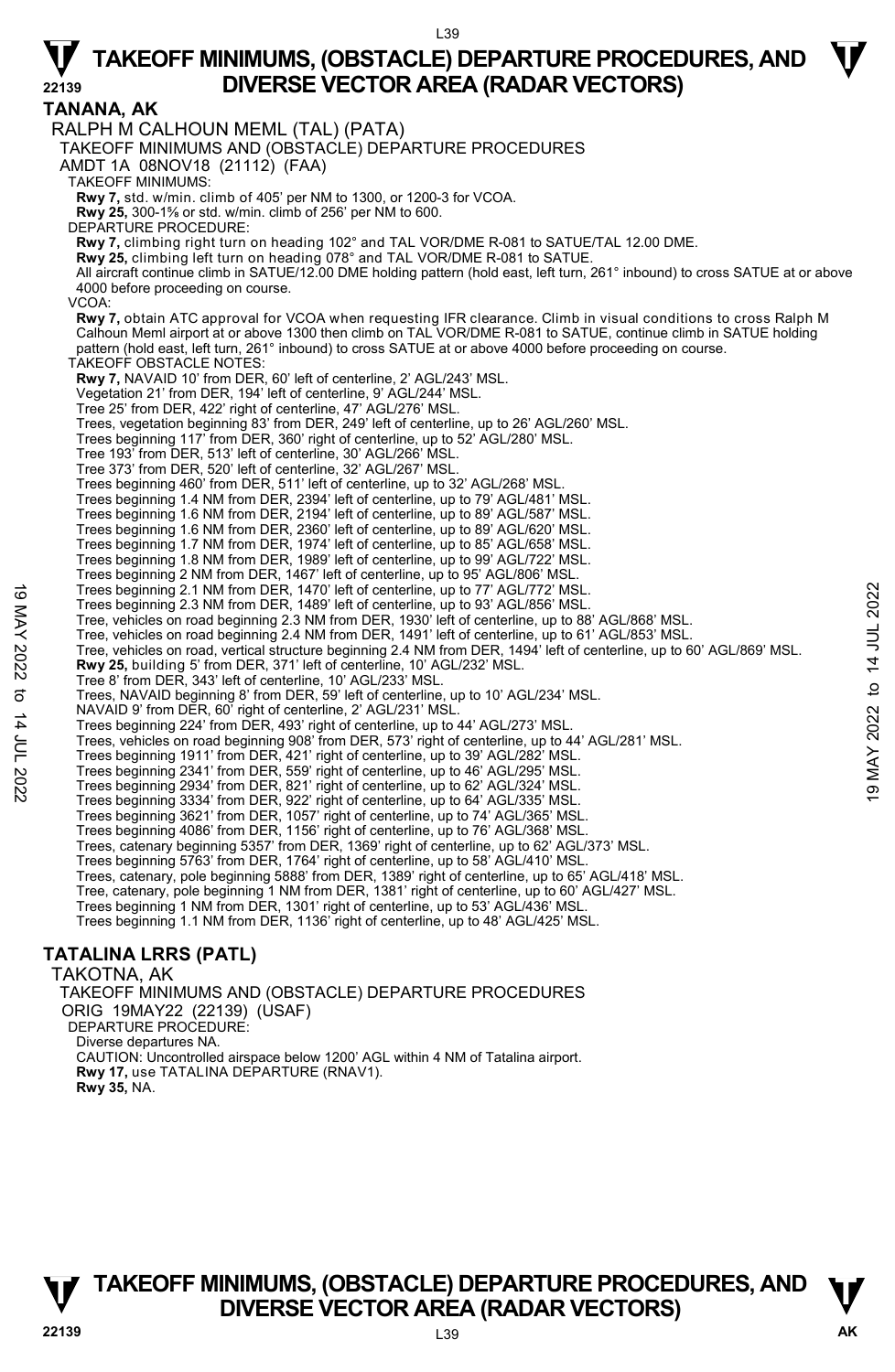#### **TATITLEK, AK**

TATITLEK (7KA) (PAKA)

TAKEOFF MINIMUMS AND (OBSTACLE) DEPARTURE PROCEDURES

ORIG-A 10JAN13 (13010) (FAA)

TAKEOFF MINIMUMS:

**Rwy 13,** std. w/min. climb of 358' per NM to 2500 or 3400-2 for climb in visual conditions.

**Rwy 31,** std. w/min. climb of 370' per NM to 900 or 3400-2 for climb in visual conditions. DEPARTURE PROCEDURE:

**Rwy 13,** climbing right turn heading 146° and JOH R-338 to JOH VOR/DME before proceeding on course or. ..

**Rwy 31,** climbing left turn heading 252° to intercept JOH R-316 to JOH VOR/DME before proceeding on course. Do not<br>exceed 180 KIAS until established on JOH R-316 or. ..

**Rwys 13, 31,** ... for climb in visual conditions: cross Tatitlek airport at or above 3300 then via JOH R-336 to JOH VOR/ DME before proceeding on course. Do not exceed 180 KIAS until established on JOH R-336 to JOH VOR/DME.

Note: rapidly rising terrain northwest of procedure. TAKEOFF OBSTACLE NOTES:

**Rwy 13,** trees 335' from DER, 411' right of centerline, 39' AGL/79' MSL.

Trees 11' from DER, 467' left of centerline, 34' AGL/74' MSL.

Bush 429' from DER, 48' right of centerline, 12' AGL/52' MSL.

Vent on building 1172' from DER, 767' left of centerline, 58' AGL/98' MSL.

Pole 3072' from DER, 194' left of centerline, 99' AGL/139' MSL.

**Rwy 31,** trees beginning 23' from DER, 339' right of centerline, up to 100' AGL/703' MSL.

#### **TELLER, AK**

TELLER (TER) (PATE)

TAKEOFF MINIMUMS AND (OBSTACLE) DEPARTURE PROCEDURES

AMDT 1 16JUL20 (20198) (FAA)

TAKEOFF MINIMUMS:

**Rwy 8,** std. w/min. climb of 320' per NM to 1700, or 1600-3 for VCOA.

**Rwy 26,** 400-3 or std. w/min. climb of 230' per NM to 600.

DEPARTURE PROCEDURE

**Rwy 8**, climb on heading 080° to 1700 before turning right.

**Rwy 26,** climb on heading 260° to 1200 before turning left.

VCOA: **Rwy 8,** obtain ATC approval for VCOA when requesting IFR clearance. Climb in visual conditions to cross Teller airport at or above 1600 before proceeding on course. Now **3.** climb on heading 080° to 1700 before turning right.<br>
The wy 26, climb on heading 260° to 1200 before turning left.<br>
VCOA:<br>
Now **3.** obtain ATC approval for VCOA when requesting IFR clearance. Climb in visual cond

TAKEOFF OBSTACLE NOTES:

**Rwy 8,** wind indicator 18' from DER, 377' left of centerline, 20' AGL/317' MSL.

Pole 264' from DER, 498' left of centerline, 34' AGL/332' MSL.

Vertical structure 298' from DER, 476' left of centerline, 34' AGL/333' MSL.

Antenna, poles beginning 303' from DER, 483' left of centerline, up to 56' AGL/355' MSL.

- **Rwy 26,** lights beginning 8' from DER, 21' right of centerline, up to 2' AGL/282' MSL.
- Light 9' from DER, 29' left of centerline, 2' AGL/282' MSL.

#### **TIN CITY LRRS (PATC)**

TIN CITY, AK

TAKEOFF MINIMUMS AND (OBSTACLE) DEPARTURE PROCEDURES

ORIG 08JAN15 (15008)

Diverse Departures not authorized.

TAKEOFF MINIMUMS:

**Rwy 34,** 2500-3 for climb in visual conditions.

DEPARTURE PROCEDURE:

**Rwy 16,** use HONPO DEPARTURE. **Rwy 34,** use JEKLI DEPARTURE. VCOA:

**Rwy 34,** Obtain ATC approval for VCOA when requesting IFR clearance. Climb in visual conditions to cross Tin City airport at or above 2600 before proceeding on course. Remain within 3.0 NM of Tin City airport during climb in visual conditions.

TAKEOFF OBSTACLE NOTES:

**Rwy 34,** terrain at the DER, 353' right of centerline, 260' MSL. Terrain 4228' from DER, 1027' left of centerline, 407' MSL. Terrain 4835' from DER, 970' left of centerline, 407' MSL. **Rwy 16,** NA - Terrain.

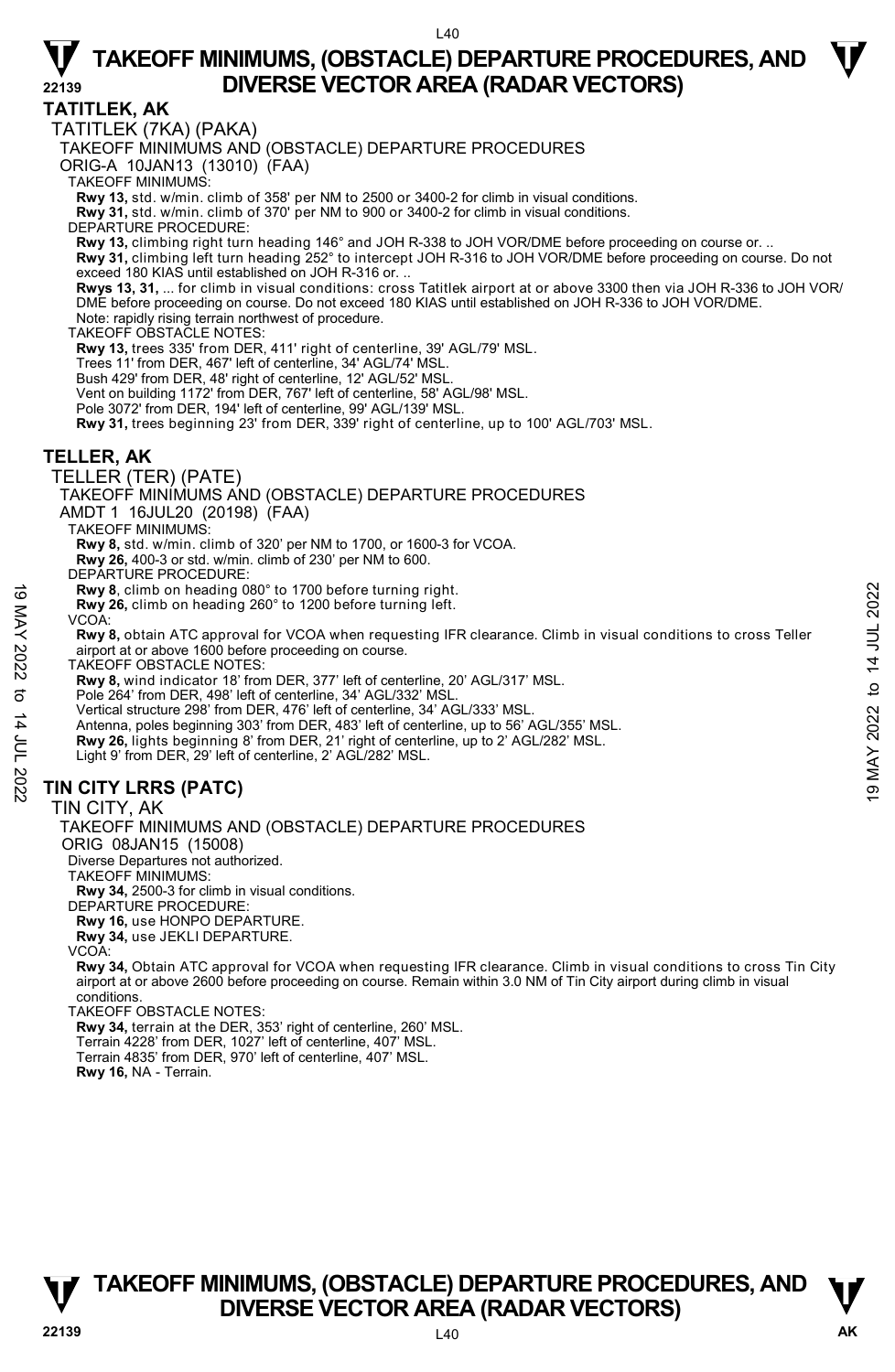**TOGIAK VILLAGE, AK** 

TOGIAK (TOG) (PATG)

TAKEOFF MINIMUMS AND (OBSTACLE) DEPARTURE PROCEDURES

AMDT 2 24MAY18 (18144) (FAA)

TAKEOFF MINIMUMS:

**Rwys 10, 28,** NA – environmental.

**Rwy 3,** std. w/ min. climb of 215' per NM to 3600, or 2000-3 for VCOA. DEPARTURE PROCEDURE:

**Rwy 3,** climb on a heading between 030° CW 210° from DER, or min. climb of 315' per NM to 3100 for headings from 211° CW 029°.

**Rwy 21,** climb heading 210° to 1600 before proceeding on course.

VCOA:

**Rwy 3,** obtain ATC approval for VCOA when requesting IFR clearance. Climb in visual conditions to cross Togiak airport at or above 1900 before proceeding on course.

TAKEOFF OBSTACLE NOTES:

**Rwy 3,** vegetation and building beginning 7' from DER, 165' right and 80' left of centerline, 7' AGL/21' MSL.

Building and vegetation beginning 11' from DER, 85' right and 121' left of centerline, up to 8' AGL/22' MSL.

Buildings and vertical structure, beginning 332' from DER, 498' right of centerline, up to 27' AGL/39' MSL.

Poles, vertical structure, and catenaries beginning 697' from DER, 412' right of centerline, up to 33' AGL/45' MSL.

Poles, beginning 1002' from DER, 473' right of centerline, up to 33' AGL/46' MSL.

Pole 1155' from DER, 591' right of centerline, 35' AGL/48' MSL.

Antenna 1199' from DER, 605' right of centerline, 38' AGL/50' MSL.

**Rwy 21,** vehicles on road, buildings, and vegetation beginning 9' from DER, 85' left and 100' right of centerline, up to 8' AGL/33' MSL.

Wind indicator 289' from DER, 248' right of centerline, 21' AGL/38' MSL.

Boats beginning 500' from DER, 500' left of centerline, 80' MSL.

#### **TOK, AK**

TOK JUNCTION (6K8) (PFTO)

TAKEOFF MINIMUMS AND (OBSTACLE) DEPARTURE PROCEDURES

ORIG 16FEB06 (06047) (FAA)

TAKEOFF MINIMUMS:

**Rwy 7,** std. with a min. climb of 280' per NM to 2700, or 1200-3 for climb in visual conditions.

**Rwy 25,** 300-1½ or std. with a min. climb of 360' per NM to 2300 and 230' per NM to 3600, or 1200-3 for climb in visual conditions.

DEPARTURE PROCEDURE:

**Rwy 7,** climb to 8000 via heading 070° and ORT VORTAC R-286 direct ORT VORTAC, or for climb in visual conditions: cross Tok Junction Airport at or above 2700, then continue climbing to 8000 via heading 070° and ORT VORTAC R-286 direct ORT VORTAC. ORIG 16FEB06 (060:47) (FAA)<br>
TAKEOFF MINIMUMS:<br>
TRAVENCE TMINIMUMS:<br>
Rwy 7, std. with a min. climb of 280' per NM to 2700, or 1200-3 for climb in visual conditions.<br>
Rwy 75, 300-1½ or std. with a min. climb of 360' per NM

**Rwy 25,** climb to 2300 via heading 251°, then climbing right turn to 8000 via heading 060° and ORT VORTAC R-286 direct ORT VORTAC, or for climb in visual conditions: cross Tok Junction Airport at or above 2700, then continue climbing to 8000 via heading 070° and ORT VORTAC R-286 direct ORT VORTAC.

TAKEOFF OBSTACLE NOTES:

**Rwy 25,** tower 1 NM from DER, 2150' left of centerline, 228' AGL/1863' MSL.

#### **TOKSOOK BAY, AK**

TOKSOOK BAY (OOK) (PAOO)

TAKEOFF MINIMUMS AND (OBSTACLE) DEPARTURE PROCEDURES

AMDT 1A 22AUG13 (13234) (FAA)

TAKEOFF MINIMUMS:

**Rwy 34,** std. w/min. climb of 481' per NM to 1700, or 1600-2½ for climb in visual conditions.

DEPARTURE PROCEDURE:

**Rwy 16,** climb heading 165° to 1000 before proceeding on course.<br>**Rwy 34,** for climb in visual conditions: Cross Toksook Bay Airport at or above 1500' MSL before proceeding on course. When executing VCOA notify ATC prior to departure.

TAKEOFF OBSTACLE NOTES:

**Rwy 16,** multiple lights beginning at DER, 40' left of centerline, up to 4' AGL/51' MSL.

Light 4' from DER, 78' right of centerline 2' AGL/52' MSL.

Lights 50' from DER, 356' right of centerline, 34' AGL/84' MSL. **Rwy 34,** multiple lights beginning at DER, 39' left of centerline, up to 3' AGL/74' MSL.

Multiple lights beginning at DER, 39' right of centerline, up to 3' AGL/74' MSL.

#### **UNALAKLEET, AK**

UNALAKLEET (UNK) (PAUN) TAKEOFF MINIMUMS AND (OBSTACLE) DEPARTURE PROCEDURES AMDT 2 24MAY18 (18144) (FAA) DEPARTURE PROCEDURE: Use UNALAKLEET departure.

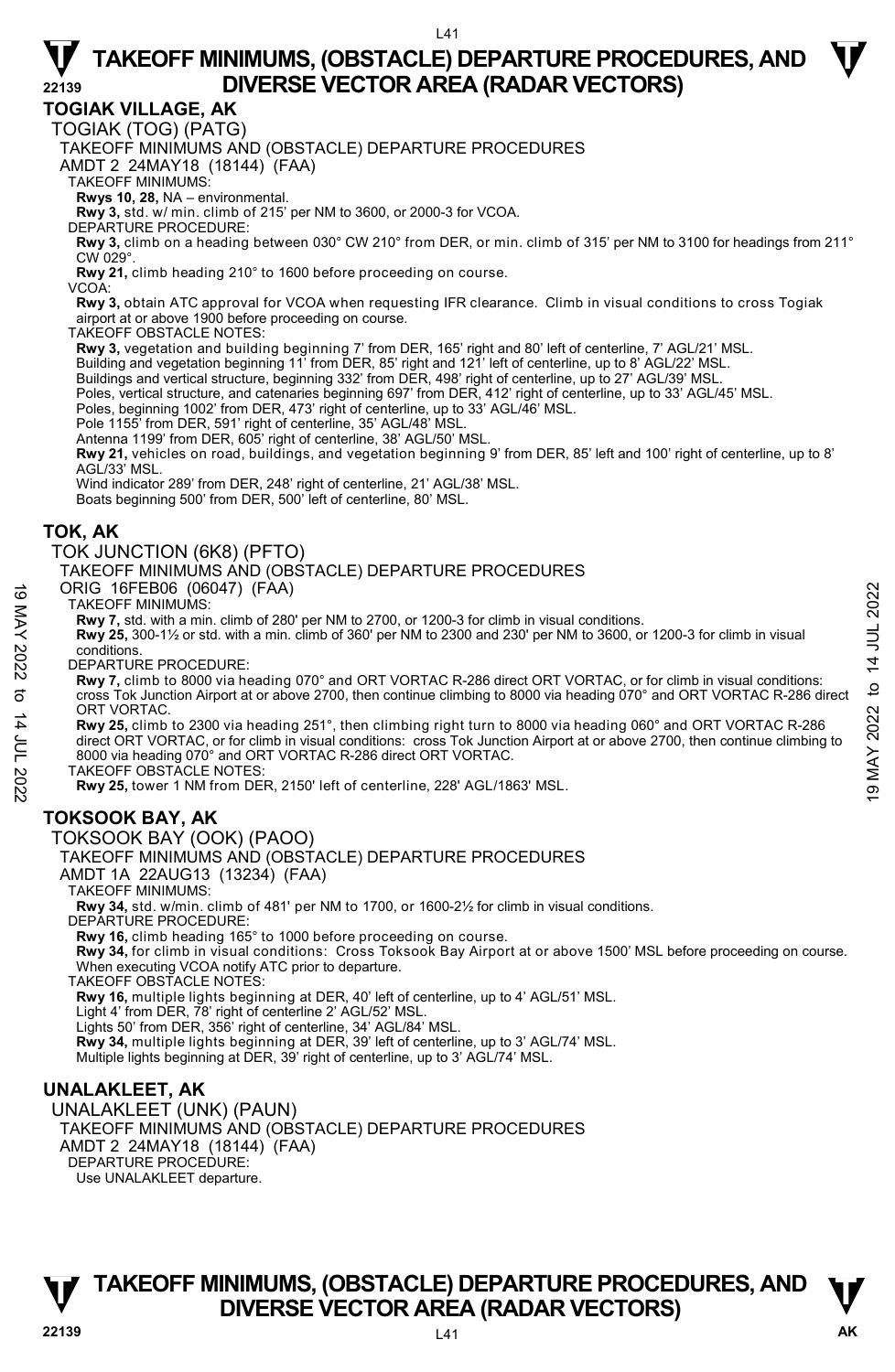### **UNALASKA, AK**

UNALASKA (DUT) (PADU) TAKEOFF MINIMUMS AND (OBSTACLE) DEPARTURE PROCEDURES AMDT 5 21JUL16 (16203) (FAA) TAKEOFF MINIMUMS: **Rwy 13,** 1000-3. NA at night-obstacles. **Rwy 31,** 600-2. DEPARTURE PROCEDURE:

**Rwys 13, 31,** climb in visual conditions until established on DUT NDB/DME 360° bearing over JADPI/DUT 2 DME (visual conditions must be maintained from TAKEOFF until established over JADPI at or above 400). Cross JADPI at or above 400 then climb on the 360° bearing from DUT NDB/DME to 5500 before proceeding on course. TAKEOFF OBSTACLE NOTES:

Rapidly rising terrain to above 2000' MSL east, south, and west of airport.

#### **UTQIAGVIK, AK**

#### WILEY POST-WILL ROGERS MEML (BRW) (PABR) TAKEOFF MINIMUMS AND (OBSTACLE) DEPARTURE PROCEDURES ORIG-C 02DEC21 (21336) (FAA) TAKEOFF OBSTACLE NOTES: **Rwy 8,** NAVAID beginning 8' from DER, 81' right of centerline, up to 1' AGL/38' MSL. NAVAID beginning 8' from DER, 50' left of centerline, up to 1' AGL/38' MSL. NAVAID 243' from DER, on centerline, 32' AGL/46' MSL. **Rwy 26,** fence, NAVAID beginning abeam DER, 60' left of centerline, up to 6' AGL/51' MSL.<br>NAVAID beginning 7' from DER, 51' right of centerline, up to 1' AGL/49' MSL. Vehicle on road beginning 57' from DER, 444' left of centerline, up to 54' MSL. Sign 325' from DER, 268' right of centerline, 49' AGL/59' MSL. Poles beginning 468' from DER, 552' right of centerline, up to 62' AGL/72' MSL.

#### **VALDEZ, AK**

VALDEZ PIONEER FLD (VDZ) (PAVD) TAKEOFF MINIMUMS AND (OBSTACLE) DEPARTURE PROCEDURES AMDT 6 09FEB12 (21224) (FAA) DEPARTURE PROCEDURE **Rwys 6, 24,** use JMAAL DEPARTURE.

#### **VENETIE, AK**

VENETIE (VEE) (PAVE) TAKEOFF MINIMUMS AND (OBSTACLE) DEPARTURE PROCEDURES AMDT 1 17JUN21 (21168) (FAA) DEPARTURE PROCEDURE: Use VENETIE (RNAV) DEPARTURE. ANDER FROGEDURES<br>
TAKEOFF MINIMUMS AND (OBSTACLE) DEPARTURE PROCEDURES<br>
AMDT 6 09FEB12 (21224) (FAA)<br>
DEPARTURE PROCEDURE:<br>
RWS 6, 24, use JMAAL DEPARTURE.<br>
NO VENETIE, AK<br>
VENETIE (VEE) (PAVE)<br>
TAKEOFF MINIMUMS AND (OBS

### **WAINWRIGHT, AK**

WAINWRIGHT (AWI) (PAWI) TAKEOFF MINIMUMS AND (OBSTACLE) DEPARTURE PROCEDURES AMDT 1 20JUN19 (19171) (FAA) TAKEOFF OBSTACLE NOTES: **Rwy 24,** fence 281' from DER, 521' right of centerline, 8' AGL/50' MSL. Pole, antenna, catenary beginning 1368' from DER, 795' right of centerline, up to 43' AGL/95' MSL. Tower, antenna beginning 1962' from DER, 895' right of centerline, up to 94' AGL/135' MSL.

### **WALES, AK**

WALES (IWK) (PAIW) TAKEOFF MINIMUMS AND (OBSTACLE) DEPARTURE PROCEDURES AMDT 1 08NOV18 (18312) (FAA) TAKEOFF MINIMUMS: **Rwy 18,** 400-1½, or std. w/min. climb of 445' per NM to 600. DEPARTURE PROCEDURE: **Rwy 36,** climb on heading 001° to 2000 then turn right heading 187° to intercept the 153° course to TNC NDB/DME. **Rwy 18,** climb on heading 181° until crossing TNC NDB/DME bearing 228° then turn left heading 022° to intercept the<br>048° course to TNC NDB/DME. TAKEOFF OBSTACLE NOTES: **Rwy 18,** tree, 1.1 NM from DER, 2334' left of centerline, 349' MSL.